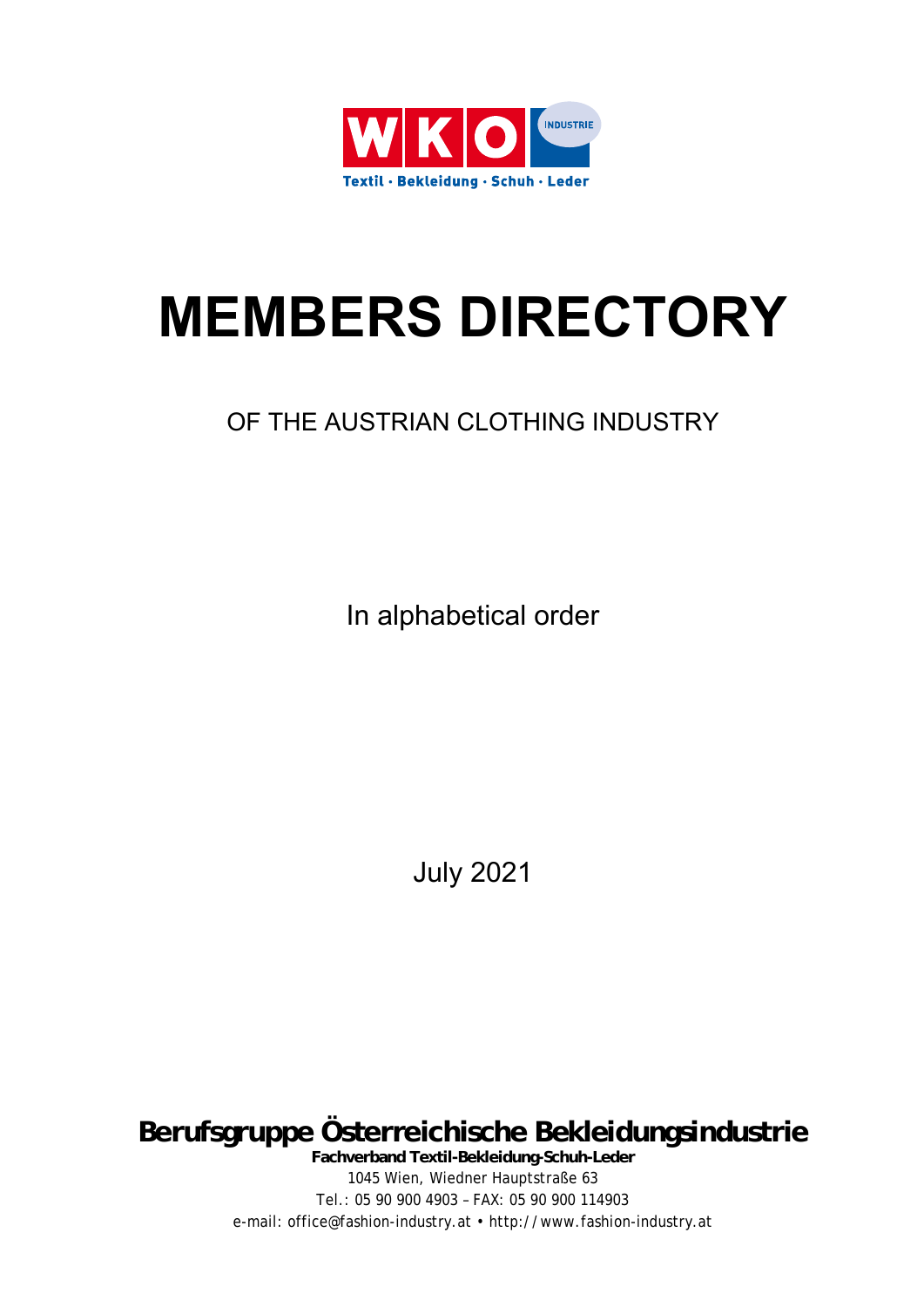# **ADA Möbelfabrik GmbH**

8184 Anger, Baierdorf-Umgebung 61

Tel.: +43/3175/71 000

Fax: +43/3175/71 00-105 311644

eMail: office@ada.at

Internet: <http://www.ada-moebel.at/startseite.php>

**Manufacturer of french beds, mattresses, ornament pillows, day blankets and upholstery.**

Brands: ADA

Products: bedding, french beds, mattresses, upholstery, day blankets, ornament cushions

# **ADA Möbelwerke Holding AG**

8184 Anger, Baierdorf

- Tel.: +43/3175/71 000
- Fax: +43/3175/71 00-1105 od. 1106
- eMail: office@ada-moebel.at; info@ada-moebel.at

Internet: <http://www.ada-moebel.at/startseite.php>

### **Holding - see ADA Möbelfabrik**

Brands: ADA

Products:

# **Ahlers Austria GmbH**

7433 Mariasdorf 153,

- Tel.: +43/3353/7853-0
- Fax: +43/3353/7853-54
- eMail: pionier@pionier-jeans.com
- Internet: <http://www.pionier-jeans.com>

### **Manufacturer of jeans and trousers for men and women, special sizes, oversizes, T-shirts, sweats, Polos.**

Brands: PIONIER

Products: ladies slacks, ladies pants, ladies jeans, ladies skirts, ladies shirts, ladies shorts, men's trousers, men's jackets, men's jeans, men's shirts, men's shorts, large sizes, ÖKO-TEX 100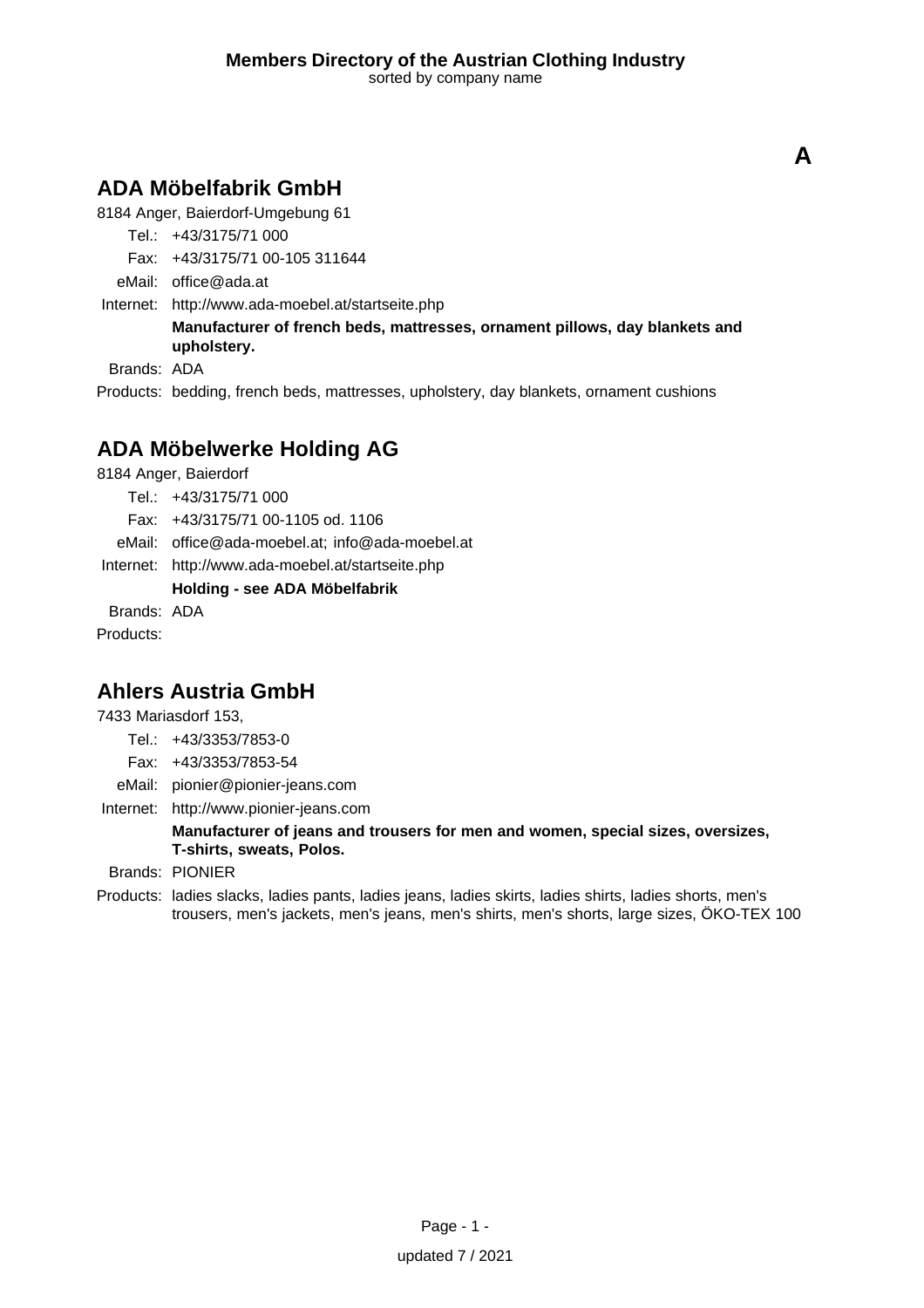# **ALBIRO Ges.m.b.H.**

9133 Sittersdorf, Sittersdorf 46

- Tel.: +43/4237/2257
- Fax: +43/4237/2654
- eMail: info@albiro.com
- Internet: <http://www.solida.at>

### **Manufacturer of high quality professional clothing for ladies and gentlemen.**

Brands: SOLIDA, SOLINETTE, MARSUM, WIKLAND

Products: doctors' trousers, doctors' coats, work uniforms for airlines, medical work clothes, uniforms for gastronomy, work clothes for craftsmen, uniforms for hotels, uniforms for security service, work dresses, corporate identity realization, high-visibility security clothing, image clothing, clothes suitable for rental, nurses uniforms, uniforms for airlines, uniforms for hotels, uniforms for fire brigades, security clothes

# **Allsport OG**

6833 Weiler, Feldstraße 13

- Tel.: +43/5523/62074
- Fax: +43/5523/52218
- eMail: service@allsport.at
- Internet: <http://www.allsport.at>

### **Manufacturer of high-quality ski- and outdoor clothes.**

Brands: ALLSPORT

Products: anoraks, ladies skigear, quilted down anoraks, fleece jackets, golf clothes, men's skigear, ski suits, ski clothes, ski trousers, ski caps, ski pullovers, soft shells, hiking clothes, fleece jackets, SMELL RESISTANT FABRICS, sun-ray filtered materials (SUN PROTECTION FACTOR SPF 30-50), ÖKO-TEX-standard, soft shells

# **ALLWERK Bekleidung GmbH.**

4810 Gmunden, Theresienthalstraße 2

- Tel.: +43/7612/70502
- Fax: +43/7612/70502-44
- eMail: office@allwerk.at
- Internet: <http://www.allwerk.at>

### **Manufacturer of high-quality folkloristic clothes for ladies, gentlemen and children.**

- Brands: ALLWERK
- Products: high-quality folcloristic clothing for ladies, high-quality folcloristic clothing for gentlemen, high-quality folcloristic clothing for children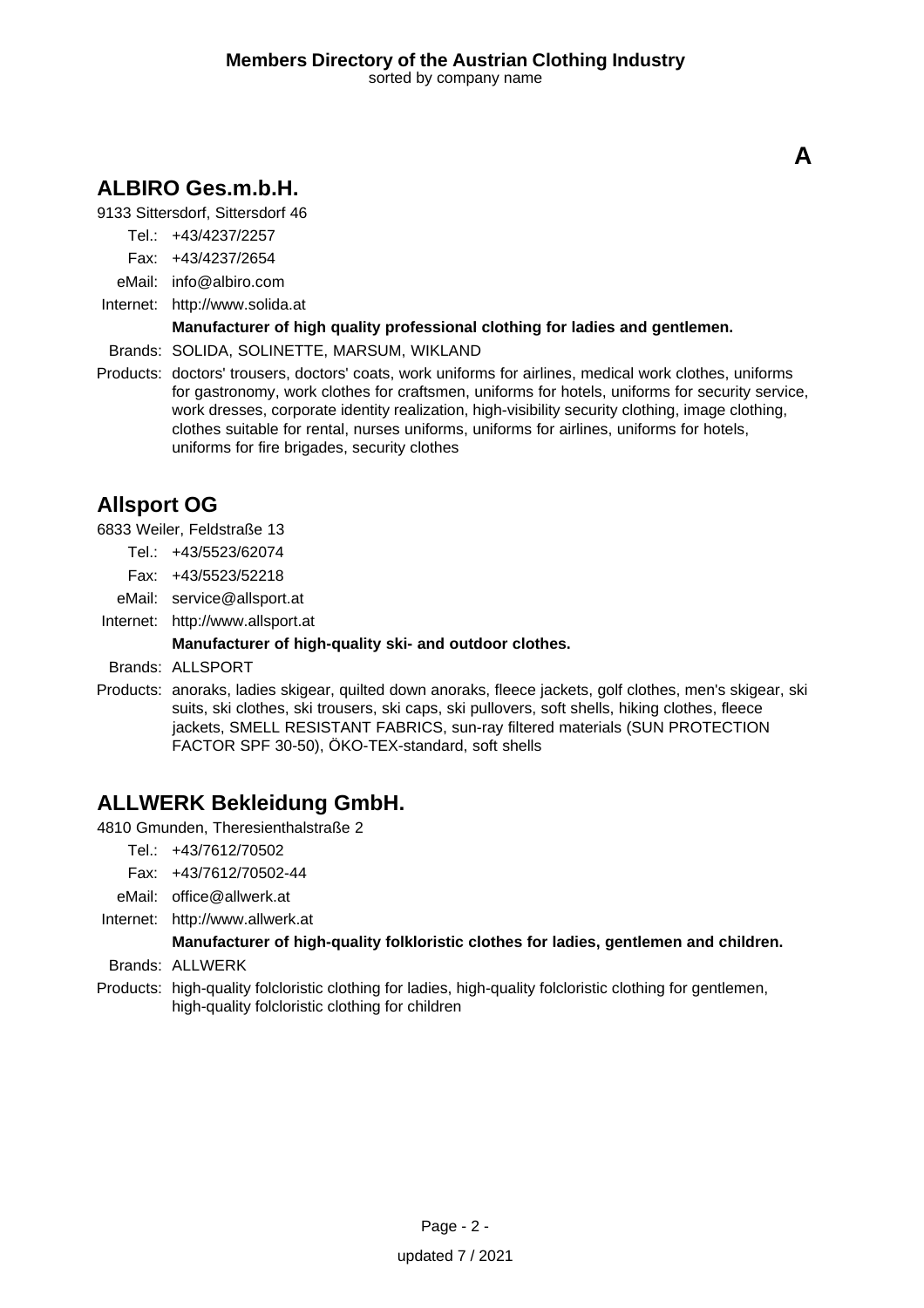**A**

# **Anita Dr. Helbig GmbH**

6332 Kufstein, Endach 40, Pf.66

- Tel.: +43/5372/6970-0
- Fax: +43/5372/64310
- eMail: anita.a@anita.net
- Internet: <http://www.anita.com>

#### **Manufacturing and distribution of special sortiments for corsets, beach-fashion, prosthetics and underwear.**

- Brands: Anita Maternity (für werdende/stillende Mütter), beach secret (Bademode/große CUP-Größen), Anita ClassiX/Rosa Faia (gr. Größen u. gr. Cups), Spark's (Damen-Sport-Unterwäsche)
- Products: swim suits, bikinis, mastectomy bathing suits, bathing suits in large cup sizes, bathing suits in large sizes, bathing suits for nursing mothers, maternity bathing suits, bandages, mastectomy bras, breast protheses, bras, ladies pants, ladies nighties, ladies pyjamas, ladies briefs, ladies sports underwear, ladies swimwear, ladies underwear, corsets, medical abdominal bandages, corsets/bodices, mastectomy bodices/corsets, corselette-goods for nursing mothers, corselette-goods for pregnant women, corselette-goods in large sizes, night clothes for nursing mothers, night clothes for pregnant women, back supporting bandages, girdles, silicon breast prosthesis, bras for nursing mothers, maternity bathing suits, large cup sizes, large sizes, outsizes

### **ARIDO Hemden Manufaktur GmbH**

2700 Wiener Neustadt, Schnotzendorfer Gasse 7

- Tel.: +43/2622/24191
- Fax: +43/2622/24191-40
- eMail: info@arido.at
- Internet: <http://www.arido.at>

### **Manufacturer of high quality fashion shirts, blouses, ladies folklore-fashion shirts and blouses as well as boxershorts, ties and shawls**

- Brands: ARIDO, Belvedere, LUIGI CAMICIE
- Products: accessories, boxer shorts, ladies shirt-blouses, ladies fashion-blouses, ladies polo-shirts, ladies folkloristic blouses, ladies folkloristic blouses ("Pfoad"), ladies folkloristic shirts, dress shirts for men, casual friday shirts for men, city shirts for men, casual shirts for men, men's polo shirts, mens's folkloristic shirts "Pfoad", ties, cummerbund, bow ties, shawls

### **Armargentum GmbH**

4863 Seewalchen am Attersee, Industriegebiet 2

- Tel.: +43 7662 58222 600
- eMail: office@armargentum.com
- Internet: www.armargentum.com

Products: ladies clothing, ladies blazer, ladies blouses, ladies slacks, ladies pants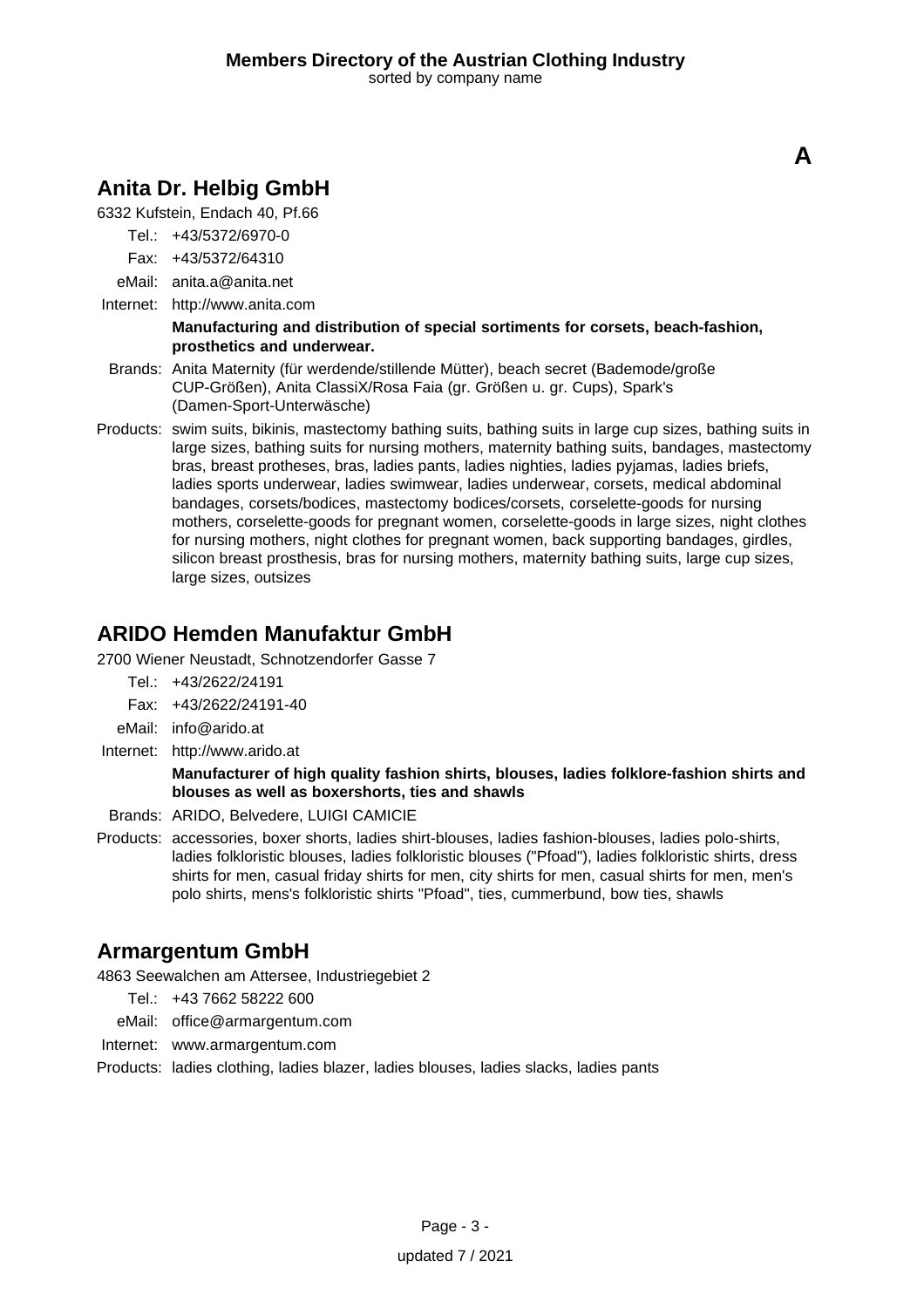# **Astri-Hosen Gesellschaft m.b.H.**

6430 Ötztal-Bahnhof, Bahnhofstraße 20

Tel.: +43/5266/88260

Fax: +43/5266/87405

eMail: info@astri.at

Internet: <http://www.astri.at>

### **The specialist for hiking-, leasure-, trekking and hunting-trousers**

Brands: ASTRI SPORTSWEAR, ASTRI HUNT, ASTRI WORK

Products: all-round trousers, mountaineering trousers, climbing clothes, climbing trousers, ladies slacks, ladies pants, ladies jackets, fleece jackets, men's trousers, men's jackets, hunting clothes, hunting-trousers, loden hunting-trousers, knee breeches, sports fashion for outdoor, sportswear, touring trousers, hiking trousers, fleece jackets, fleece processor, ÖKO-TEX-standard, ÖKO-TEX 100, Polartech 200 (by Malden Mills) manufacturer, Schoeller stretch light manufacturer

# **Bekleidungswerk Auzinger GmbH Hosenerzeugung**

4761 Enzenkirchen, Hauptstraße 37

- Tel.: +43/7762/3206-0
- Fax: +43/7762/3206-20
- eMail: office@auzinger.com
- Internet: <http://www.auzinger.com>

**Production of high-quality national costume clothing for ladies, men and children as well as from classical man's clothing, equipment for associations, stylish working clothes.**

Brands: WOLF FASHION BY AUZINGER, LANDGRAF, KAISERALM, AUZINGER

Products: ladies dirndl dresses, ladies slacks, ladies pants, ladies jeans, ladies knitted clothing, ladies skirts, ladies national costumes, suits, men's trousers, men's jeans, men's jackets, men's national costumes, hunting clothes, boys trousers, girls skirts, short sizes, long sizes, leather clothes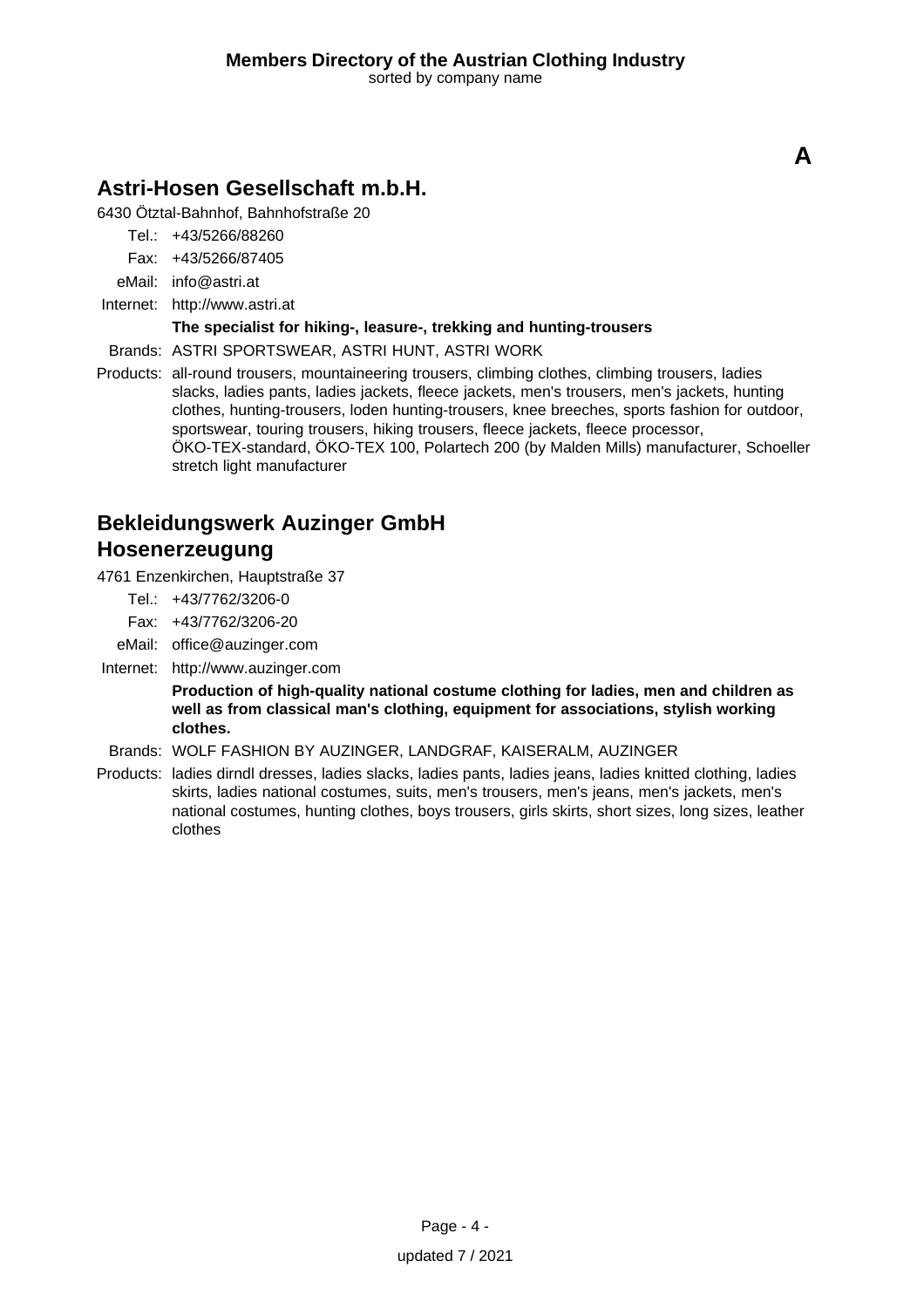# **AVENTRIUM Health Care GmbH**

8141 Premstätten, Weberweg 4

Tel.: +43 6648498477

Fax: -

eMail: office@aventrium.at

Internet: office@aventrium.at

**Our target is to make Austria and parts of Europe independent in the supply of medical hygiene products, in particular MNS protective masks, the Styrian entrepreneur Dominik Holzner took the initiative and set up a production facility for certified MNS protective masks within a few weeks.**

**Aventrium Health Care GmbH's portfolio includes, among others**

**MNS protective masks type 1**

**MNS protective masks type 2**

**FFP2 / 3 class protective masks**

**Disinfectant from Austrian production**

Products: Face Mask

**A**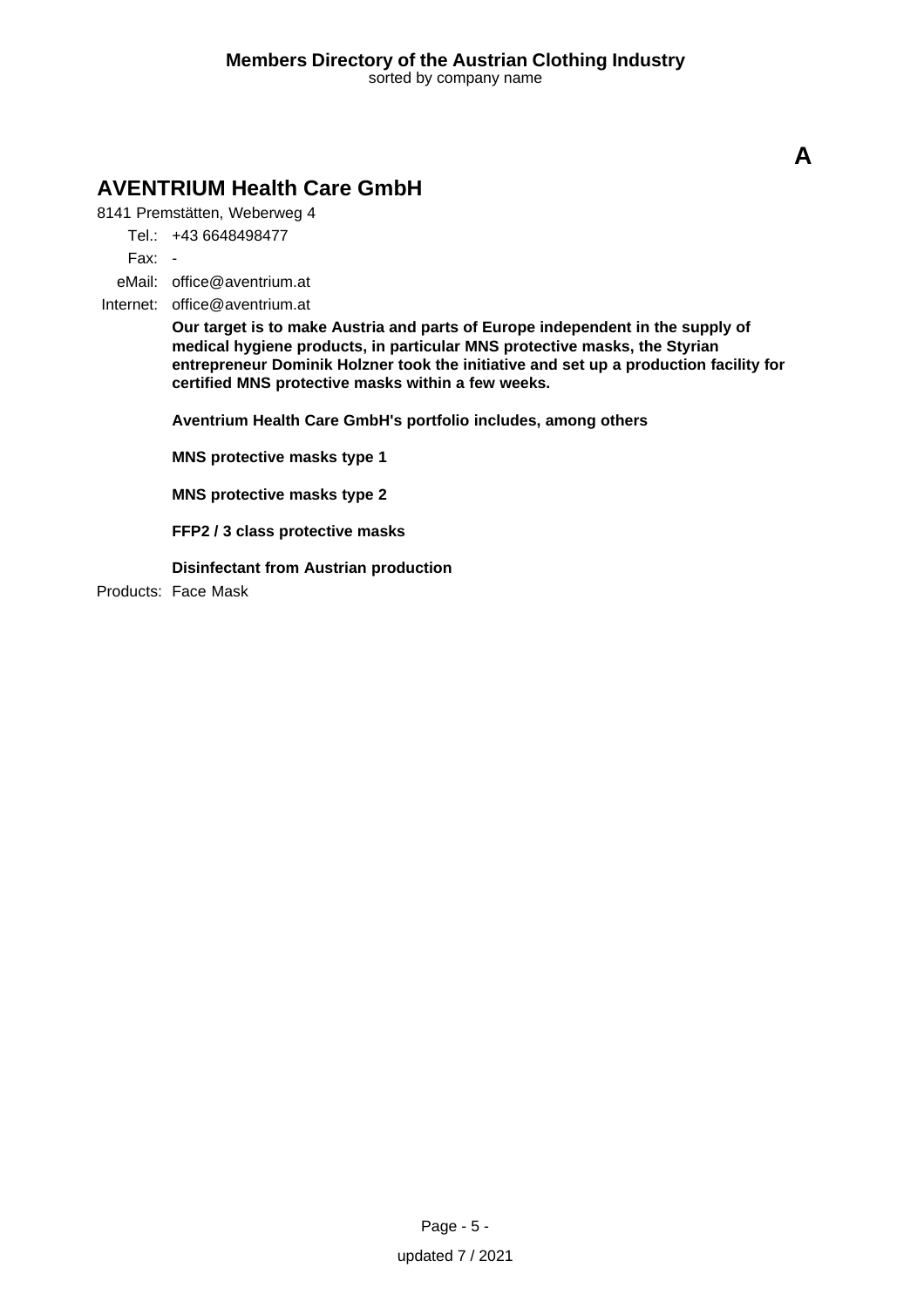**B**

### **Boos & CO. Kleiderfabrik GmbH.**

9360 Friesach, Stadtgrabengasse 5

- Tel.: +43/4268/2514-0
- Fax: +43/4268/2514-6
- eMail: office@boos-trachten.at

Internet: <http://www.boos.at>

### **Manufacturer of high class boiled wool, knitwear and country style for ladies, gentlemen and children.**

Brands: BOOS, WALLMANN, HUBEGGER, CORDES-HESELER, STÜTZLE

Products: ladies folkloristic fashion (Austrian Look), folkloristic fashion for men (Austrian Look), children's folkloristic fashion (Austrian Look), ladies knitwear, knitwear for men, children knitwear, ladies jackets made of boiled wool, men's jackets made of boiled wool, children's jackets made of boiled wool, ladies fashion made of boiled wool, men's fashion made of boiled wool, children's fashion made of boiled wool

### **Hermann Bösch Ges.m.b.H. & CO KG**

2120 Wolkersdorf, Wiener Straße 45

- Tel.: +43/2245/3151-0
- Fax: +43/2245/315144 134151
- eMail: office@luwa-dessous.com
- Internet: <http://www.luwa-dessous.com>

### **Manufacturer of high quality lingerine, corsets and bra's.**

- Brands: LUWA Dessous, Day Dream
- Products: bras for sports and leisure, wire bras, bras with cups up to E, bras with preformed (soft moulded) cups, bras with sewn cups, bras with seamless cups, soft bras, bra vests, bodies, breast pads, bras, corsages, ladies pants, ladies briefs, ladies tangas, ladies underwear, dessous, functional bras, corsets, corsets/bodices, panty girdles, panties, girdles, sports bras, garter belts, garter girdles/suspender belts, torselets, full length slips, SPECIAL WASHING BAGS FOR LINGERIE, cotton (100%), ecological products, outsizes

### **Burg Bekleidungswerk Ges.m.b.H.**

7035 Steinbrunn, Industriegelände 5

- $Tel + 43/2624/52345-0$
- Fax: +43/2624/52345 26
- eMail: klaus.heinrich@burghemden.at
- Internet: <http://www.burghemden.at>

### **Manufacturer of high quality men's shirts as well as blouses.**

- Brands: BURG HEMDEN, KONRAD ALEXANDER BY BURG
- Products: caps, boxer shorts, ladies blouses, company specific clothes, men's shirts, ties, specialist in custom made shirts, scout articles, polo shirts, socks, sweater, T-shirts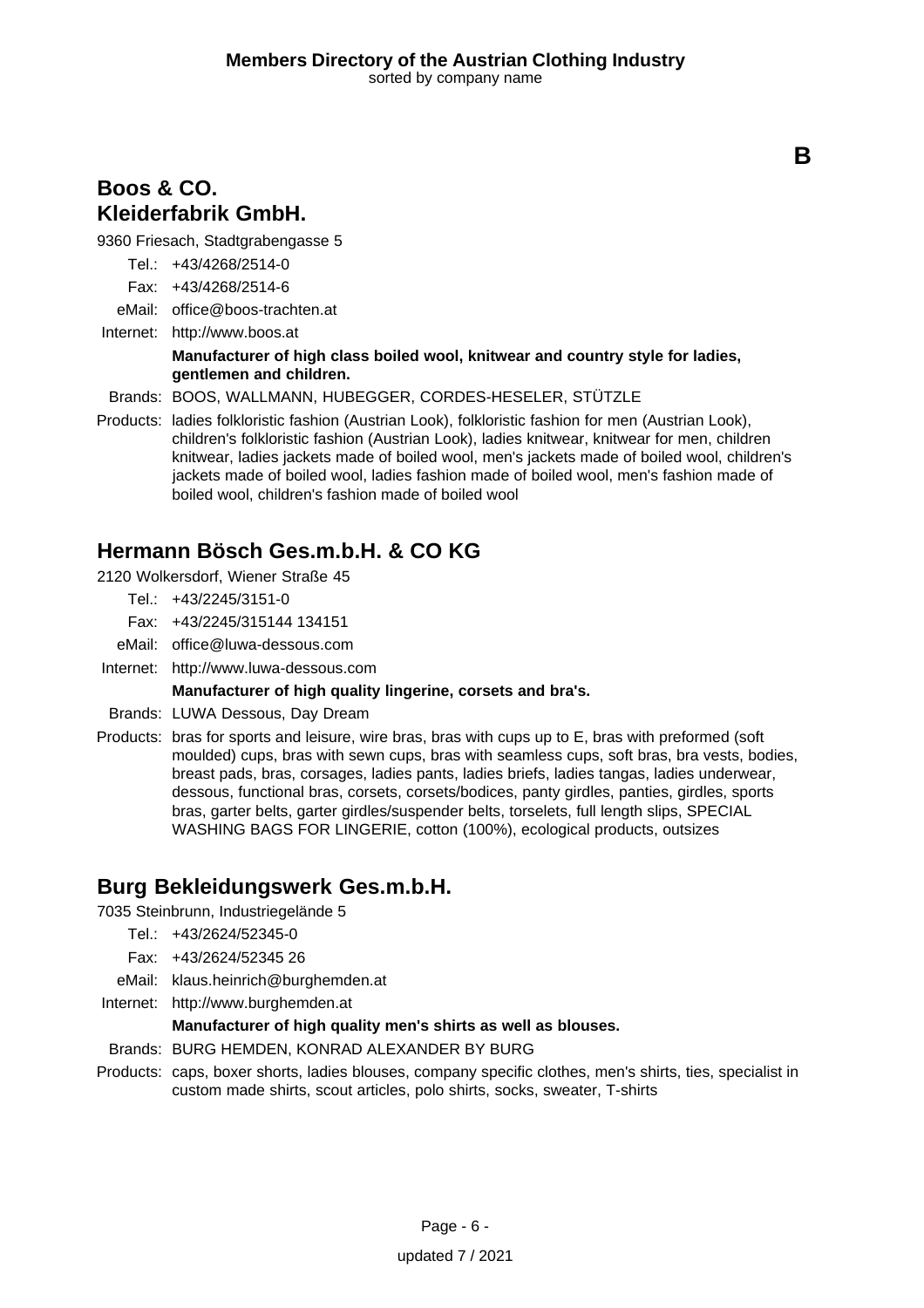# **Blanco Hotex GmbH**

9919 Heinfels, Panzendorf 188

- Tel.: 04842 51188
- Fax: ++39 474 479199
- eMail: info@hotex.it

**Production of high-quality national costume clothing for ladies, men and children as well as from classical man's clothing, equipment for associations, stylish working clothes.**

Products: industrial laundry, rental laundry

# **BREDDYS GmbH**

1230 Wien, Leo Mathauser Gasse 71/2

- Tel.: 0664 1007084 6091361
- eMail: claus.bretschneider@breddys.com
- Internet: https://www.breddys.com/

### **Producer of crossover pants**

Brands: BREDDY'S

Products: ladies clothing, ladies slacks, ladies pants, men's and boys outerwear, men's trousers, children's clothes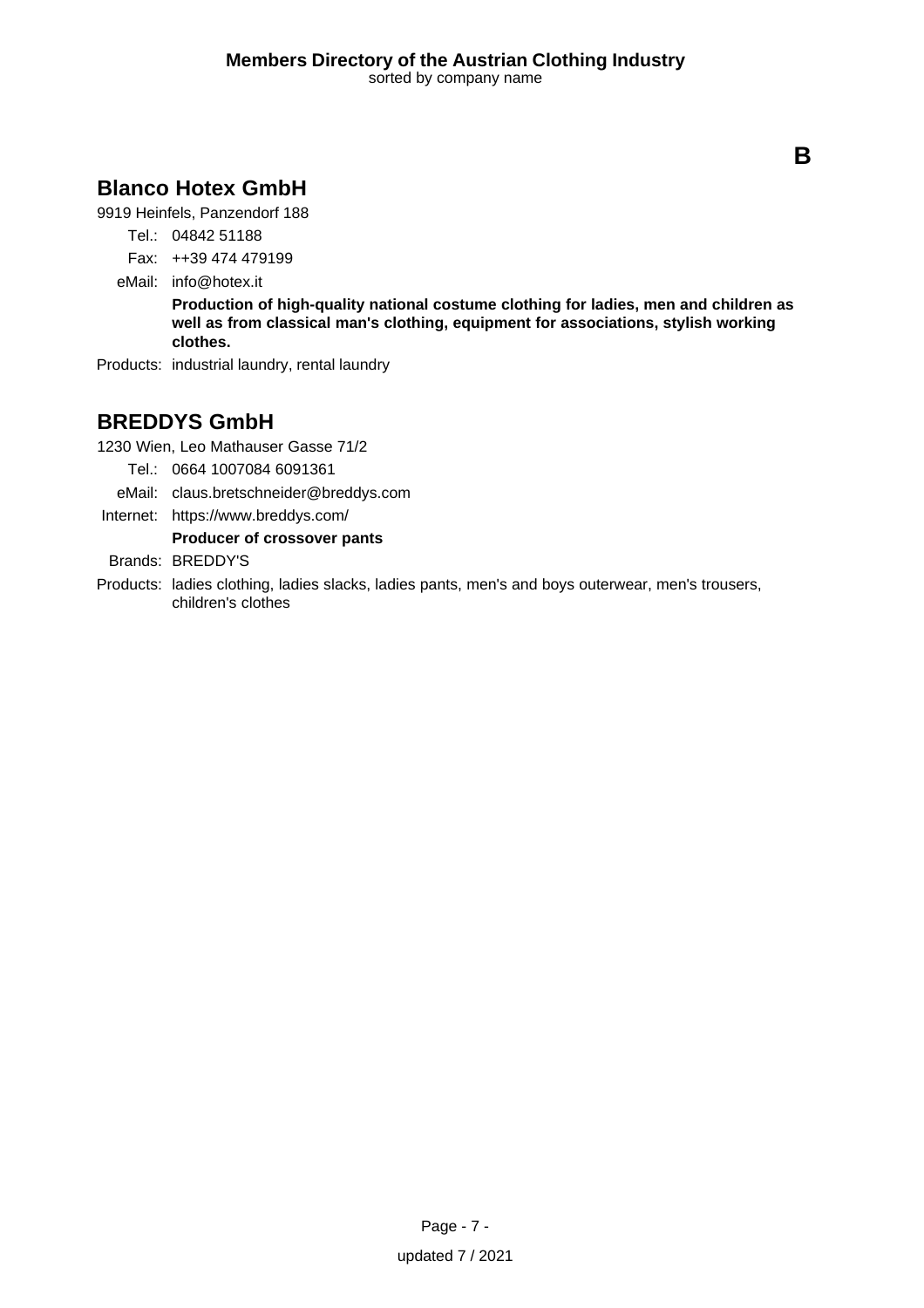# **Christian Dierig Gesellschaft m.b.H.**

4060 Leonding-Doppl, Welser Straße 75

- Tel.: +43/732/672150
- Fax: +43/732/672150-85
- eMail: fleuresse@dierig.at

### **Manufacturer of bed linen, table linen and bed linen.**

Brands: Fleuresse

Products: bed linen, bed linen

# **Dornauer Autoausstattung GmbH & CO KG**

5020 Salzburg, Rochusgasse 1a-3

Tel.: +43/662/834020-0

Fax: +43/662/834020-28 +43/662/834020-26

eMail: office@dornauer.at

Internet: <http://www.dornauer.eu>

### **Manufacturer of high quality car seat covers**

Products: car equipment, automotive components, car seat covers, car seat covers, car carpets, car accessories

**D**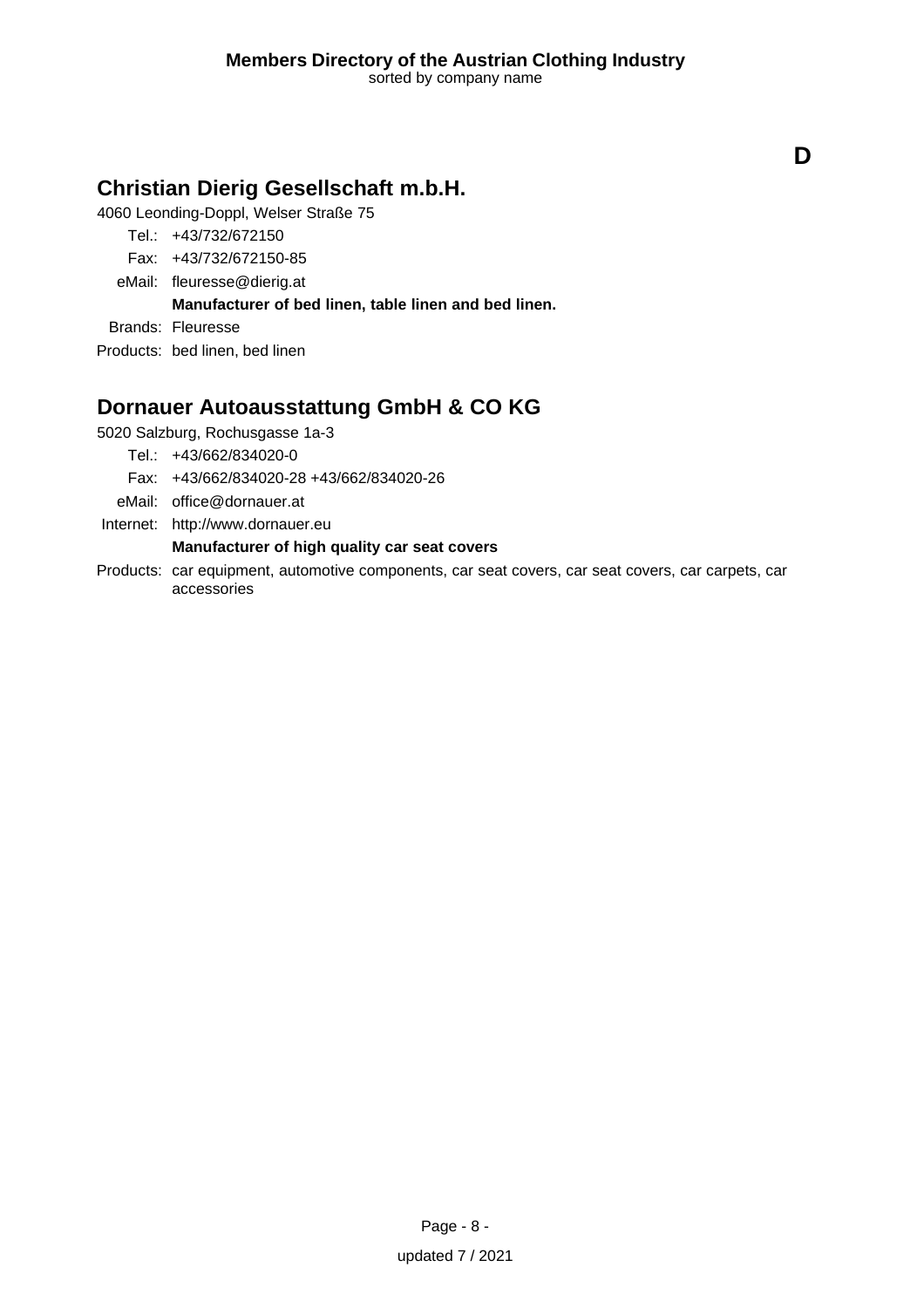**E**

# **Eisbär Sportmoden GmbH.**

4101 Feldkirchen a.d.Donau, Hauptstraße 15

- Tel.: +43/7233 7210-0
- Fax: +43/7233 7608
- eMail: office@myeisbaer.com
- Internet: <http://www.myeisbaer.com>

**Manufacturer of high quality sportswear.**

Brands: Eisbär

Products: city/fashion-hats, ski caps, ski pullovers, knitted sports caps, sports pullovers, haead bands

### **Elastica Matratzen - Schaumstoffe - Zubehör Gesellschaft m. b. H.**

5431 Kuchl, Kellau 153

- Tel.: +43/6244/3363-0 Fax: +43/6244/3363-19 +43/6244/3363-39
- eMail: office@elastica.at

Internet: <http://www.elastica.at> **Manufacturer of mattresses and all kinds of ready-made foam rubber.** Brands: ELASTICA, RED MOON, NOVAGREEN, GUESTLINE

Products: mattresses, foam(rubber) production of any kind

# **Elky Matratzenerzeugungs-GmbH.**

9143 St. Michael ob Bleiburg, St. Michael ob Bleiburg 38

Tel.: +43/4235/25 41

Fax: +43/4235/28 65 BTX 914210315

eMail: office@elky.at

Internet: <http://www.elky.at>

### **Manufacturer of mattresses and upholstery**

Brands: ELKY

Products: mattresses, upholstery

# **Escada Logistik GmbH.**

4981 Reichersberg, Kammer 35

- Tel.: 07751/50151-0
- Fax: 07751/50151-22

eMail: office@at.escada.com

Internet: <http://www.escada.com>

Products: ladies blouses, ladies slacks, ladies pants, ladies dresses, ladies suits, ladies coats, ladies skirts, leather clothes for ladies and girls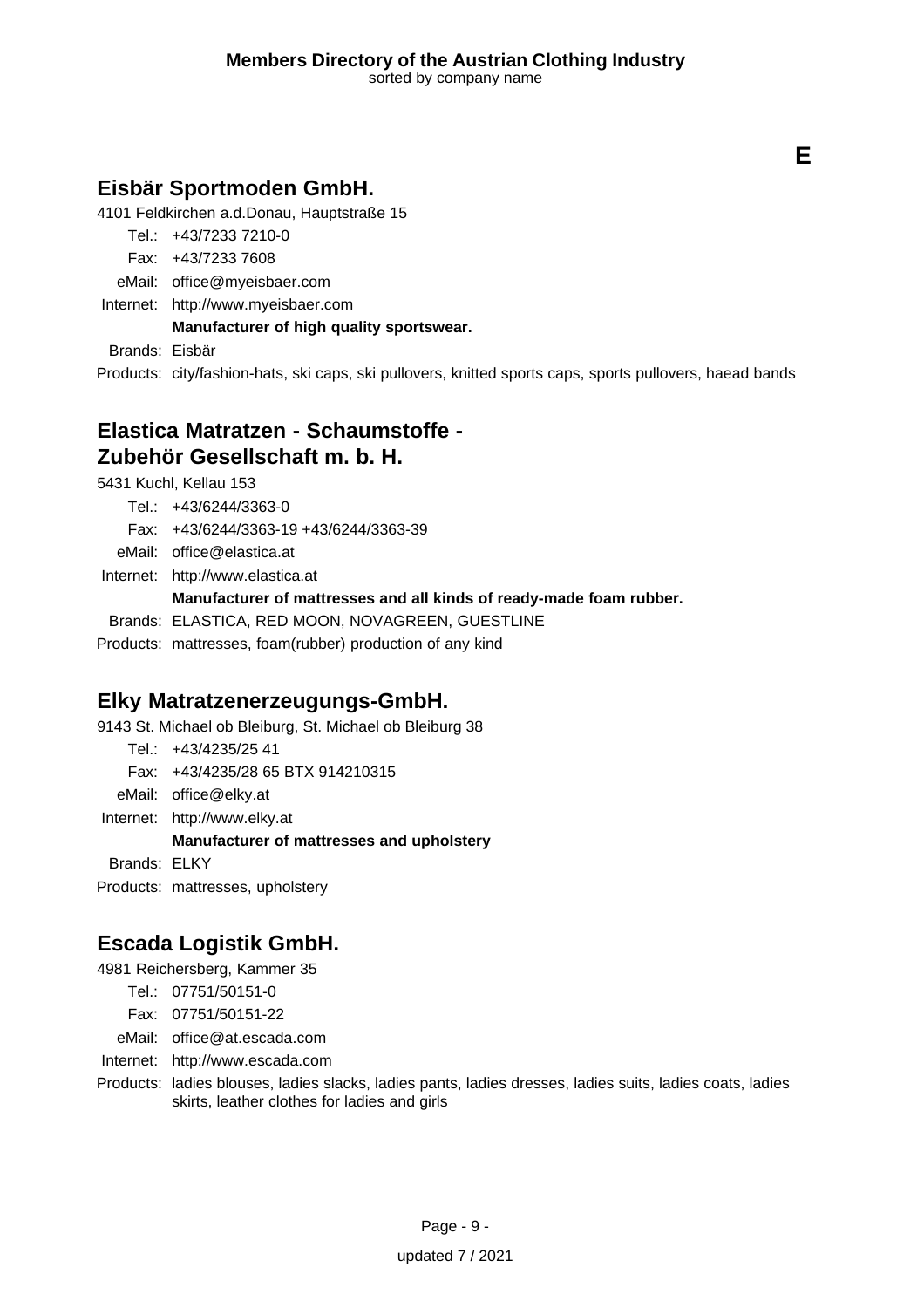**F**

# **Fahnen-Gärtner GmbH**

5730 Mittersill, Kürsingerdamm 6

- Tel.: +43/6562/6247-0
- Fax: +43/6562/6247-7
- eMail: office@fahnen-gaertner.com
- Internet: <http://www.fahnen-gaertner.com>

### **The flag-specialist - "All from one hand"**

- Brands: POLYTRANS, POLYWEB, POLYGLANZ, POLYCANVAS, FLAGWEAR, FAHNEN, DISPLAY, ITEMS, EVENT, TRADITION
- Products: badges, professional clothes, corporate identity clothes, decorative flags, digital print, flags, flag printers, flag poles, flags, ski piste flags, banners, start and finish banners, starting numbers, table banners, traditional flags, advertising flags, promotionally-used textiles, pannants, accessories, fine-art embroidery, polytrans flag fabrics, sublimation print on textiles in photo quality

# **P.S. Fehrer GmbH.**

4020 Linz, Franckstraße 45

- Tel.: +43/650/66 63 011
- eMail: p.s.fehrer@gmail.com
- Internet: <http://www.psf.at>

### **Manufacturer of high quality SANOVIT natural mattresses, mainly with horsehair.**

Brands: SANOVIT - MATRATZEN, PRONATURA - SCHLAFSYSTEME, FEHRER - ROSSHAAR

Products: cushions, spun horsehair, latex mattresses, mattresses, natural mattress, padded mats, horsehair, horsehair mattresses, horsehair fleece, complete beds, upholsterer accessories, VITAL-Matteresses, wellness-matteresses, blankets/quilts, natural fibres, natural materials

# **Feller Hosen Gesellschaft m.b.H.**

5020 Salzburg, Weiserhofstraße 3

- Tel.: +43/662/87 36 10-0 +43/662/74634
- Fax: +43/662/87 36 10-8

eMail: info@fellerhosen.at

**Manufacturer of high quality trousers (also golf trousers) as well as clothes for ladies and gentlemen.**

- Brands: FELLER
- Products: ladies slacks, ladies pants, ladies skirts, ladies shorts, golf trousers, men's trousers, men's shorts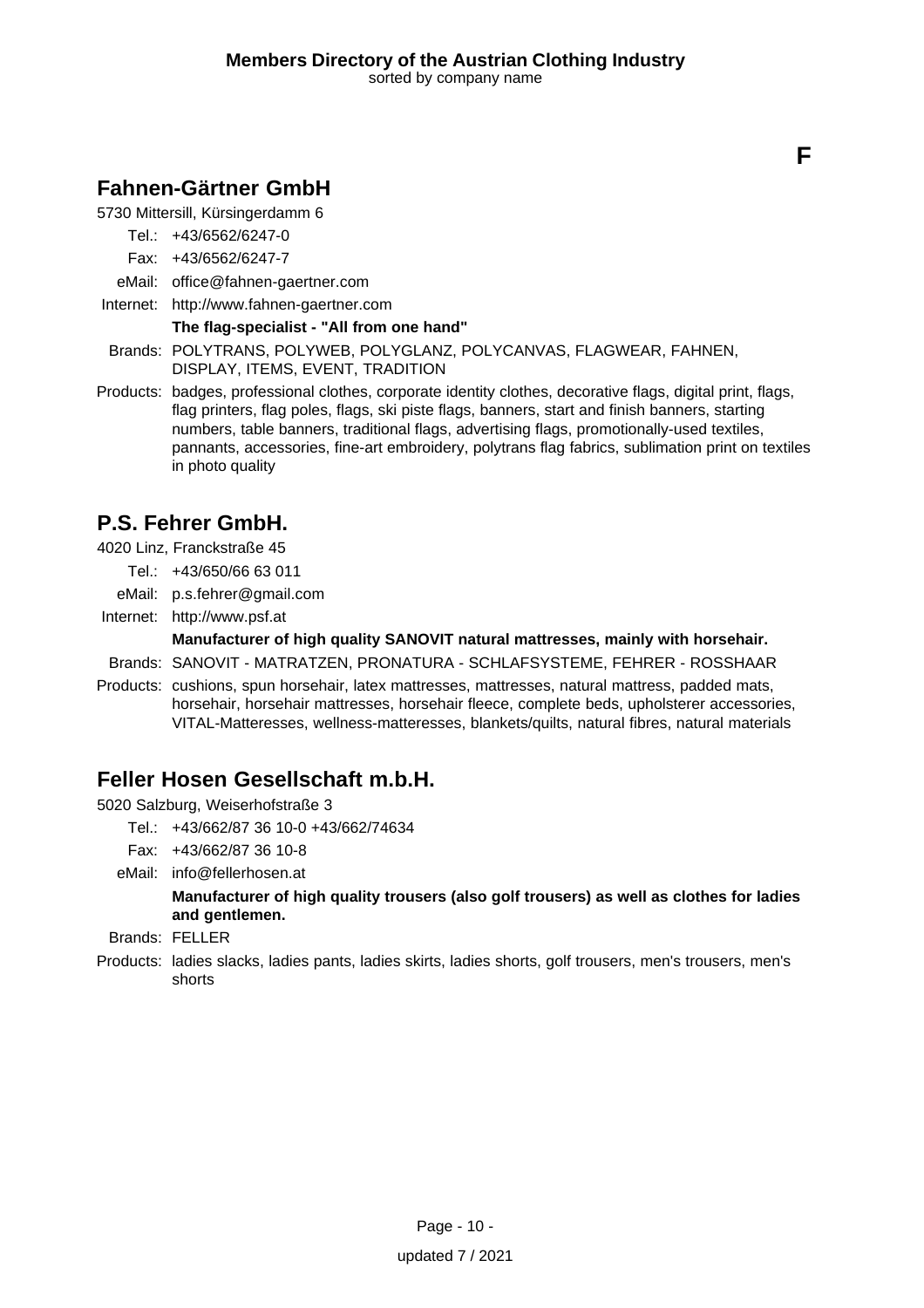**F**

# **Einrichtungshaus Föger GmbH**

6405 Pfaffenhofen, Bundesstraße 1

- Tel.: +43/5262/69 05-0
- eMail: foeger.wohnen@foeger.at
- Internet: <http://www.foeger.at>

**Manufacturer of curtains, bed and table linen.**

Products: bed linen, linen for household, table and bed, manufacturing of curtains, table cloths, table linen

### **Kleiderfabrik Dr. Hans Wilhelm Fürst**

8020 Graz, Grieskai 58

- Tel.: +43/316 71 24 67
- Fax: +43/316 77 12 90
- eMail: office@lodenfuerst.at

**Manufacturer of high quality folklore, loden as well as hunting clothes (only Austrian cloth) for ladies and gentlemen.**

- Brands: F, Loden Fürst
- Products: ladies slacks, ladies pants, ladies suits, ladies loden clothing of all kind, ladies coats, ladies national costumes, men's jackets/loose style, men's loden clothes, men's coats, men's national costumes, hunting clothes, boys jackets, only Austrian materials, high quality materials, high quality manufacturing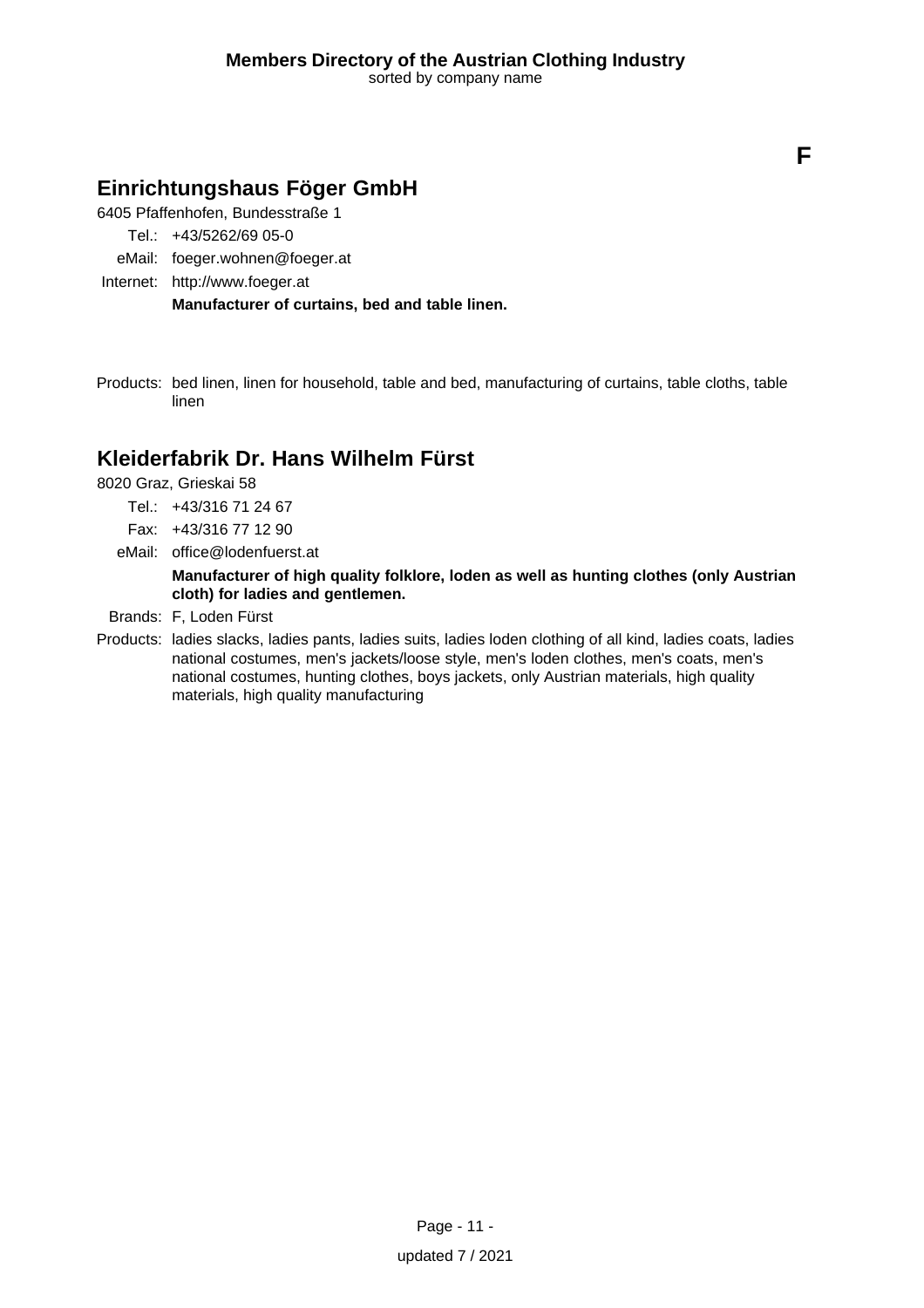# **Gans Ges.m.b.H.**

1140 Wien, Ameisgasse 65

Tel.: +43/1/914 13 27 +43/1/914 13 28

Fax: +43/1/914 14 65

eMail: office@gans.at

Internet: <http://www.gans.at>

### **Manufacturing and sale of noble down products and handmade bedlinen.**

Brands: GANS

Products: bed covers, bed-feathers, bedding, bed linen, down filled blankets, down couchions, pillows, pillows, pillows, quilts, blankets/quilts, special manufacturing, outsizes

# **Großwäscherei Gasser GmbH**

6403 Flaurling, Bahnhofstraße 15

- Tel.: +43/5262/622 60
- Fax: +43/5262/622 60 14
- eMail: office@waeschereigasser.at

### **Industrial laundry, rental laundry and doormat-rental.**

Products: entrance-mat service, industrial dry-cleaning, industrial laundry, door-mats to rent, rental laundry, dust mats

### **GEOVITAL Akademie GmbH**

6934 Sulzberg, Unterwolfbühl 430

- Tel.: +43/5516/24 671
- Fax: +43/5516/24 671 4
- eMail: info@geovital.com
- Internet: <http://www.geovital.com>

Brands: GEOVITAL

Products: mattresses, anti-radiation mattresses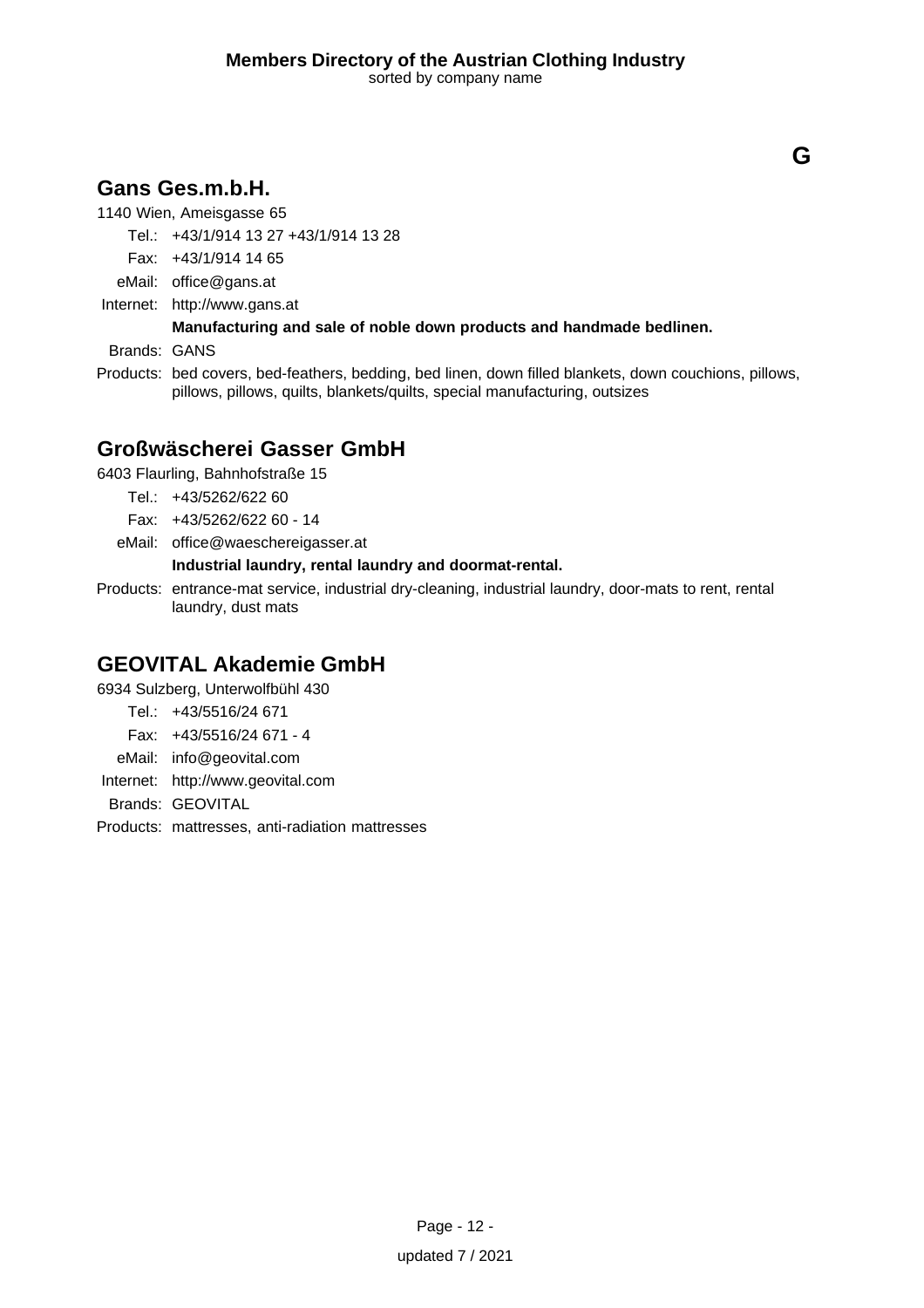### **Giesswein Walkwaren AG**

6230 Brixlegg, Niederfeldweg 5-7

Tel.: +43/5337/6135 Fax:+43/5337/6135-12

- Fax: +43/5337/63160
- eMail: business@giesswein.com
- Internet: <http://www.giesswein.com>

### **Manufacturer of high quality Austrian country fashion and boiled wool slippers.**

- Brands: GIESSWEIN
- Products: ladies blouses, ladies slacks, ladies pants, ladies dresses, ladies suits, ladies loden clothing of all kind, ladies knitted clothing, ladies boiled wool ('Walk') clothing, ladies skirts, ladies casual clothes, men's casual clothes, casual clothes for children, casual shoes, functional clothes, slippers, men's trousers, men's jackets, men's jackets/loose style, men's clothes/knitted, men's clothes made of boiled wool, wooden slippers, slippers (boiled wool slippers), children's clothes/knitted, children's clothes made of boiled wool, boys trousers, boys jackets, boys jackets, ladies folkloristic fashion (Austrian Look), folkloristic fashion for men (Austrian Look), children's folkloristic fashion (Austrian Look), girls blouses, girls slacks, girls jackets, girls dresses, girls skirts, ladies knitwear, knitwear for men, children knitwear, T-shirts, ladies jackets made of boiled wool, men's jackets made of boiled wool, children's jackets made of boiled wool

### **Gloriette Fashion GmbH**

7551 Stegersbach, Kastellstraße 46

- Tel.: +43/3326/52401-0
- Fax: +43 3326 52401-49
- eMail: office@gloriette.at
- Internet: <http://www.gloriette.at>

### **Famous producer of high quality shirts and similar fashion products**

- Brands: GLORIETTE, G1, LUXURY COLLECTION
- Products: ladies blouses, ladies national costumes, dress shirts, men's shirts, hunting clothes, hunting-shirts, boys shirts, ties, bow ties, specialist in custom made shirts, girls blouses, polo shirts, knitwear for men, T-shirts, uniform blouses, uniform shirts

### **Theaterputzerei, Färberei und Wäscherei R & E Goebel GmbH**

- 1110 Wien, Sofie-Lazarsfeld-Straße 9
	- Tel.: +43/1/587 82 34 +6991 1111 441
	- Fax: +43/1/587 82 3413
	- eMail: office@putzereigoebel.at
- Internet: <http://www.putzereigoebel.at>

#### **Industrial laundry, dyeworks as well as special dry cleaning for theater customes. Carpet cleaning and flame retardant fittings.**

Products: dyeworks, flame retardant fittings, industrial dyers, industrial dry-cleaning, industrial laundry, carpet cleaning, special dry cleaning for theater costumes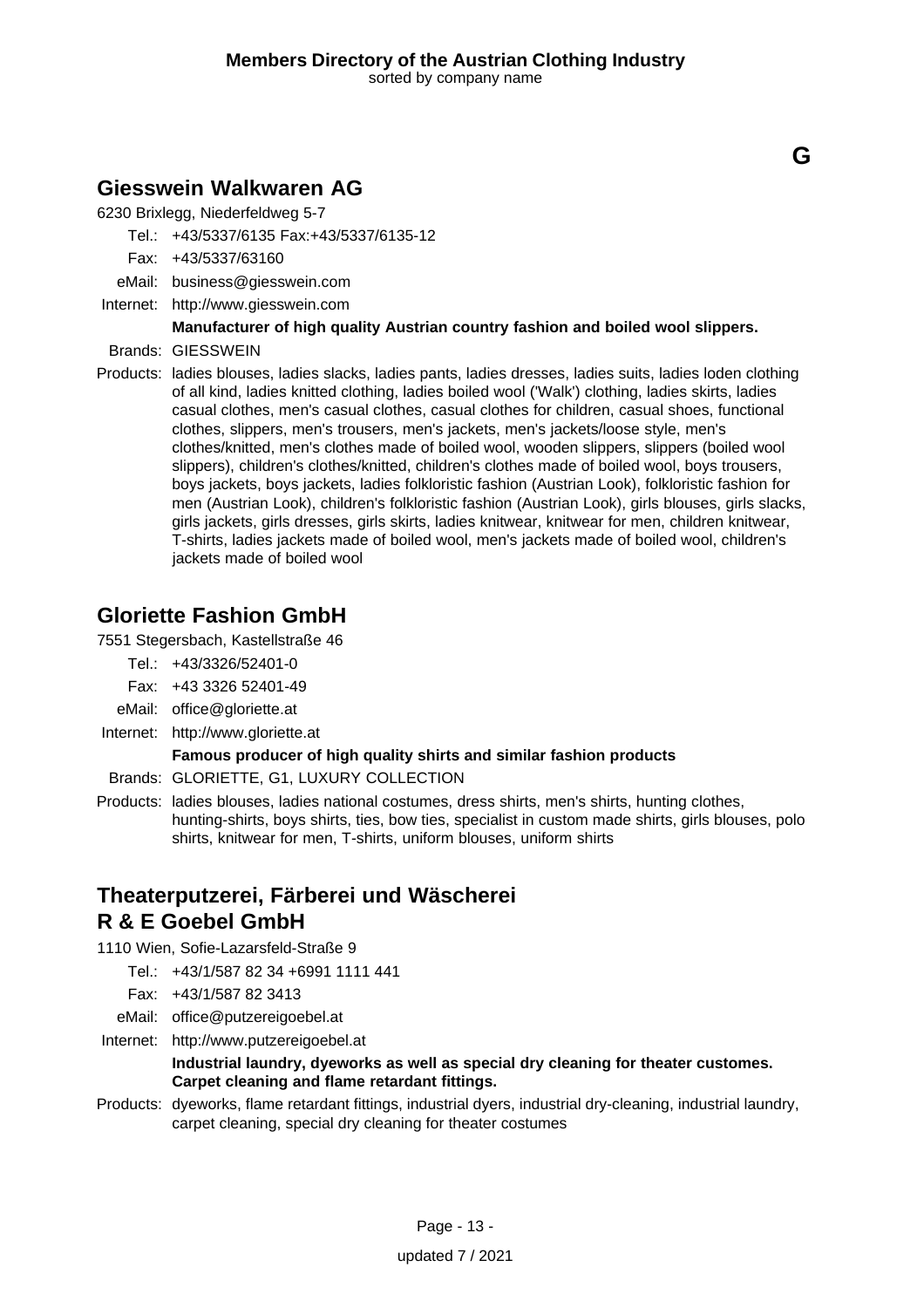# **GOLDECK TEXTIL GmbH**

9871 Seeboden, Seebacher Straße 11-13

Tel.: +43/4762/5101-0

- Fax: +43/4762/5101-18 48181
- eMail: office@goldecktextil.com
- Internet: <http://www.carinthia-bags.com>

**Production of high quality quilts (blankets, pillows) Sleeping for civilian and military use, stand hunting bags, cold protective clothing and water beds**

- Brands: GOLD-ECK, LOFT TECHNOLOGY, GLT, CARINTHIA BAGS, VITA PLUS, ELEGANCE (NATUR COLLECTION)
- Products: foot-muffs for use in tree stands, bed covers, bedding, linen for household, table and bed, hunting clothes, pillows, pillows, military sleeping bags, pillows, sleeping bags, quilts, blankets/quilts

### **Mayer Augustin**

9871 Seeboden, Seebacher Straße 11-13

- Tel.: +43/4762/5101
- Fax: +43/4762/5101-18 48181
- eMail: mama@aon.at

**Manufacturer of high quality quilts (blankets, pillows, sleeping bags, foot muffins for use in tree stands,...) hunting clothes as well as bed- and table linen.**

Products:

### **Johann Schmidhofer Goldhauben-Webe e.U.**

4040 Linz, Lindengasse 12

- Tel.: +43/732/738391
- Fax: +43/732/738391-29
- eMail: office@goldhaubenwebe.at

Internet: <http://www.goldhaubenwebe.at>

**Outfit with quality textiles (professional clothing, textiles for medical use).**

Products: work clothes, professional clothes, bed linen, fire resistant clothes, high-visibility security clothing, boil wash pillows, boil wash quilts, clothes suitable for rental, commercially-used textiles, surgical cover sheets, operating room dresses, operating room textiles, hospital theater linen, patient´s clothing, textile medical products EN-ISO 13485 2003, table linen, surgical cover sheets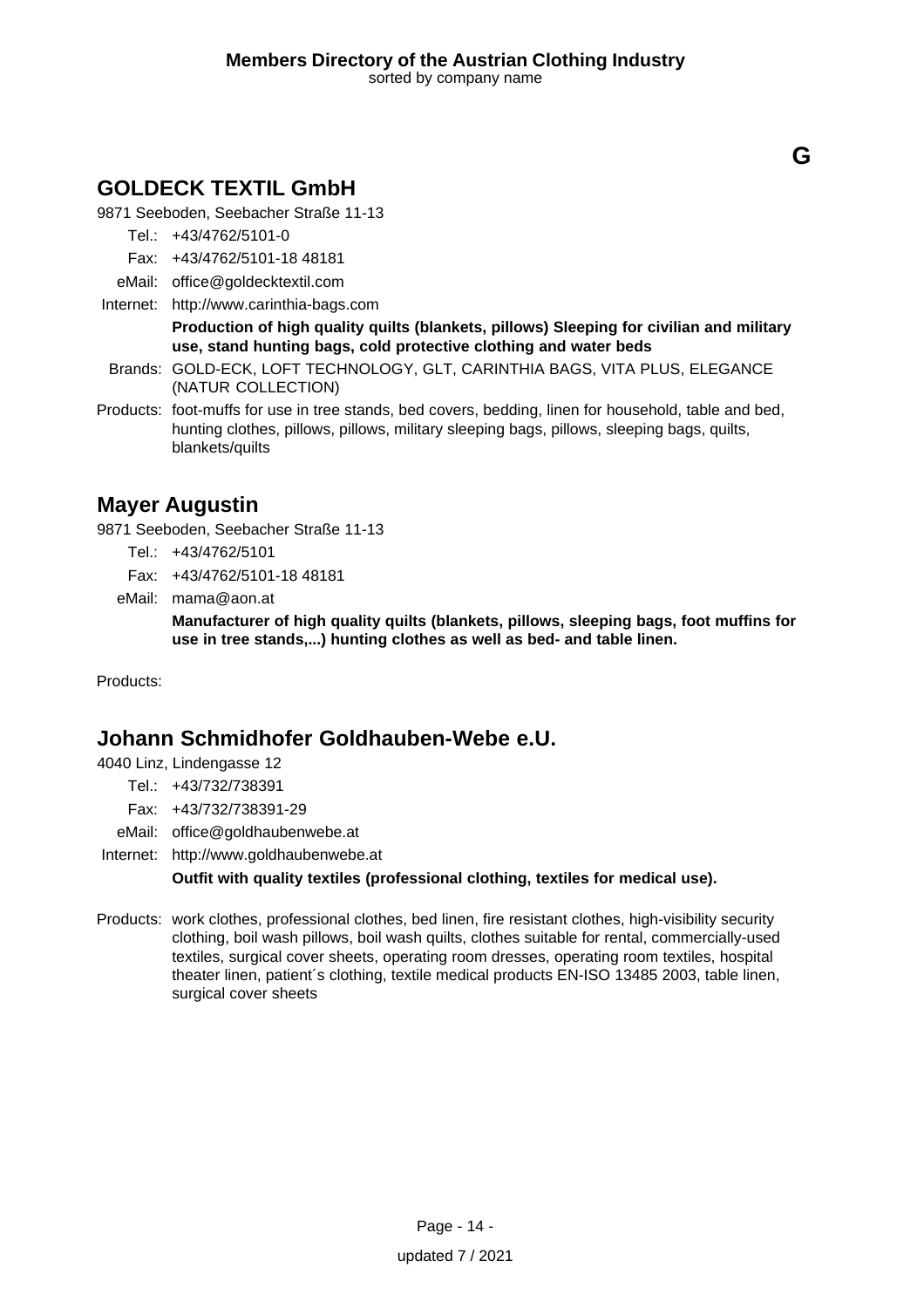# **Gottstein GmbH & CO KG**

6460 Imst, Bundesstraße 1-3

Tel.: +43/5412 66251-0

- Fax: +43/5412 66089
- eMail: office@gottstein.at
- Internet: <http://www.gottstein.at>

### **International successful manufacturer of country style and houseshoues made of boiled wool and knitwear.**

- Brands: kitz-pichler, GOTTSTEIN Atelier, GOTTSTEIN Classic, GOTTSTEIN Exclusiv
- Products: ladies clothing, slippers, slippers (boiled wool slippers), ladies knitwear, ladies fashion made of boiled wool

# **Grabher Günter Textilveredelungs GmbH**

6890 Lustenau, Augartenstraße 27

- Tel.: +43 676 843771400 05577 85252
- eMail: e.grabher@tgg.at
- Internet: https://www.grabher-group.at/de/ **Manufacture of particle-filtering half masks (FFP2) and mouth-nose covers made of textiles**

Products: Face Mask

### **Grabner GmbH**

3350 Haag, Weistracher Straße 11

- Tel.: +43/7434/422 51-0
- Fax: +43/7434/422 51-66
- eMail: grabner@grabner-sports.at
- Internet: <http://www.grabner-sports.at>

### **Most successful live-jacket-brand worldwide - only european airboat producer in hot vulcanisation technique**

- Brands: GRABNER, SWIMY KID, SWIMY BABY
- Products: rafts, inflatable boats, outdoor accessories, life pads, life belts, life jackets, rubber dinghis, rafts, life preserver, life-jackets, sports bags, thermo ready bag, carrier bags, transport bags, water sports accessories, thermo ready bag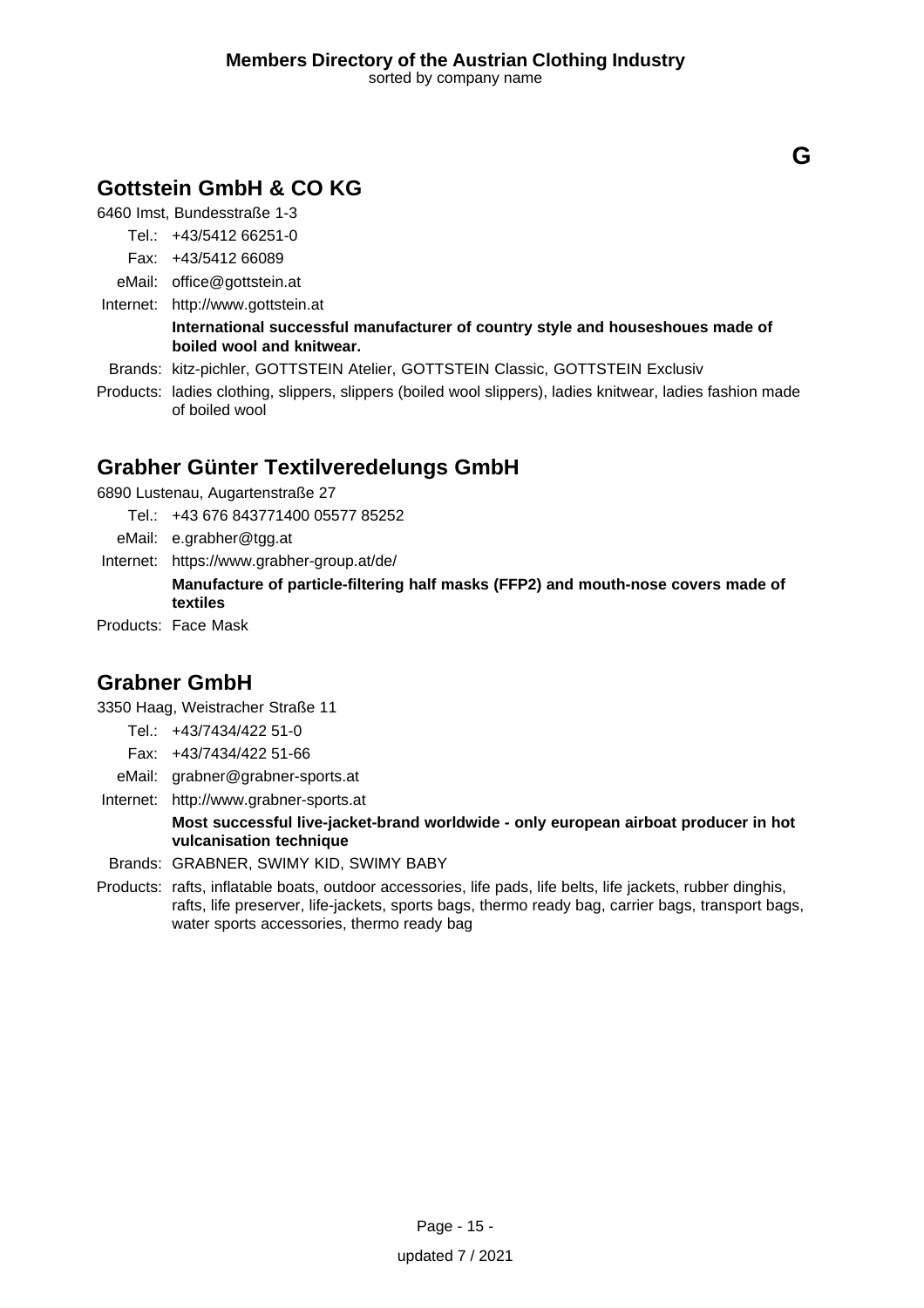# **Gwandhaus GmbH**

5020 Salzburg, Morzger Straße 31

- Tel.: +43/662/46966-0
- Fax: +43/662/46966-15
- eMail: kundenservice@goessl.com
- Internet: <http://www.gwandhaus.at>

### **Manufacturer of high quality folklore clothing for ladies and gentlemen.**

Brands: GÖSSL

Products: ladies blouses, ladies blouses, ladies dirndl blouses, ladies slacks, ladies pants, ladies slacks, ladies pants, ladies dresses, ladies suits, ladies loden clothing of all kind, ladies loden-coats, ladies coats, ladies skirts, ladies skirts, ladies folkloristic blouses, men's shirts, men's trousers, men's jackets/loose style, men's loden clothes, men's loden coats, men's coats, boys shirts, boys trousers, girls blouses, girls blouses, girls slacks, girls skirts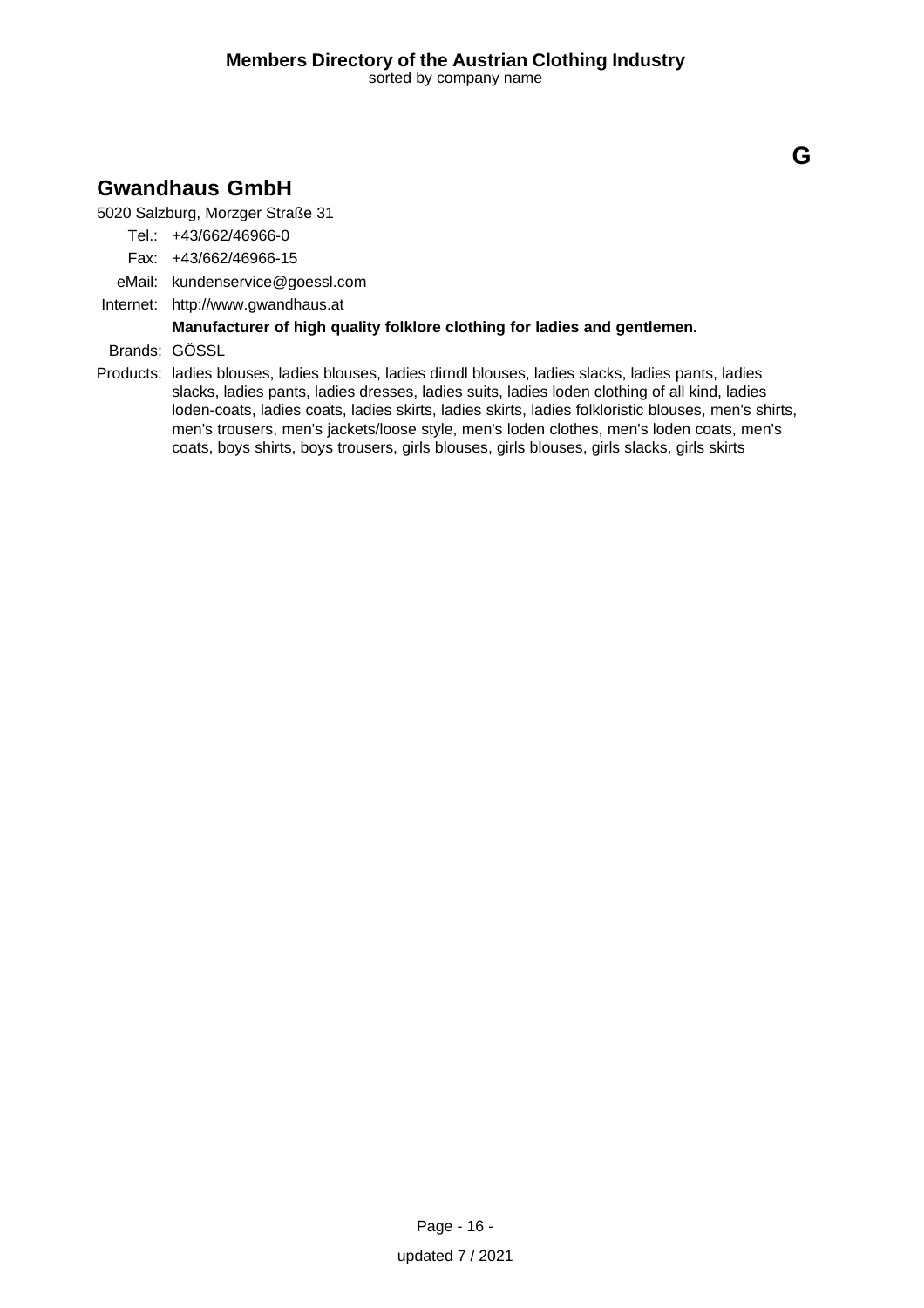### **Hefel Textil GmbH Steppdeckenfabrik**

4292 Kefermarkt, Am Bahnhof 12

Tel.: 07947/6231-0

Fax: 07947/6231-2

eMail: hefel.textil@hefel.com

Internet: <http://www.hefel.com>

### **Manufacturer of bed wear (blankets, pillows, under blankets)**

Brands: HEFEL, VITASAN, LYOSILK

Products: bed covers, bedding, downproof textiles (100 % cotton), luxury wool fillings, fiber tight textiles (100 % cotton), ticking covers, cushions, cushions of 100% cotton, cushions of downproof fabrics, cuchions with synthetic filling, pillows, mattress overlays, mattress covers, yard goods for bed-covers and cushions, neck rolls, natural hair filled cushions, bed blankets filled with natural hair, bed-covers filled with natural hair, pillows, underblankets, underblankets with luxury wool filling, underblankets with synthetic filling, blankets/quilts, blankets/quilts of 100 % cotton, quilts of downproof fabrics, quilts with luxury wool filling, quilts with synthetic filling, cotton (100%), downproof textiles (100 % cotton), luxury wool fillings, fiber tight textiles (100 % cotton), natural materials, ecological products

# **Heitex Heimtextilien E. Hefel KG**

6923 Lauterach, Harderstraße 74

- Tel.: +43/5574/65115
- Fax: +43/5574/65115-3
- eMail: office@heitex.at
- Internet: <http://www.heitex.at>

### **Production and whole sale of bed wear.**

Brands: HEITEX, Lo Dream

Products: mattress overlays, bed covers, bed-feathers, bedding, down filled blankets, feather filled cushions, children's blankets, cuchions with polyester filling, pillows, pillows, mattress overlays, pillows, quilts, blankets/quilts, quilts with synthetic filling, quilts with Polyester filling

# **Hellatex-Textil Gesellschaft mbH.**

4171 St. Peter, Wimbergstraße 18

Tel.: 07282/8101-0 0664/4108822

Fax: 07282/8101-2

eMail: office@hellatex.at

Products: bed linen, PILLOWCASES, fitted sheets

**H**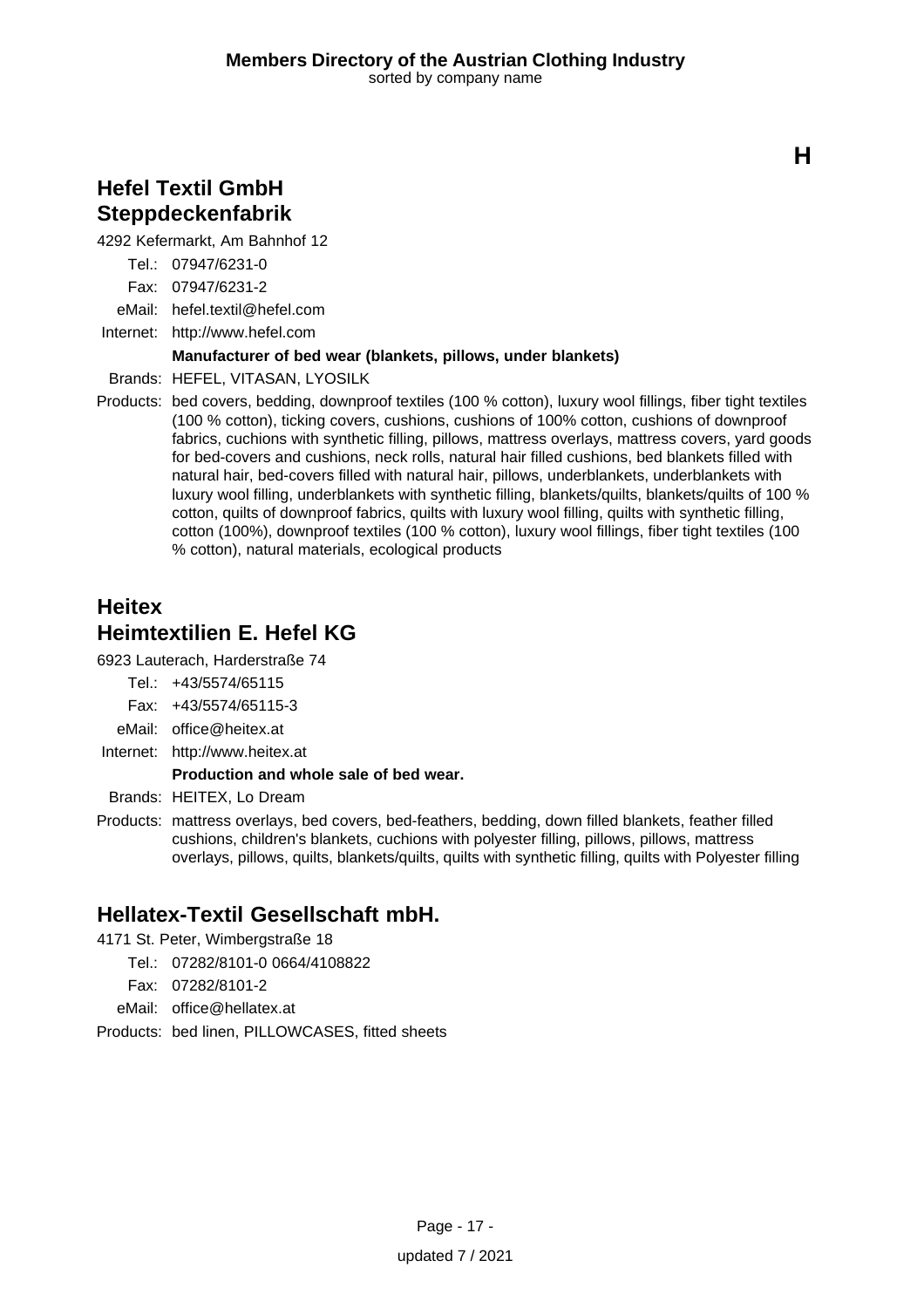# **Huber Tricot Gesellschaft m.b.H.**

6840 Götzis, Hauptstraße 17

Tel.: +43/5523/505-0

Fax: +43/5523/505-215

eMail: office@huber-tricot.com

Internet: www.huber-bodywear.com www.skiny.com www.hanro.com www.hom.com

**Production and distribution of young, innovative, fashionable bodywear, day and nightwear, lingerie, loungewear, sportswear, swimwear and accessories.**

Brands: HUBER BODYWEAR, Skiny, Hanro, HOM

Products: baby linens, swim suits, bikinis, swimwear, bodies, ladies body wear, ladies nighties, ladies pyjamas, ladies shorts, ladies sports clothes, ladies swimwear, ladies underwear, dessous, men's casual clothes, casual clothes for children, men's bath robes and dressing gowns, men's bath robes, men's swim fashion, men's pyjamas, men's shorts, men's sports clothes, men's swimwear, men's underwear, children's underwear/baby clothes, children's nighties, children's pyjamas, children's sports clothes, children's sweatshirts, children's swimwear, children's T-shirts, children's underwear, children's underwear, boys shorts, girls shorts, school sports articles, school sports clothes, sportswear, fleece processor

# **HYGIENE AUSTRIA LP GmbH**

2351 Wiener Neudorf, Palmersstraße 6-8

eMail: bestellung@hygiene-austria.at

**Production of Face Masks**

Products: Face Mask

# **Head Sport GmbH**

2320 Schwechat, Tyroliaplatz 1

Tel.: 70179-318

Fax: 70179-334

eMail: mail@tyrolia.com

Internet: www.tyrolia.com

Products: sports bags, sports clothes, sports trousers, sportswear

# **Head Sport GmbH**

6921 Kennelbach, Wuhrkopfweg 1

Tel.: 05574 608-0

Fax: 05574 608170

eMail: mail@head.com

Products: sports bags, sports clothes, sports trousers, sportswear, sports bags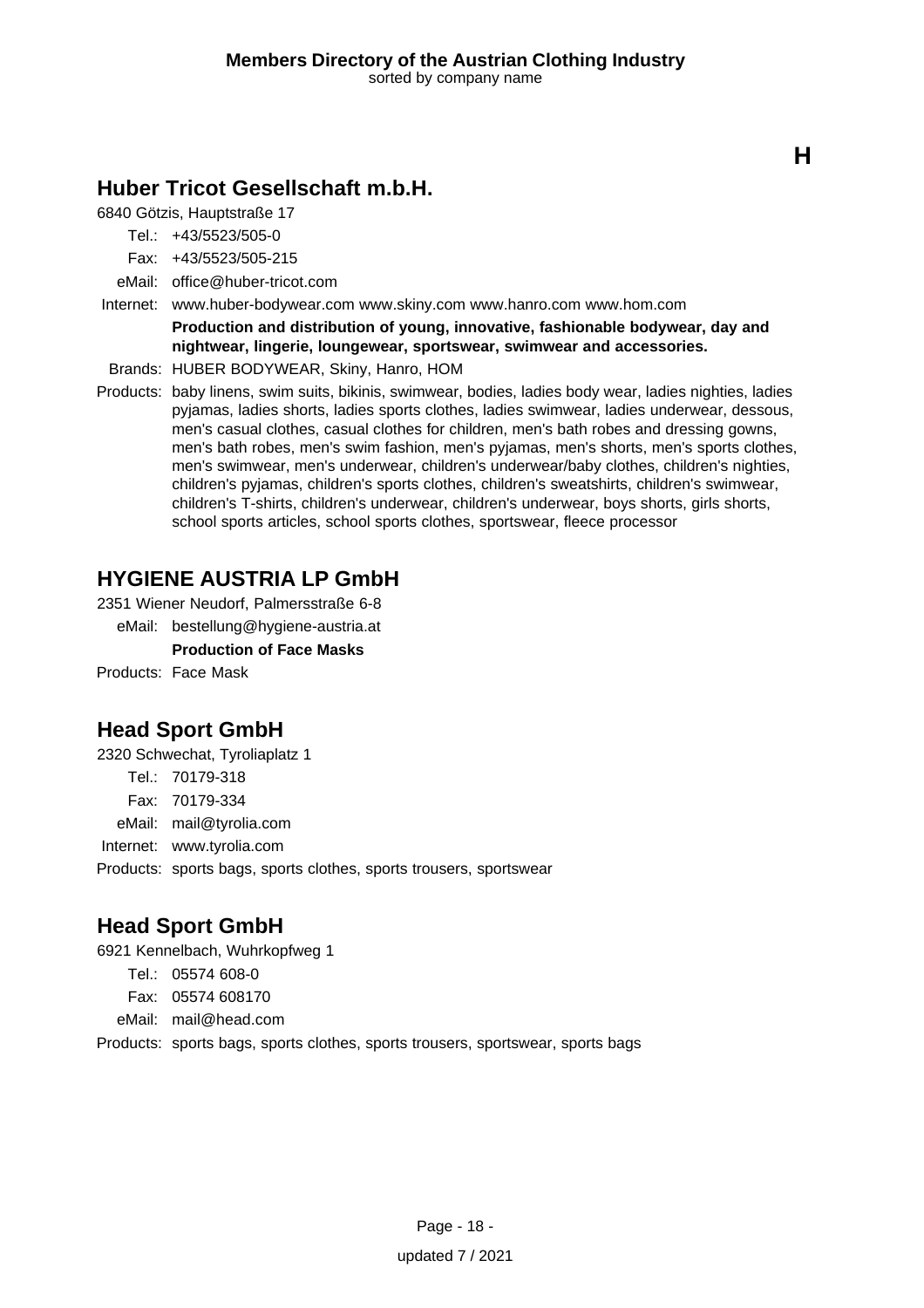# **Huber Holding AG**

6841 Mäder, Exerzierplatz 1

Tel.: 05523 505-0

eMail: office@huber-tricot.com

**Manufacturer of high quality lingerine, corsets and bra's.**

Products:

**H**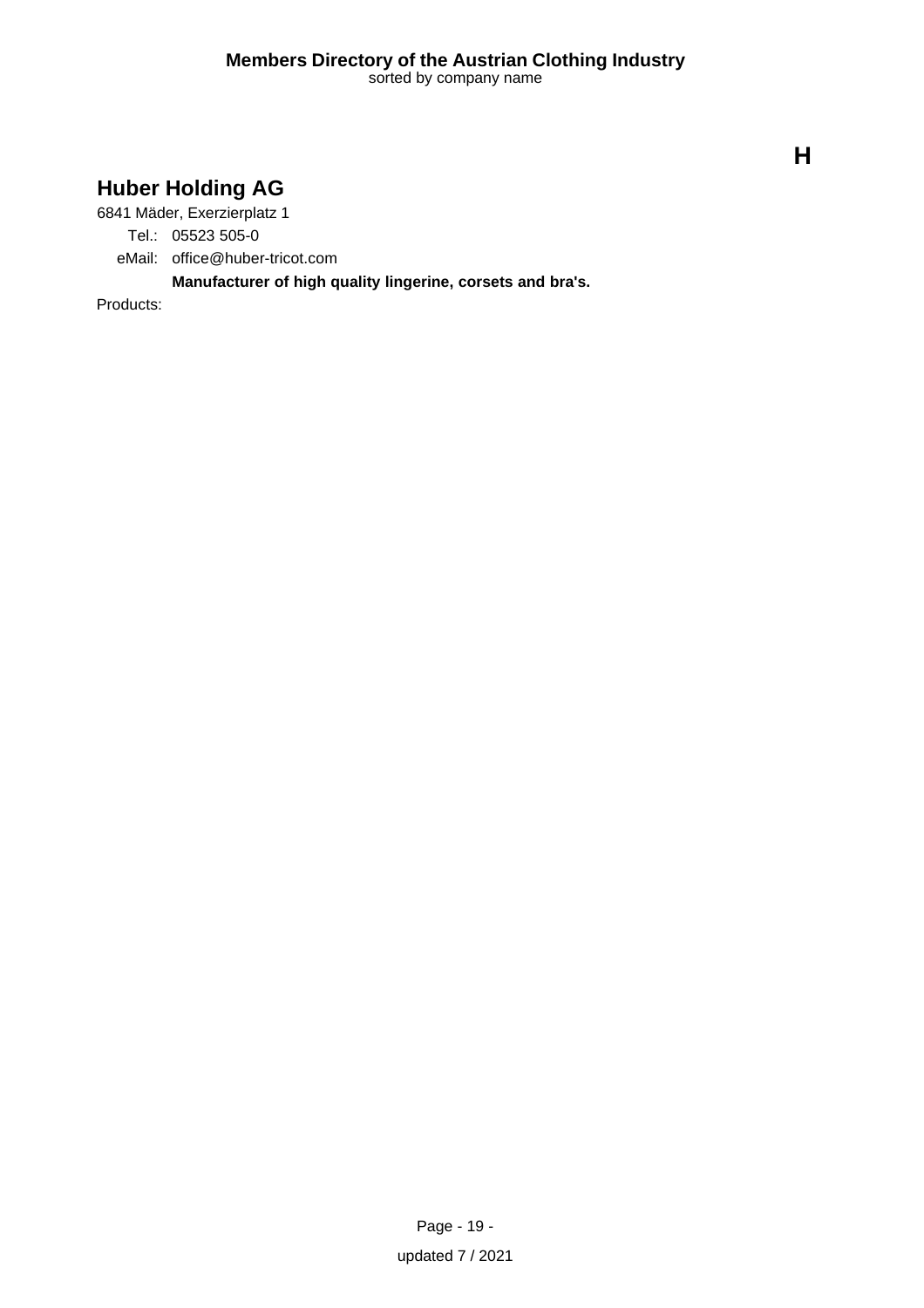# **J M B Fashion Team GmbH.**

8330 Rohr an der Raab, Rohr an der Raab 120

Tel.: +43/3115/4440

- Fax: +43/3115/444020
- eMail: office@jmb-fashion.com
- Internet: <http://www.jmb-fashion.com>

**The special ladies fashion service team!**

Brands: VIO

Products: ladies clothing, high quality ladies clothes, sampling, quick response partner, specialized in quick response, patterns, duplications

### **Joka Kapsamer GmbH**

4690 Schwanenstadt, Atzbacher Straße 17

- Tel.: +43/7673 7451 0
- Fax: +43/7673 7451 362
- eMail: joka-werke@joka.at
- Internet: <http://www.joka.at; http://joka-natur.at; http://pronatura.at>
- Brands: JOKA (Wort/Bildmarke), JOKA-MÄNNCHEN (mit Bindfaden), JOKA-MÄNNCHEN (ohne Bindfaden), JOKA-MÄNNCHEN (mit/ohne Etikette), Allraum, FLEX INET, Triselekt, FEHR MED, SANOVIT, PRO NATURA

Products: mattresses, upholstered furnitures (beds), convertible beds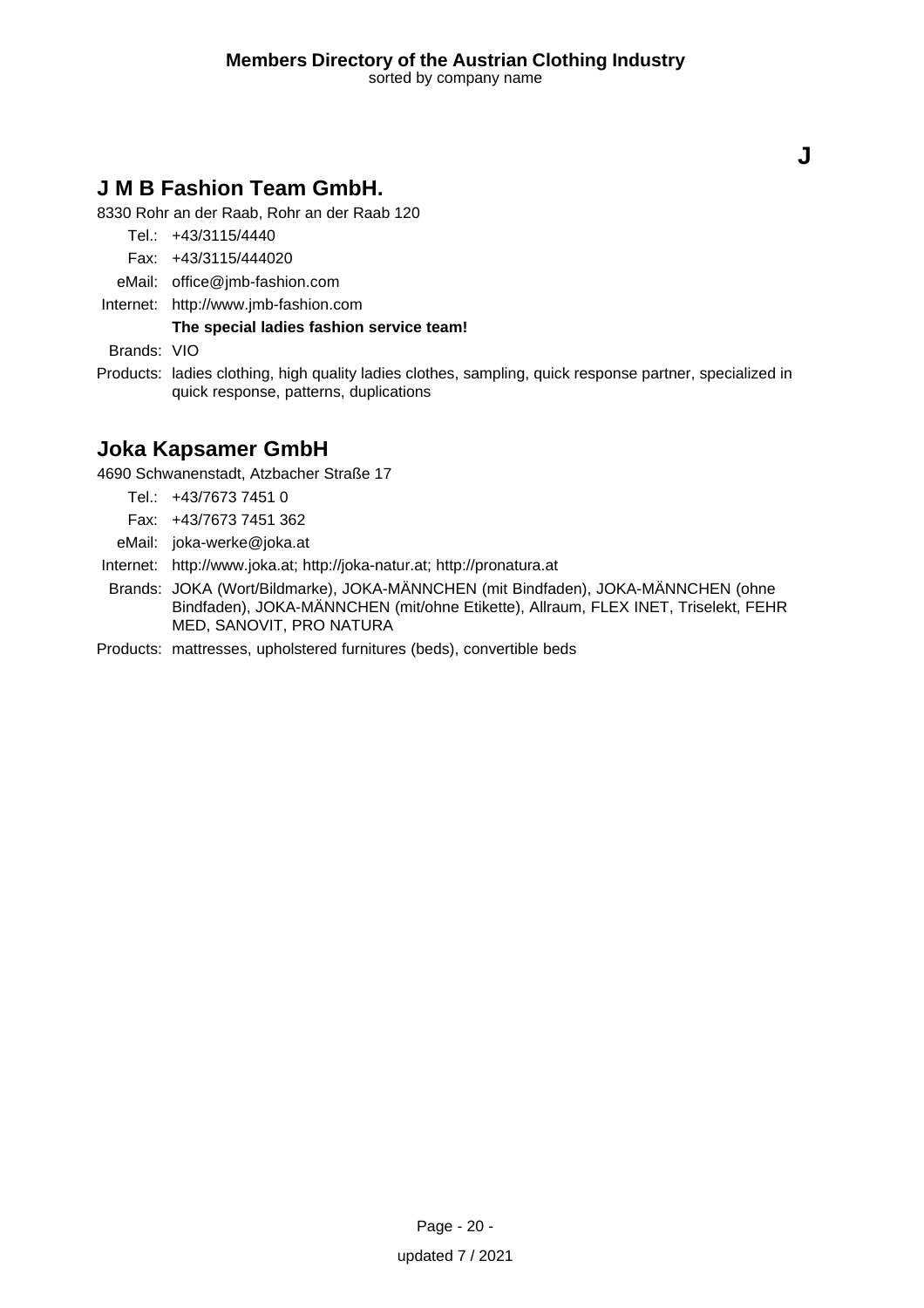# **Otto Kern Austria GmbH**

7433 Mariasdorf Nr. 153,

Tel.: +43/3353/262 33

Fax: +43/3353/262 33

**Producer of clothing**

Products: ladies clothing

# **KHAN Berufsbekleidung GmbH**

4061 Pasching, Westbahnstraße 1

- Tel.: 07221/88 88 7
- Fax: 07221/88 88 7-4
- eMail: office@khan.at

### **Manufacturing of high quality working and professional clothing, (leather-) special protection clothing, uniforms as well as subcontracting.**

Products: professional clothes, personal protective equipment

# **Walter Kickinger Ges.m.b.H. & Co.KG.**

5020 Salzburg, Vogelweiderstraße 44

- Tel.: +43/662/842221 +43/662/847518
- Fax: +43/662/840878
- eMail: info@walter-berufsmode.at
- Internet: <http://www.walter-berufsmode.at>

### **Producer of stylish professional clothes respectively shoes for the medical sector, gastronomy and trade**

- Brands: WALTER Modische Berufsbekleidung aus Salzburg
- Products: boiler suits, work blouses, work trousers, work jackets, dungarees, work overalls, white coats, work overalls, doctors' trousers, doctors' coats, clothing with embroideries and screen printings, professional clothes for building and assembling, professional clothes for the catering industry, professional clothes for women, professional medical clothes, medical work clothes, professional clothes for steel industry, professional clothes for heavy industry, professional clothes for butchers, uniforms for gastronomy, work clothes for craftsmen, professional clothes for houseworker, uniforms for hotels, professional clothes for car-mechanics, professional clothes for cleaning staff, professional clothes for locksmiths, work clothes for schools, uniforms for security service, work dresses, work shoes for restaurants, work shoes for craftsmen, medical work shoes, ladies dresses, ladies national costumes, house dresses, medical trousers, medical operating gowns, waistcoats for waiters, waiter clothes, trousers for waiters, cook clothes, school uniforms, nurses uniforms, medical shirts, room maid uniforms, white work clothes, textile printing, individual prints, individual embroideries on textiles, screen printing

**K**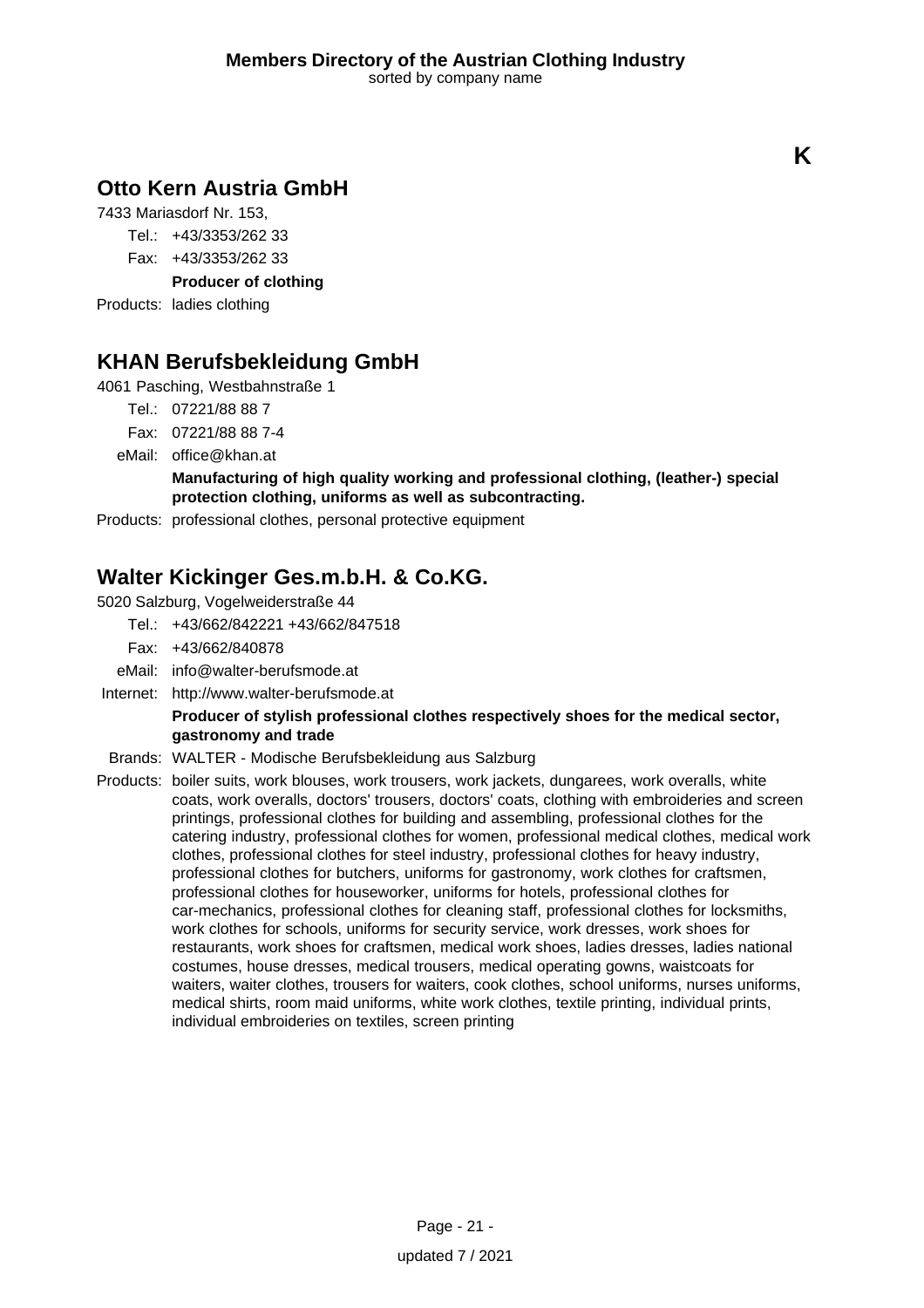**L**

# **Leichtfried Gesellschaft m.b.H. & CO KG Lodenfabrik**

8740 Maria Buch-Feistritz, Möbersdorf 7

Tel.: +43/3577/815 05-0

Fax: +43/3577/815 80

eMail: office@leichtfried-loden.co.at

Internet: <http://www.leichtfried-loden.co.at>

**Manufacturing of loden as well as loden clothes for ladies and gentlemen - tailor made/production of capes.**

#### **Double face Blankets and Merino extra fine**

Products: CAPES, ladies loden clothing, individually made-to-measure, men's loden clothes made-to-measure, CAPES, CAPES/DOBLE-FACE, CAPES/EXTRA FINE QUALITY, CAPES/MERINO WOOL, custom made

# **F. Leitner KG**

4161 Ulrichsberg, Stifterstraße 25

- Tel.: +43/7288/7017-0
- Fax: +43/7288/7017-50
- eMail: office@leitnerleinen.com

Internet: <http://www.leitner-f.com>

**Manufacturer of high quality products for the bathroom, scarfs, homewear and bathrobes, table and bedlinen, valuably hand made with ajourseams of fringes, specialist for custom made products.**

Brands: LEITNER

Products: bath towels, bed linen, ladies bath robes and dressing gowns, ladies dresses, towels, men's bath robes and dressing gowns, children's bath robes, cushions, linen terry for bath and sauna, plaids, sauna articles, shawls, day blankets, table linen, honeycomb pique for bath room and sauna, products out of cotton, products out of linen, linen manufacturer, ecological products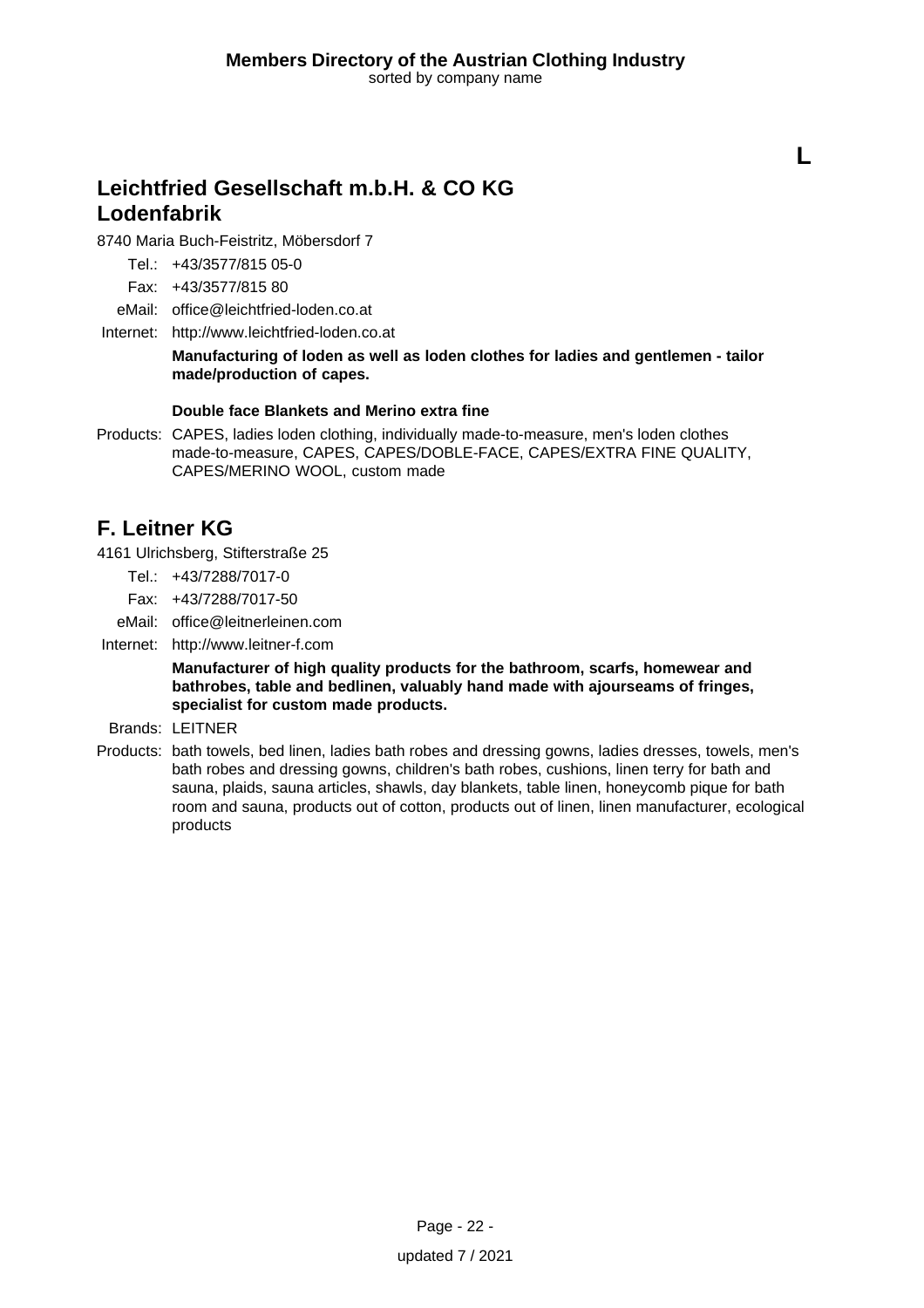### **Fischler Ernst Sporthauben Inh. Brigitte Lintner**

1030 Wien, Juchgasse 13-15

Tel.: +43/1/512 62 26

- Fax: +43/1/512 62 27
- eMail: office@fischler-muetzen.at

**Manufacturer of hats and all kinds of headgear (e.g. for Sports, Profession, Folklore, Uniform,...)**

**L**

Products: work caps, fire resistant caps, men's hats, hunting clothes, hunting-hats, hunting-caps, jeans caps, caps for battery plants, caps for welders, caps, caps for bakeries, headgear for mountaineering, caps for fishery, caps for butcher, golf caps, hats for industrial kitchens, tennis caps, headgear/professional clothes, leather caps, loden-hats, loden-caps, rain hats, acid resistant caps, shawls, sports clothes, sports hats, sports caps, cloth hats, thermal caps, Tyrolean hats, scarves, uniform caps, headgear up to size 67, special manufacturing of leather, loden-special processing, outsizes

### **Lodenfrey GmbH**

4820 Bad Ischl, Lindaustraße 28

- Tel.: +43/6132/203400
- Fax: +43/6132/203-318 68107
- eMail: peter\_frey@t-online.de; lodenfrey@roehrenbacher.de
- Internet: <http://www.lodenfrey.de>

#### **Manufacturer of high quality folklore-fashion.**

- Brands: Lodenfrey, Country, Country Line, Country Frey, Tofana, Alpenmode, Lodenfrey Tracht, Lodenfrey Sportiv, Helene Strasser
- Products: ladies bomber jackets, ladies blouses, ladies dirndl dresses, ladies slacks, ladies pants, ladies jeans, ladies dresses, ladies suits, ladies loden clothing of all kind, ladies coats, ladies skirts, ladies national costumes, suits, bomber jackets for men, men's trousers, men's loden clothes, men's coats, men's jackets, men's national costumes, boys suits, boys loden clothes (all types), boys national costumes, leather clothes, girls loden clothes, girls national costumes/ girls dirndl, motorcycle clothes, single production, outsizes

### **Lohmann & Rauscher GmbH**

1140 Wien, Johann-Schorsch-Gasse 4

- Tel.: +43/1/576 70-0
- Fax: +43/1/577 17 99
- eMail: info@at.lrmed.com
- Internet: <http://www.lohmann-rauscher.at>

### **Technical textiles and coats for medical use.**

Products: hospital theater coats, technical textiles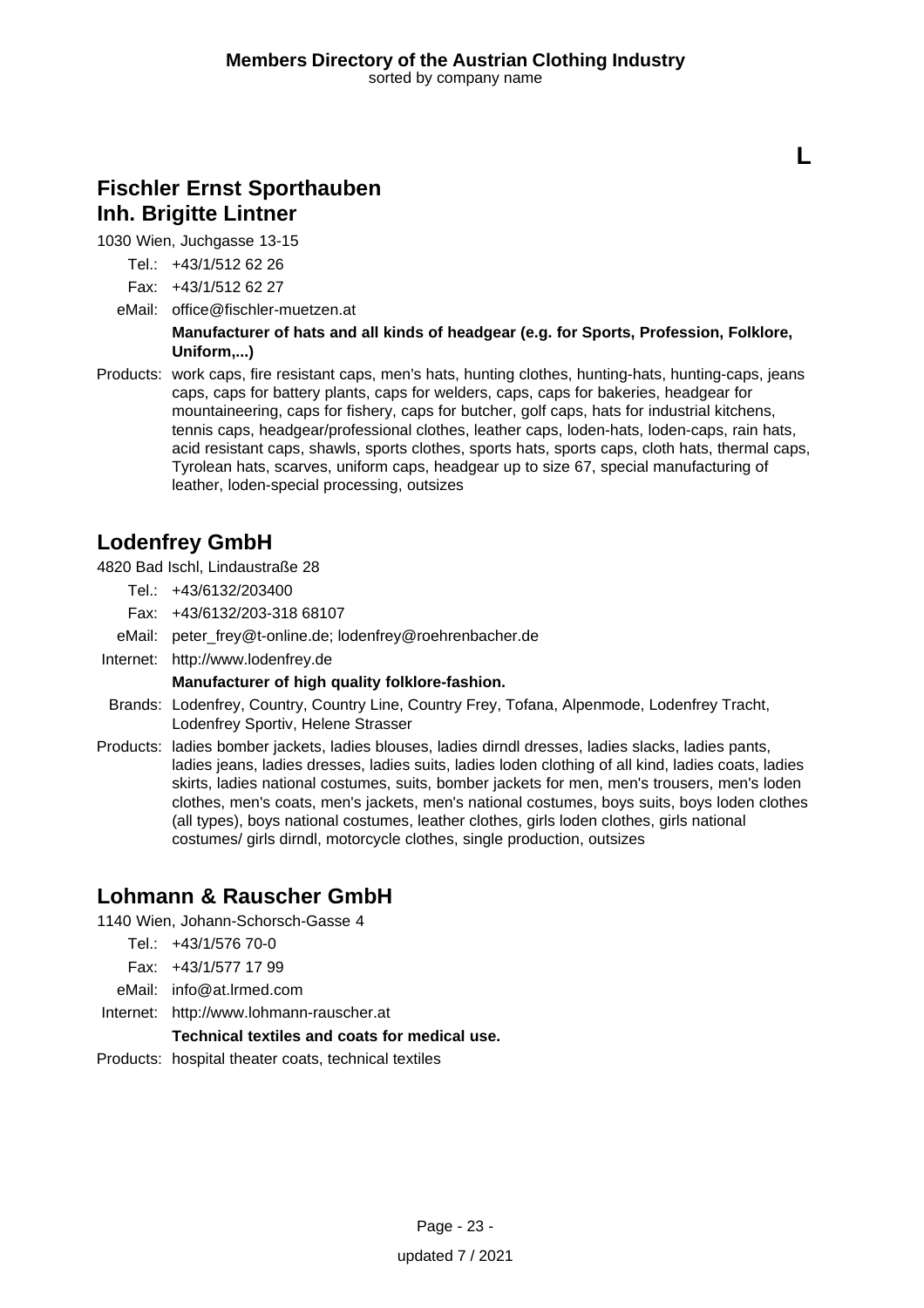# **med&tex medizinprodukte & textilmanagement gmbH**

4600 Wels, Römerstraße 1

Tel.: 07242/415

Fax: 07242 206512-6555

eMail: office@medtex.at

Products: uniforms/rental, industrial laundry

# **MEWA Textil-Service Ges.m.b.H**

5023 Salzburg-Gnigl, Gewerbehofstraße 16

eMail: schwechat@mewa.at

Internet: <http://www.mewa.at>

**Services (textile care and providing) for industry, trade, hotels, gastronomy, the health sector and public institutions.**

Products: uniforms/rental, subcontracting laundry, professional outfits to rent, cleaning cloths to rent, rental laundry, washing of cleaning cloths, trade with employment protective clothes

### **MEWA Textil-Service GmbH**

2324 Schwechat-Rannersdorf, Reinhartsdorfgasse 18

Tel.: +43/1/707 76 77-0

Fax: +43/1/707 76 77-11

- eMail: schwechat@mewa.at
- Internet: <http://www.mewa.at>

#### **Services (textile care and providing) for industry, trade, hotels, gastronomy, the health sector and public institutions.**

Products: uniforms/rental, subcontracting laundry, professional outfits to rent, cleaning cloths to rent, rental laundry, washing of cleaning cloths, trade with employment protective clothes

### **Mitex Miederband GmbH**

6912 Hörbranz, Salvatorstraße 2a, Postfach 15

- Tel.: +43/5573/83684-0
- Fax: +43/5573/83684-4 057595
- eMail: office@mitex.at
- Internet: <http://www.mitex.at>

### **Producer of ribbons and clasps for the corset industry**

Products: bra clasps, corset clasps, corset belts, eye tapes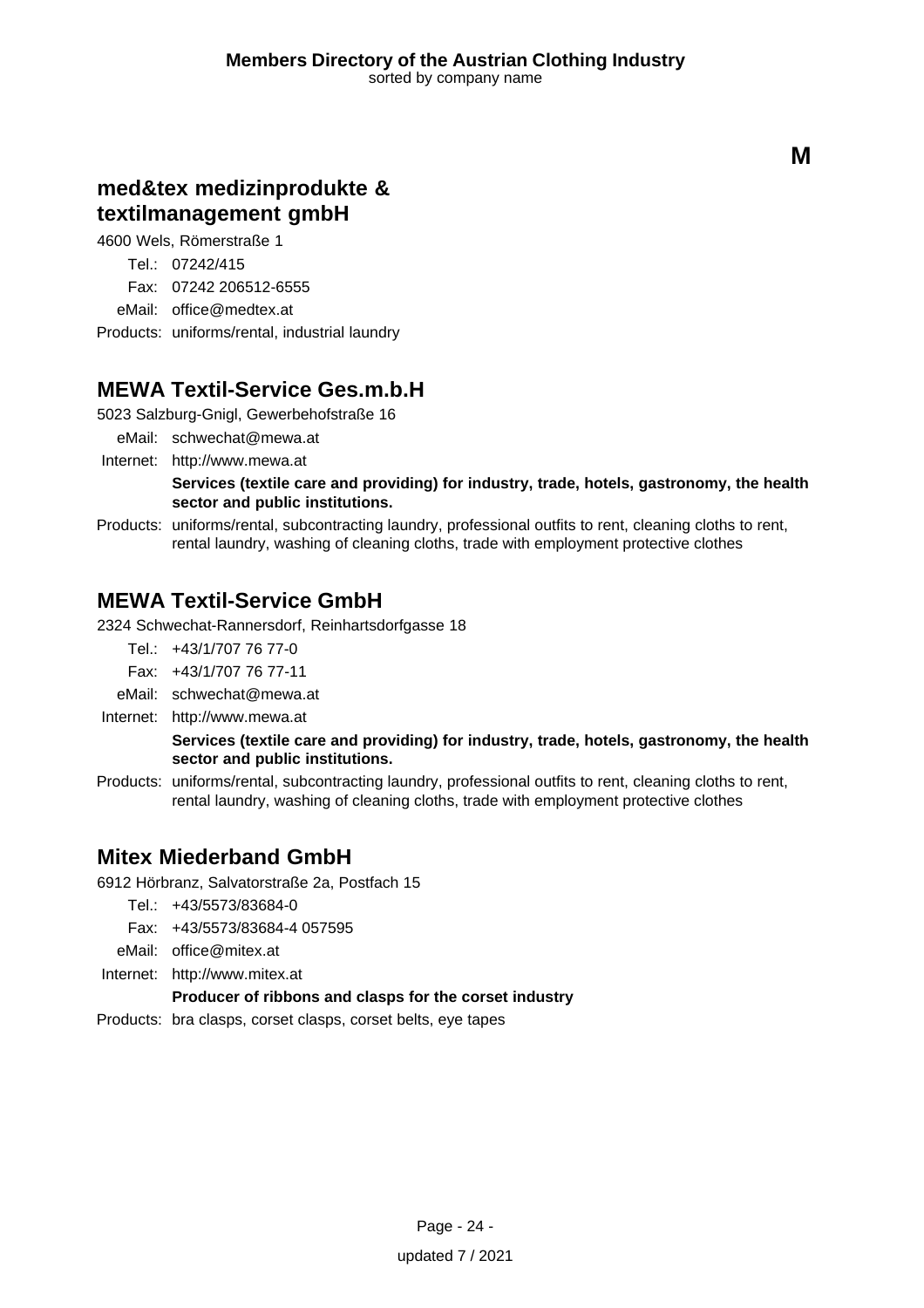### **MM Matratzen Manufaktur GmbH**

9433 St. Andrä im Lavanttal, Framrach 51

- Tel.: +43 4358 28482 Fax: +43 4358 28482-28
- eMail: office@feelthecomfort.at
- Internet: <http://www.feelthecomfort.at>

**Manufacturer of mattresses**

Brands: FLEXIMA

Products: mattresses, pillows

# **Mode-Logistik GmbH & Co KG**

4863 Seewalchen am Attersee, Pettighofen 35

- Tel.: +43/7662/8824 +43/7662/4251
	- Fax: +43/7662/8824/15
- eMail: office@mode-logistik.at
- Internet: <http://www.mode-logistik.at>
	- **Finishing of all kinds of textiles, handling of the sale of textiles, supply from stock**

Brands: MODE-LOGISTIK G.M.B.H, H (im Wappen, darüber Adler)

Products: finishing of textiles, fashion-logistics

# **Montana Grosswäscherei und Chemischreinigung GmbH**

8793 Gai, Gimplach 3

- Tel.: +43/3847/2350-0
- Fax: +43/3847/2350-4
- eMail: montana1@leo-one.at
- Internet: <http://montana-textilpflege.at>

### **Industrial laundry, dry-cleaning and carpet cleaning**

Products: industrial dry-cleaning, industrial laundry, carpet cleaning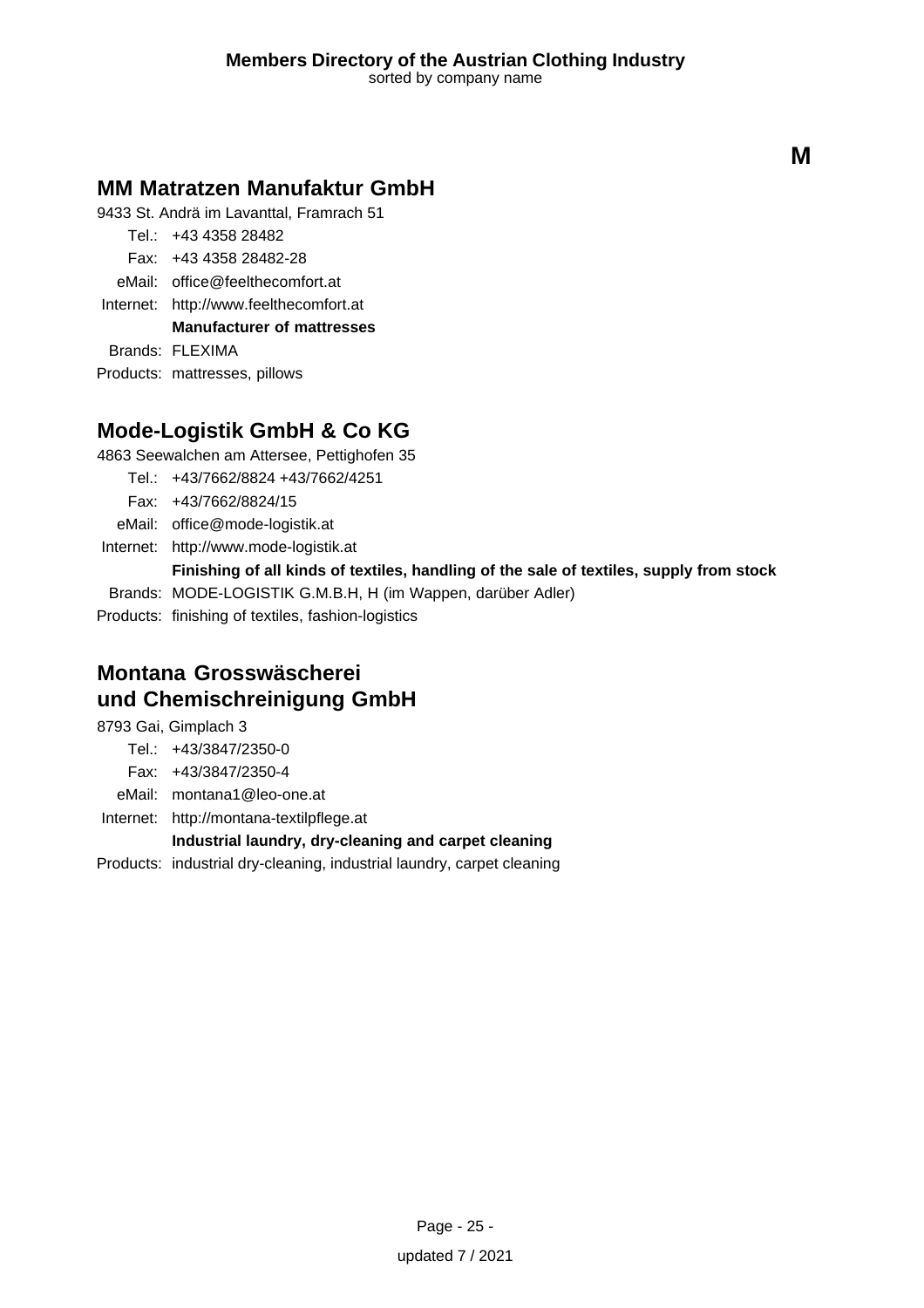### **H. Moser Bekleidung GmbH.**

5023 Salzburg, Gällegasse 11a

- Tel.: +43/662/66 02 83 +43/662/66 02 84
- Fax: +43/662/66 09 64
- eMail: office@moser-bekleidung.at
- Internet: www.moser-bekleidung.at

#### **Manufacturer of high quality country and folklore clothes as well as hunting, hiking and ski clothing for ladies, gentlemen and children.**

- Brands: Mode aus Salzburg, HM, AMICI, MOSER Mode aus Salzburg, outback, Almrausch, Sonnblick, Austria Mode aus Salzburg, ALMGWAND
- Products: anoraks, ladies blouses, ladies dirndl dresses, ladies slacks, ladies pants, ladies dresses, ladies suits, ladies loden clothing of all kind, ladies coats, ladies skirts, ladies skigear, ladies national costumes, men's loden clothes, men's coats, men's jackets, men's skigear, men's national costumes, children's ski clothes, boys jackets, boys loden clothes (all types), boys ski clothes, boys national costumes, girls loden clothes, girls skirts, girls ski clothes, girls national costumes, girls national costumes/ girls dirndl, ski suits, ski clothes, quilted ski outfits, ski trousers, quiltet waist coats

# **W. Moser Holding GmbH**

4863 Seewalchen, Industriegebiet 2

- Tel.: +43/7662/3175-0
- Fax: +43/7662/2797
- eMail: office@airfield.at
- Internet: <http://www.airfield.cc>

**Manufacturer of high quality, sportiv outdoor, ski and leisure fashion as well as children's, sports and leisure clothing.**

Brands: airfield, EX10 BOY+GIRL, ICELANDER, AIRFIELD YOUNG GENERATION

Products: coordinates, ladies elastic slacks, ladies elastic pants, ladies slacks, ladies pants, ladies pullovers, ladies pullovers, ladies skirts, ladies skigear, fleece pullovers, fleece shirts, children's ski clothes, boys bomber jackets, boys trousers, boys jeans, boys shorts, snow shirt, ski suits, ski trousers, ski overalls, sporty men`s clothes, fleece pullovers, fleece shirts, fleece processor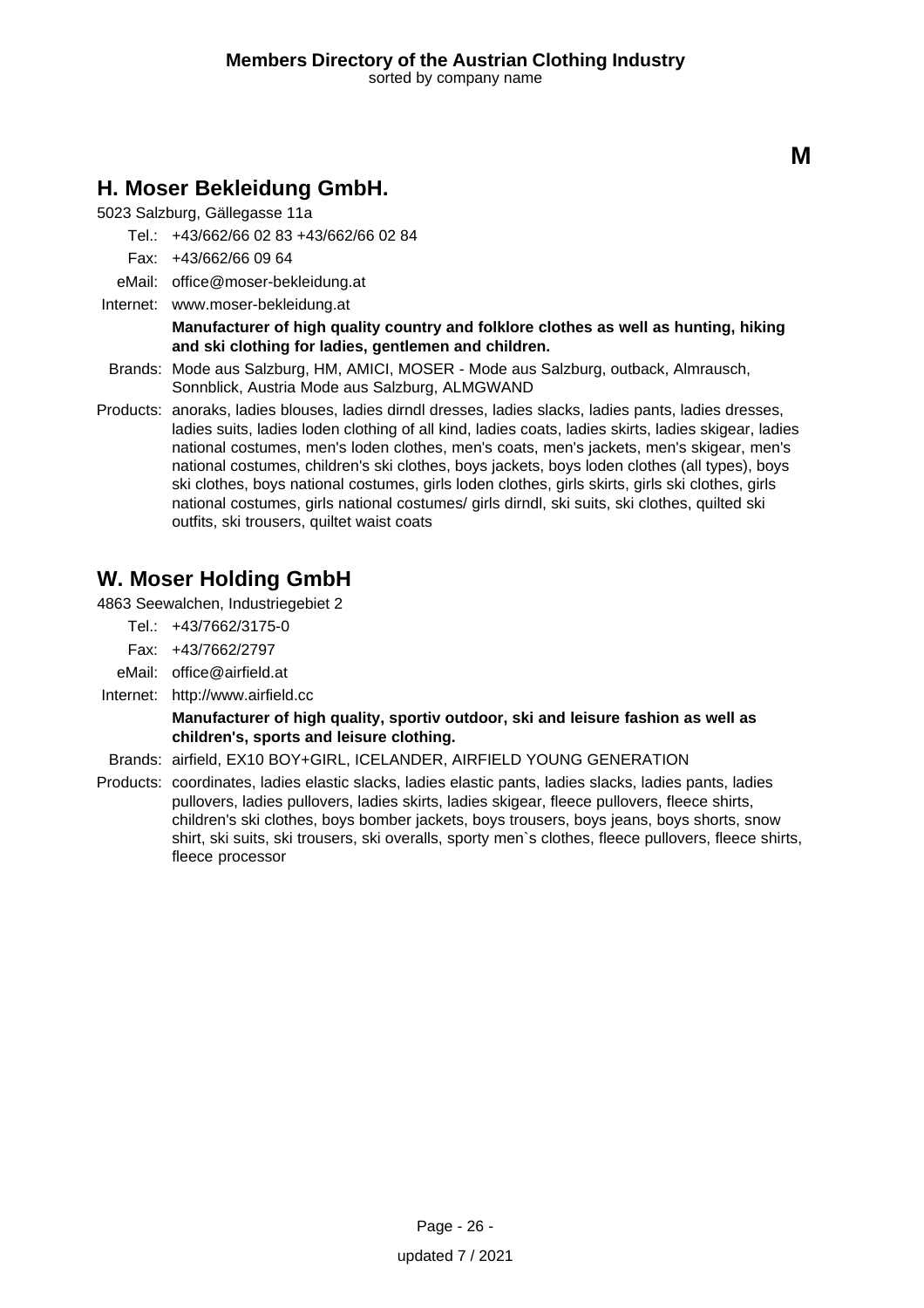### **Mothwurf Gesellschaft m.b.H.**

8101 Gratkorn, Mothwurfgasse 1

- Tel.: +43/3124/22 055-0
- Fax: +43/3124/22 055-18
- eMail: office@mothwurf.com
- Internet: https://www.mothwurf.com

**Trendsetter in the sector of country look with very large collections for ladies, men and children**

### Brands: MOTHWURF

Products: accessories, ladies blouses, ladies waist coats, ladies slacks, ladies pants, ladies hats, ladies jackets, ladies jeans, ladies caps, ladies dresses, ladies loden clothing of all kind, ladies coats, ladies caps, ladies pullovers, ladies pullovers, ladies skirts, ladies shirts, ladies sweatshirts, ladies national costumes, ladies dresses with shoulder straps, ladies capes, ladies waistcoats, belts, men's waist coats, men's shirts, men's trousers, men's jackets, men's jeans, men's jackets/loose style, men's loden clothes, men's pullovers, men's pullovers, men's shirts, men's sweatshirts, men's national costumes, caps, boys shirts, boys trousers, boys jackets, boys loden clothes (all types), boys national costumes, girls blouses, girls slacks, girls jackets, girls jeans, girls dresses, girls national costumes, girls dresses with shoulder straps, girls capes, shoes, bags, scarves, watches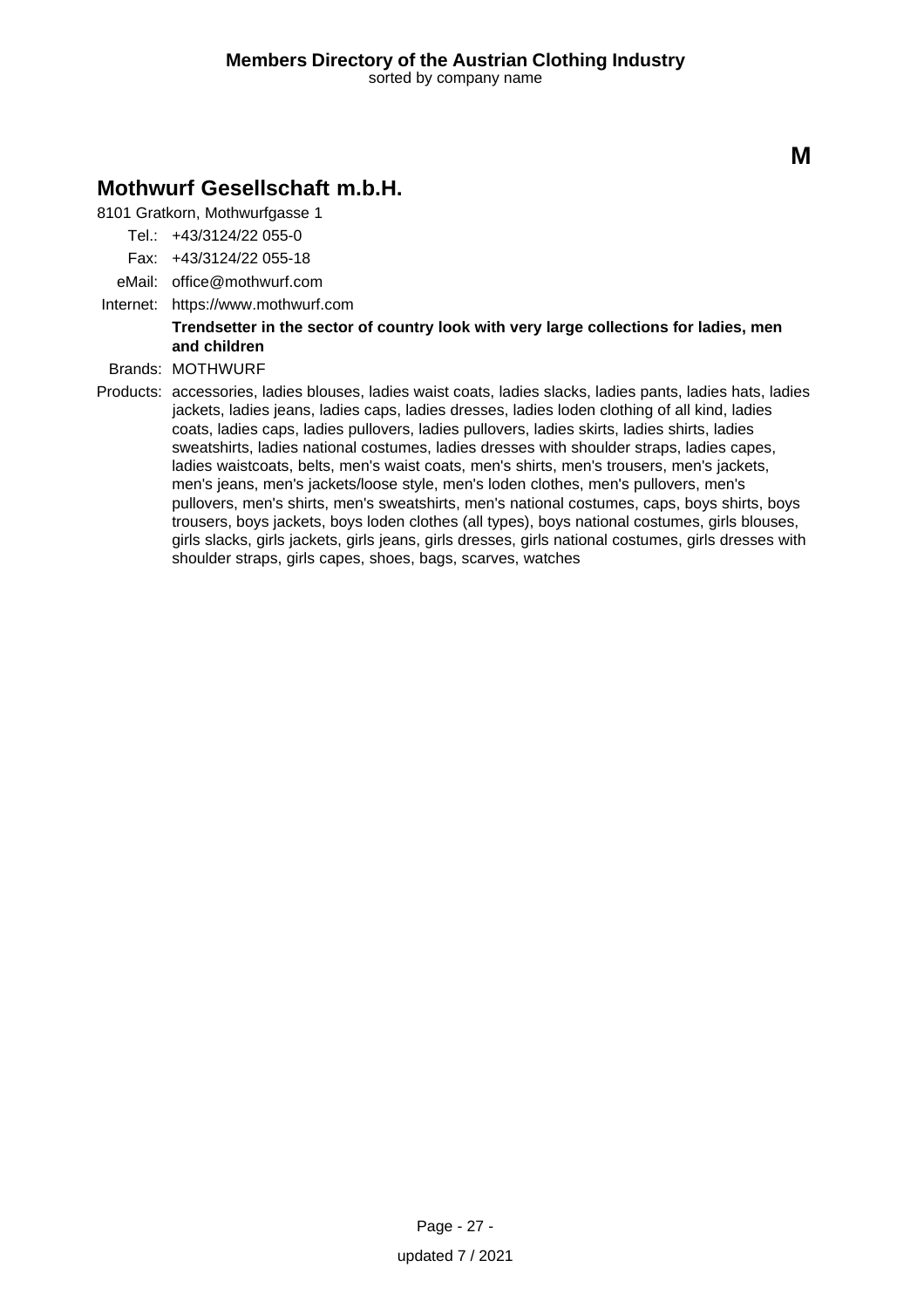**O**

### **Optimo Matratzenproduktion GmbH**

5280 Braunau am Inn, Industriezeile 52

- Tel.: +43/7722/82620-0
- Fax: +43/7722/82620-14
- eMail: office@optimo.at
- Internet: <http://www.optimo.at>

**Producer of mattresses and complete beds.**

Products: mattresses, complete beds

# **Ortoproban Leitner GmbH & Co. KG**

1210 Wien, Paukerwerkstraße 1c

Tel.: +43/1/402 21 25

Fax: +43/1/402 21 25-20

eMail: office@ortoproban.at

Internet: <http://www.ortoproban.at>

### **Production of artificial limbs and bandages**

Products: bandages, artificials limbs

# **Josef Ozepek -JOG- Arbeits-, Berufs- u. Lederspezialschutz-Bekleidung Ges.m.b.H.**

8212 Pischelsdorf, Pischelsdorf 186

- Tel.: +43/3113/32 35-0
- Fax: +43/3113 32 36
- eMail: ozepek@speed.at

### **Manufacturing of high quality working and professional clothing, (leather-) special protection clothing, uniforms as well as subcontracting.**

Products: anoraks, boiler suits, work blouses, work mittens, work trousers, work overalls, work aprons, professional clothes for street services, police uniforms, raingear for ladies, house dresses, men's raingear, high-visibility security clothing, children's raingear, special protection clothes made of leather, acid protection clothes, aprons, protective clothing/supervising authorities, special protection clothes, uniforms, uniform trousers, warm clothes/supervising personnel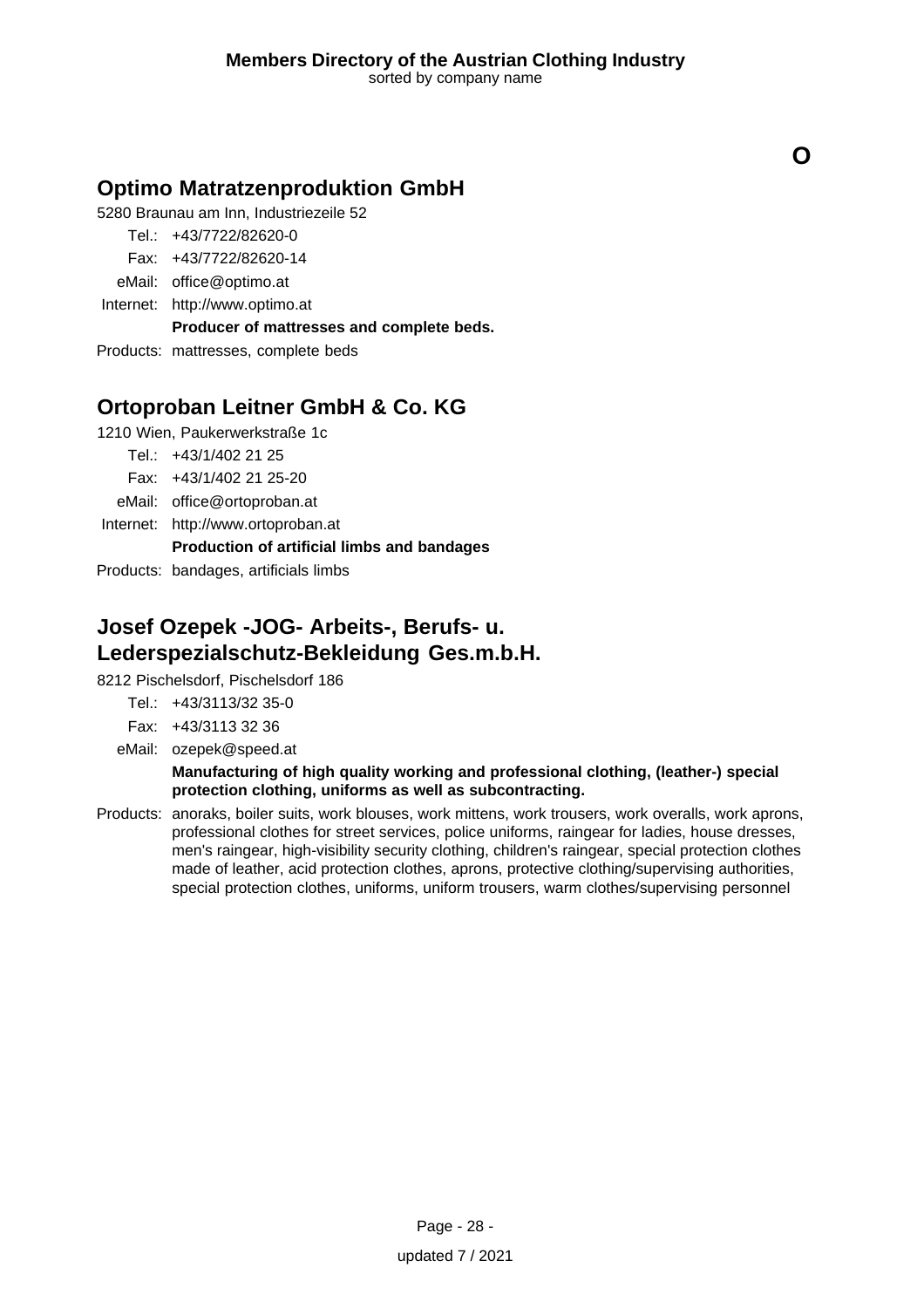# **Oberhofer GmbH & Co KG**

6233 Kramsach, Unterkramsach 106-107

- Tel.: 05337 62275
- Fax: 05337 62275-5
- eMail: uniform@oberhofer.at
- Internet: www.oberhofer.at

**We offer a wide selection of professional pilot uniforms and accessories for men and women in the cockpit and uniforms for flight attendants.**

### Brands: OBERHOFER

Products: Corporate Fashion f. Airlines, ladies blouses, ladies slacks, ladies pants, ladies dresses, ladies suits, ladies coats, ladies skirts, suits, bomber jackets for men, men's trousers, men's coats, men's jackets, leather jackets, pilot jackets, pilot overalls, uniforms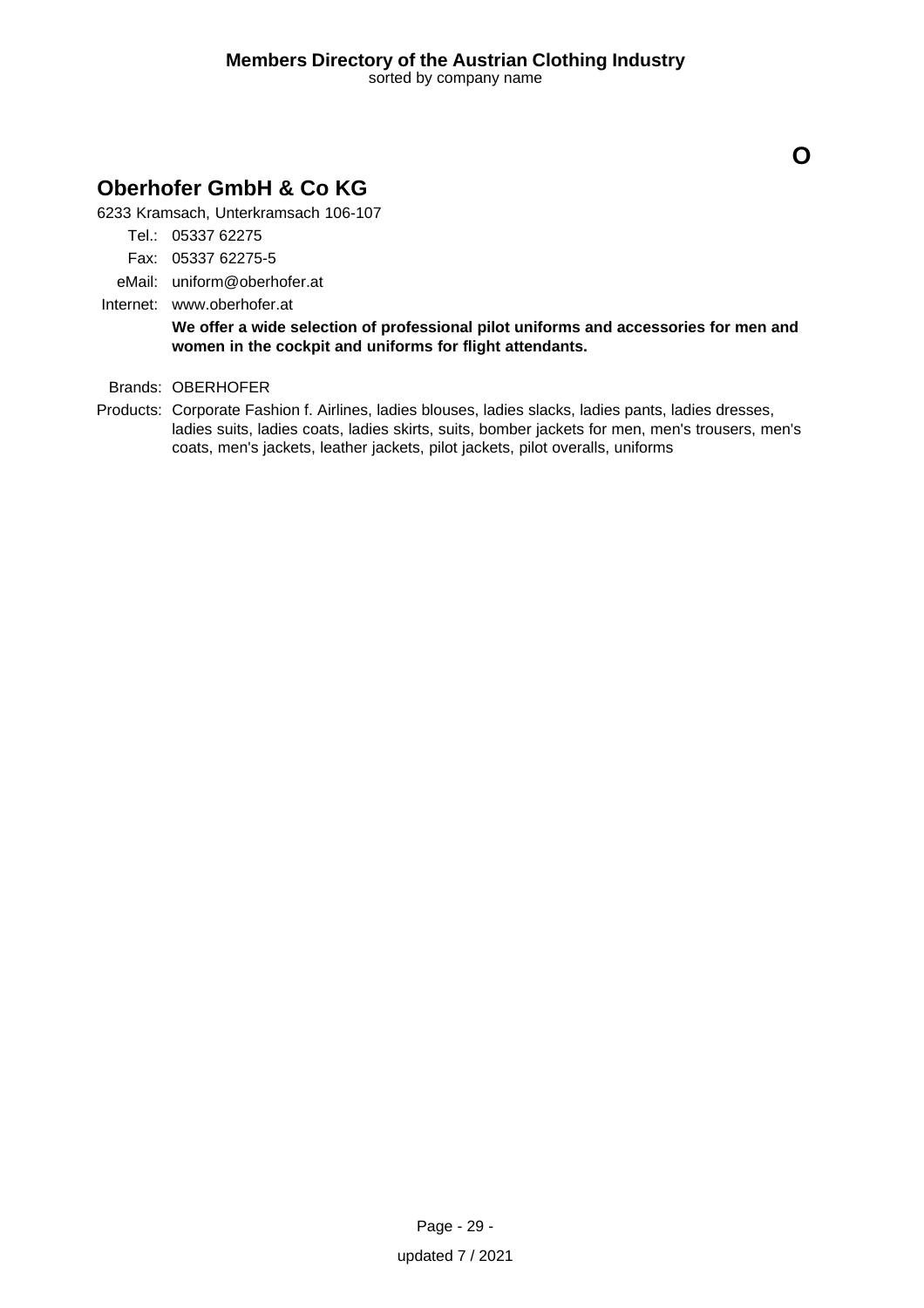# **Ötscher Berufskleidung Götzl Ges.m.b.H**

3300 Amstetten, Ötscherplatz 1

Tel.: +43/7472/64744

Fax: +43/7472/64744-48

eMail: info@oetscher.com

Internet: https://www.onlineshop-oetscher.com

#### **One of the leading producers of all kinds of professional and protective clothes**

**Ö**

Brands: ÖTSCHER, STAR-LINE, HIGH-TEX, COTTON PREMIUM, STAR-LINE ULTRA, NANO-STAR, LADY-FRESH-GASTRO

Products: antistatic clothing, boiler suits, work blouses, work trousers, work jackets, work caps, work dresses, work head gear, dungarees, work overalls, work overalls, work aprons, doctors' trousers, doctors' coats, barkeeper-jackets, professional clothes for butchers, uniforms for gastronomy, professional clothes for houseworker, uniforms for hotels, professional clothes for car-mechanics, professional clothes for cleaning staff, uniforms for petrol stations, corporate identity clothes, ladies blouses, ladies skirts, one way clothing, fire brigade overalls, fire resistant clothes, flame retardant clothes, butcher aprons, clothing for forest-workers, house dresses, suits, men's blazer, men's shirts, men's trousers, men's jackets, heat protection overalls, heat protection clothes, high-visibility security clothing, hospital uniforms, image clothing, protection clothes against cold, waistcoats for waiters, waiter clothes, trousers for waiters, cook clothes, hospital uniforms, ties, hospital theater clothes, personal protective equipment, clean-room clothes, acid resistant clothes, acid protection clothes, trousers for protection against cuts for forest workers, trousers for protection against cuts/FPA-tested, trousers for protection against cuts/KWF-tested, cut protection clothes, aprons, protective clothes for the fire brigade, clothes for welders, protective clothes for welders, nurses uniforms, special protection clothes, thermal jackets, thermal coats, thermal overalls, scarves, one way overalls/Tyvek, uniforms, security clothes, winter jackets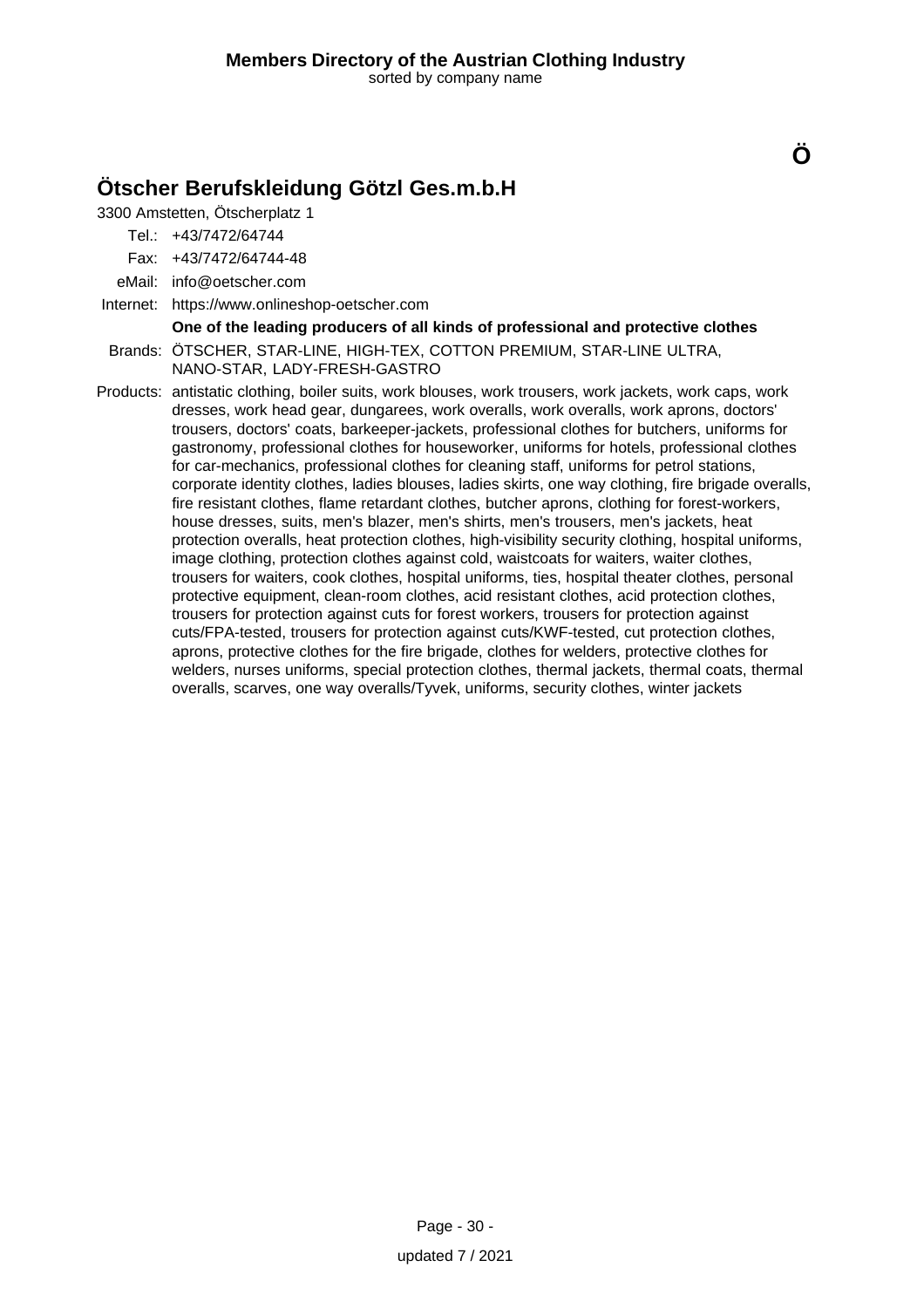# **Plecher Wolfgang**

2752 Wöllersdorf, Industriestraße Nr. 11

- Tel.: +43/2622/42137 +43/2622/42128
- Fax: +43/2622/42135
- eMail: office@plecher.at
- Internet: <http://www.plecher.at>

### **Manufacturing of high quality truck awnings and all kinds of other awnings, boat-, car-blankets, bags.**

- Brands: PLECHER PLANEN
- Products: awnings, car awnings, car equipment, car rugs, boat-covers, boat-covers, canopies for car, carport-tarps, digital print, truck awnings, awnings, pool covers and linings, bags, swimming pool-covers, sunscreens, terrace coverings, banners, custom made

# **Pochendorfer Mag. Astrid**

4780 Schärding, Passauer Str. 63

- Tel.: +43/7712/4611
- Fax: +43/7712/4611-55
- eMail: astrid.pochendorfer@hemdenmacher.at
- Internet: <http://www.hemdenmacher.at>

### **Specialist in custom made shirts**

Brands: Valentin - Qualität nach Maß

Products: men's shirts, specialist in custom made shirts, cotton (100%), custom made, custom made production, outsizes

### **Proxima GmbH**

9586 Fürnitz, Industriestraße 1

Tel.: 0664 / 927 4 917

eMail: office@proxima.at

Internet: www.proxima.at

### **Laundry for healthcare, workwear, hotel / catering and elderly care**

### **Mattress cleaning**

Products: rental laundry, laundry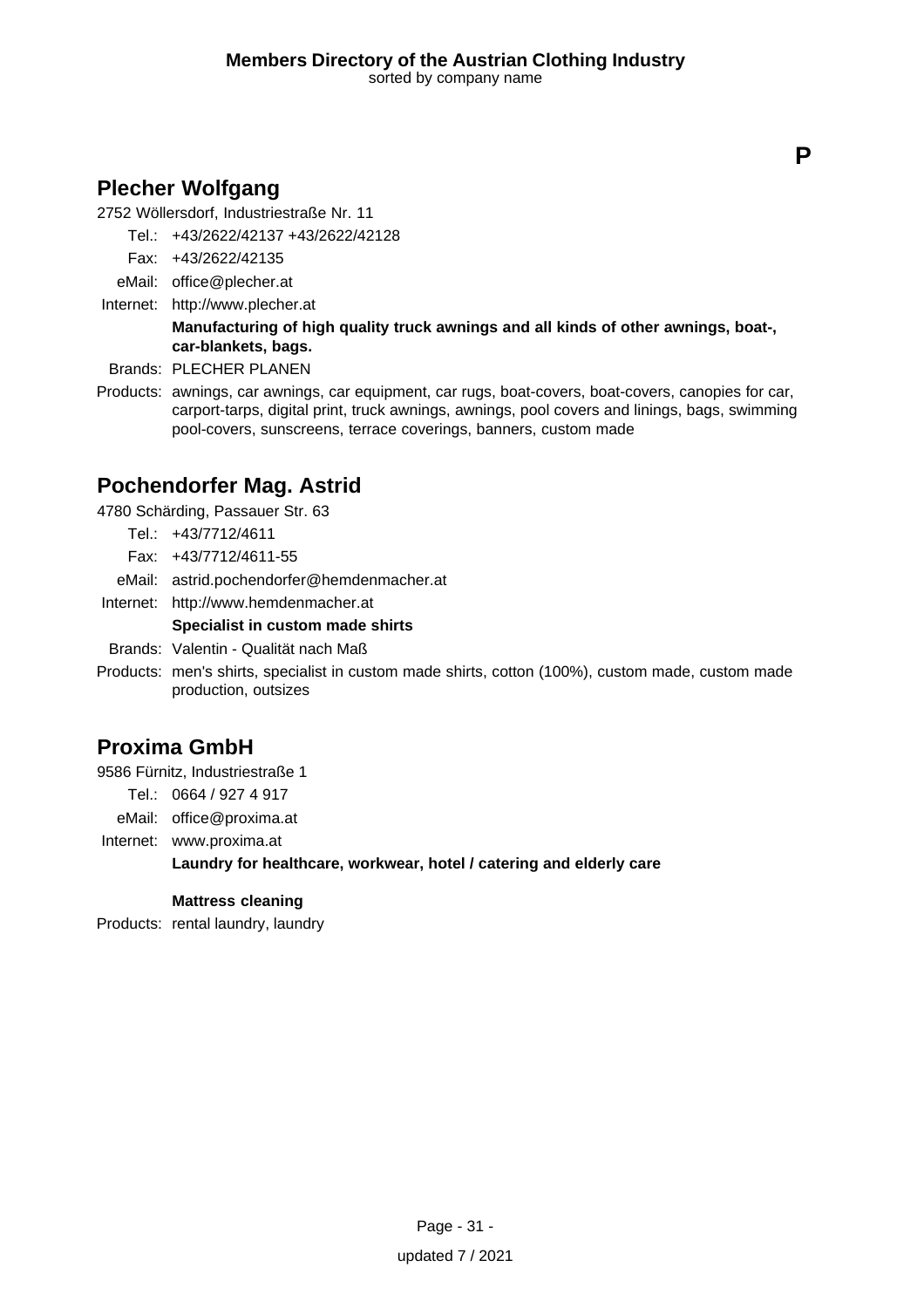# **Rail Services International Austria GmbH Werkstätte u.Wäscherei**

1100 Wien, Domaniggasse 2/Laxenburgerstraße 219

Tel.: +43/1/617 77 71 Fax: +43/1/617 77 71-28 eMail: info@railsi.at Internet: <http://www.railsi.com> **Industrial laundry.**

Brands: RSI

Products: industrial laundry

### **Rauscher & Co. Verbandstoff- und Wattefabriken GmbH & Co KG**

6850 Dornbirn, Bildgasse 18

Tel.: +43/05572-25407 Fax: +43/05572-20956 eMail: info@verbandstoff-dornbirn.at Internet: <http://www.lohmann-rauscher.at>

Products:

### **Rauscher Consumer Products Ges.m.b.H.**

1140 Wien, Johann-Schorsch-Gasse 4

- Tel.: +43/1/57670-0
- Fax: +43/1/577 17 99
- eMail: consumer@rauscher-co.com

Internet: <http://www.rauscher-co.com>

### **Technical textiles as well as coats for medical use.**

Products: baby linens, bandages, children's underwear, hospital theater coats, hospital linen, technical textiles

**R**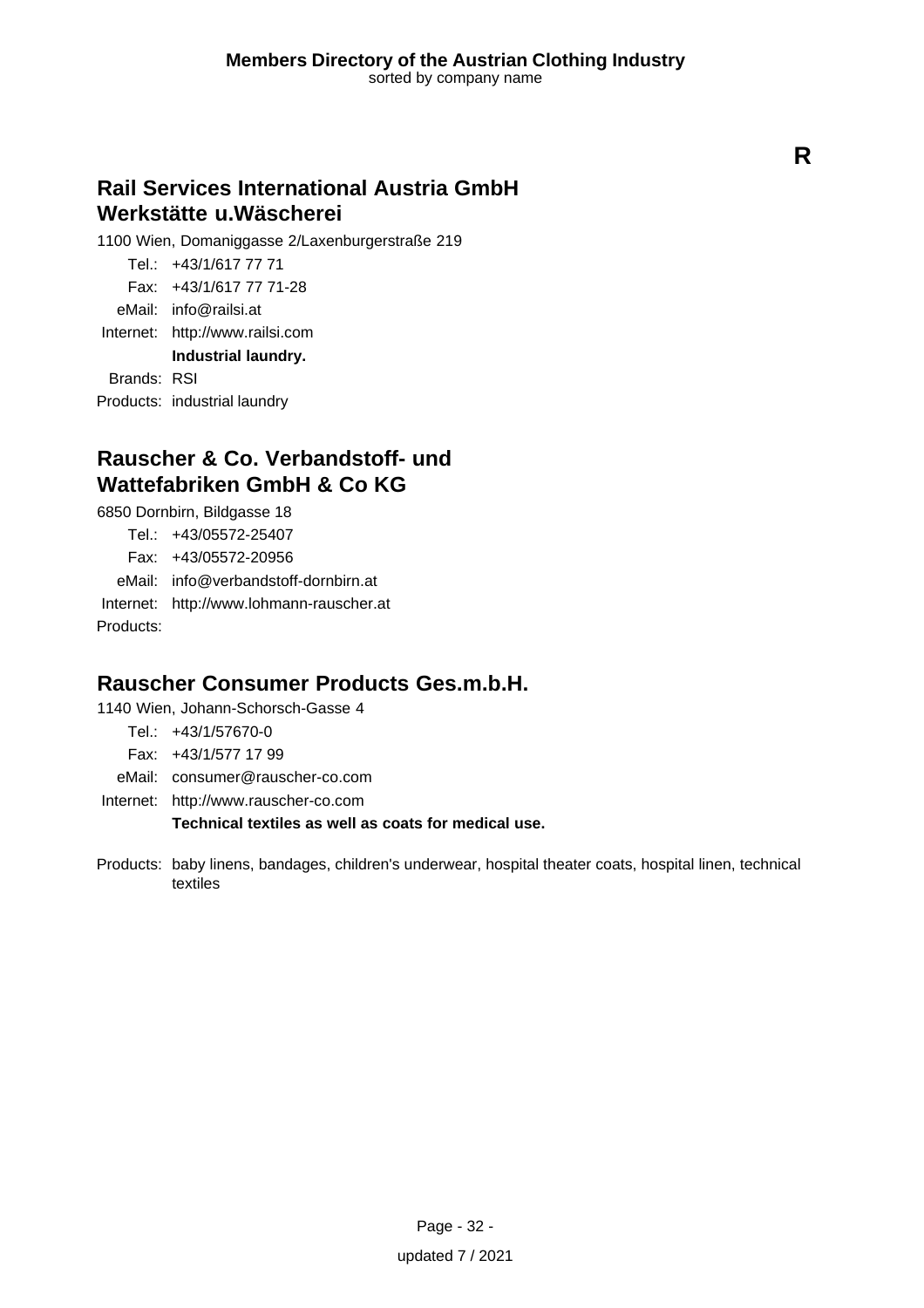# **Reindl Ges.m.b.H. Textilfabrik für Arbeits-u.Freizeitmode**

4762 St. Willibald, Gewerbepark 6

Tel.: +43/7762/2841-0 +43/7762/2842

Fax: +43/7762/3400

eMail: office@reindl.eu , office@reindl.at

Internet: <http://www.reindl.at> **ISO-9001:2000-certified manufacturing and trading with professional clothing and protective articles and leisure time look.**

Brands: WORKMAN, PRESERVER, REINDL (Wortmarke), REINDL-LOGO (Bildmarke), MODISTO

Products: antistatic clothing, boiler suits, work bomber jackets, work blouses, work gloves, work trousers, work caps, work dresses, work head gear, work overalls, work overalls, work shoes, work aprons, eye-protectors, doctors' trousers, trousers with a string waistband, baseball caps with or without advertising inscriptions, baker's uniforms, professional clothes, pleated trousers (work clothes), ladies jeans, ladies jeans shorts, ladies shorts, flame retardant clothes, ladies casual clothes, men's casual clothes, uniforms for gastronomy, ear protectors, face shield, trousers with elastic waistband, half size aprons, hand-protectors, men's jeans shorts, high-visibility security clothing, hospital uniforms, caps, protection clothes against cold, cook clothes, slacks for female cooks, body-protectors, head protectors, dungarees, dungarees, polo shirts, acid resistant clothes, peaked caps, aprons, protective clothes, flame resistant clothes, safety shoes, special protection clothes, sports trousers, sweatshirts, T-shirts, single production, outsizes, extra length, water-repellent materials

# **ROFIMA Qualitätsbettwaren GmbH & Co KG**

4614 Marchtrenk, Weißkirchner Straße 40

- Tel.: +43/7243/52251-0
- Fax: +43/7243/52251-2
- eMail: office@rofima.at

### **Highly competent, innovative-nimble household linen producer.**

Brands: ROFIMA

Products: bed covers, bedding, down filled blankets, down filled couchions, down filled bed-covers, down couchions, luxury wool fillings, feather filled cushions, feather filled bed-covers, flame retardant bedding, boil wash bedding, pillows, pillows, mattress covers, pillows, wool filling, quilts, synthetic fillings, underblankets, blankets/quilts, luxury wool fillings, natural materials, ecological products, synthetic fillings, outsizes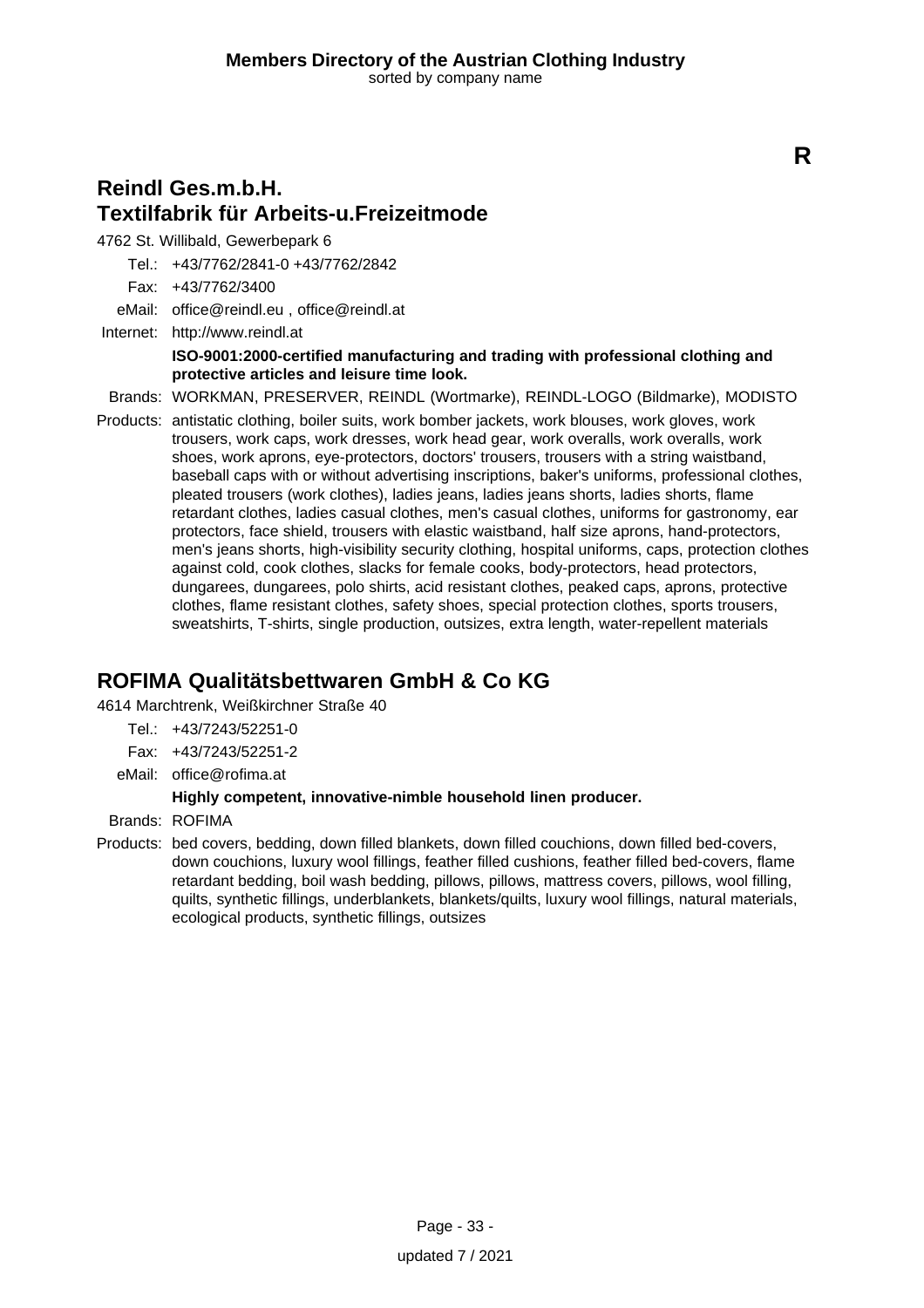### **Rukapol Manufaktur für Sicherheitsschuhe Ges.m.b.H.**

4441 Behamberg, Ramingdorf 27

Tel.: +43/7252/82001-0

Fax: +43/7252/82001-83

eMail: office@rukapol.at

Internet: <http://www.rukapol.at>

**Manufacturing of high quality protective clothes, protective articles made out of textiles, metal, leather, as well as protection and safety clothes.**

Products: work shoes, all kinds of function shoes, personal protective equipment

### **RELAX Natürlich Wohnen GmbH**

5162 Obertrum am See, Thurerweg 3

Tel.: 06219 63 67

Fax: 06219 79 39

eMail: info@relax-bettsysteme.at

**ISO-9001:2000-certified manufacturing and trading with professional clothing and protective articles and leisure time look.**

Brands: RELAX

Products: slatted frames, mattresses, mattress overlays, complete beds

Page - 34 updated 7 / 2021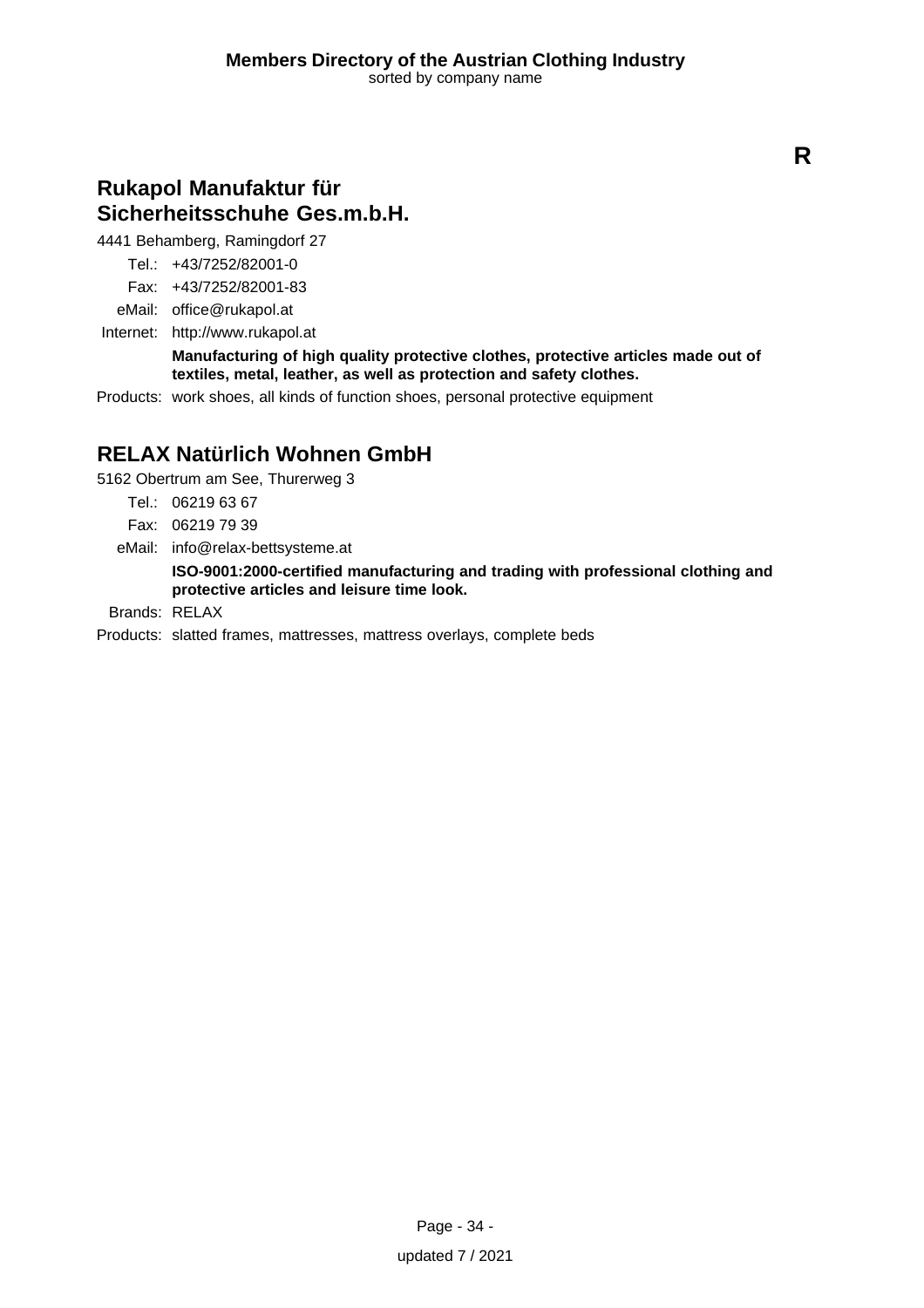### **SALESIANER MIETTEX GmbH Zentrale**

1220 Wien, Rautenweg 53

Tel.: +43/1/981 32-0

Fax: +43/1/981 32-1490

eMail: office@salesianer.com

Internet: <http://www.salesianer.com>

#### **Textile Rental Service for the industry, commerce, hotel industry, gastronomy, health care and public institutions.**

Products: Clean room clothing-service, uniforms/rental, fragrance dispenser service, towel-rolls, industrial dry-cleaning, industrial laundry, incontinence service, hospital ward supplies, logo door-mats, subcontracting laundry, professional outfits to rent, door-mats to rent, rental laundry, rental laundry for gastronomy, rental laundry for hotels, rental laundry for industry and trade, rental laundry for hospitals, rental laundry/incontinence sheets, rental of (hospital) theater clothes, rental/clean-room clothes, dry cleaning, dirt mats, soap dispenser, industrial sterilization services, , carpet cleaning, full supply for all textile requirements in hospitals, toilet tissue, curtain services, curtain cleaning, wash room service, laundry, advertising door-mats

### **SALESIANER MIETTEX GmbH Zweigniederlassung Wr. Neustadt**

2700 Wr. Neustadt, Johannes-Gutenberg-Str. 9

- Tel.: +43/2742/881813-0
- Fax: +43/2742/881 813-3190
- eMail: office@salesianer.com
- Internet: <http://www.salesianer.com>

**Textile Rental Service for the industry, commerce, hotel industry, gastronomy, health care and public institutions.**

Products: industrial laundry, rental laundry

### **SALESIANER MIETTEX GmbH Zweigniederlassung St. Pölten**

- 3100 St. Pölten, Zdarskystraße 12
	- Tel.: +43/2742/881813-0

Fax: +43/2742/881 813-3190

- eMail: office@salesianer.com
- Internet: <http://www.salesianer.com>

### **Textile Rental Service for the industry, commerce, hotel industry, gastronomy, health care and public institutions.**

Products: industrial laundry, rental laundry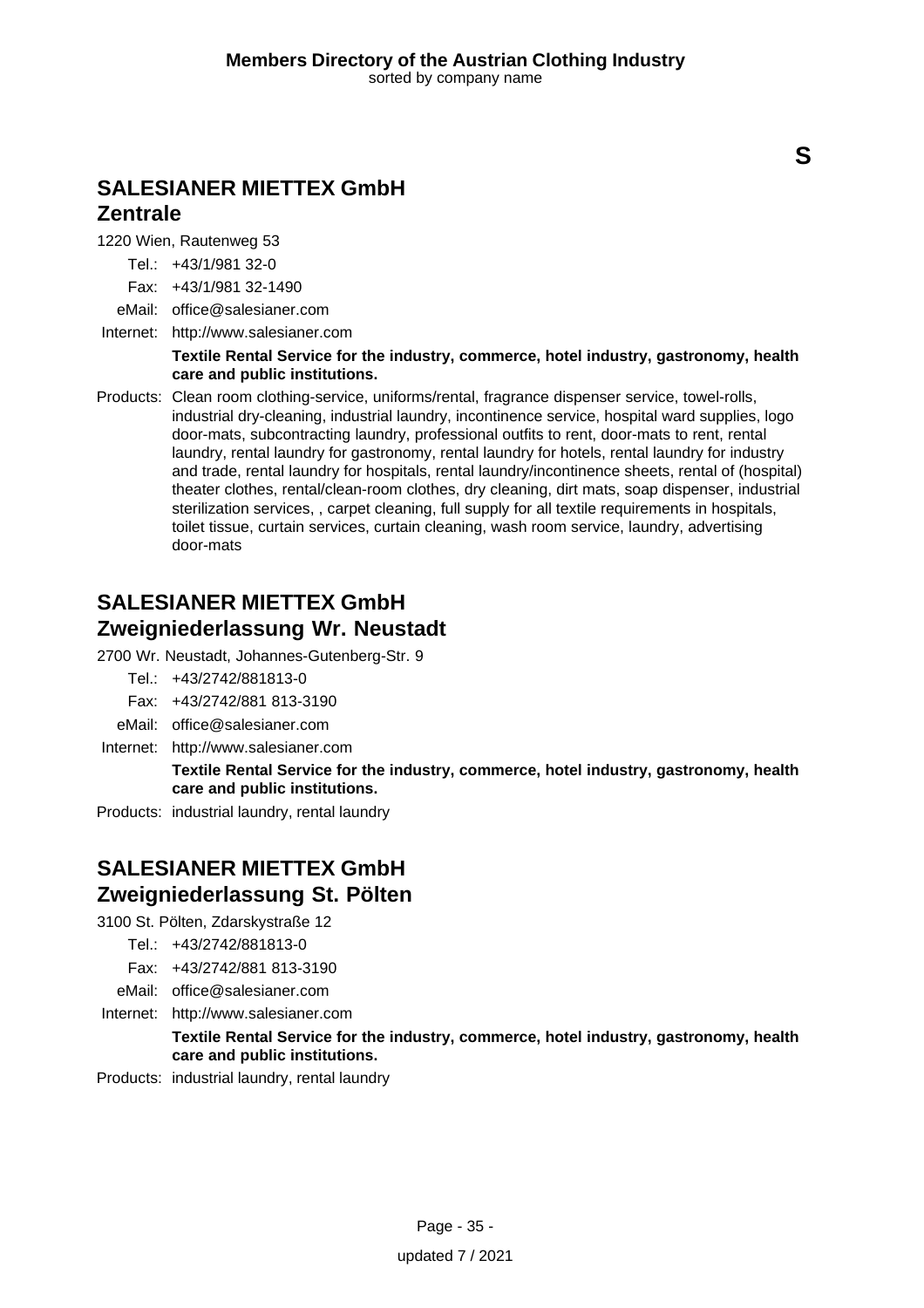### **SALESIANER MIETTEX GmbH Zweigniederlassung Linz**

4040 Linz, Freistädter Straße 230

Tel.: 0732/246434-0

Fax: 0732/246434-166

eMail: office@salesianer.com

Internet: www.salesianer.com

**Textile Rental Service for the industry, commerce, hotel industry, gastronomy, health care and public institutions.**

Products: industrial laundry, rental laundry

# **SALESIANER MIETTEX GmbH Zweigniederlassung Enns**

4470 Enns, Regensburger Straße 6/Tür 1

Tel.: 07223 81881-0

Fax: 7223 81881-355

eMail: office@salesianer.com

Internet: www.salesianer.com

**Textile Rental Service for the industry, commerce, hotel industry, gastronomy, health care and public institutions.**

Products: industrial laundry, rental laundry

# **SALESIANER MIETTEX GmbH Zweigniederlassung Lenzing**

4860 Lenzing, Atterseerstraße 97-99

Tel.: 07672 92762-0

Fax: 07672 92762-285

eMail: office@salesianer.com

Internet: www.salesianer.com

**Textile Rental Service for the industry, commerce, hotel industry, gastronomy, health care and public institutions.**

Products: industrial laundry, rental laundry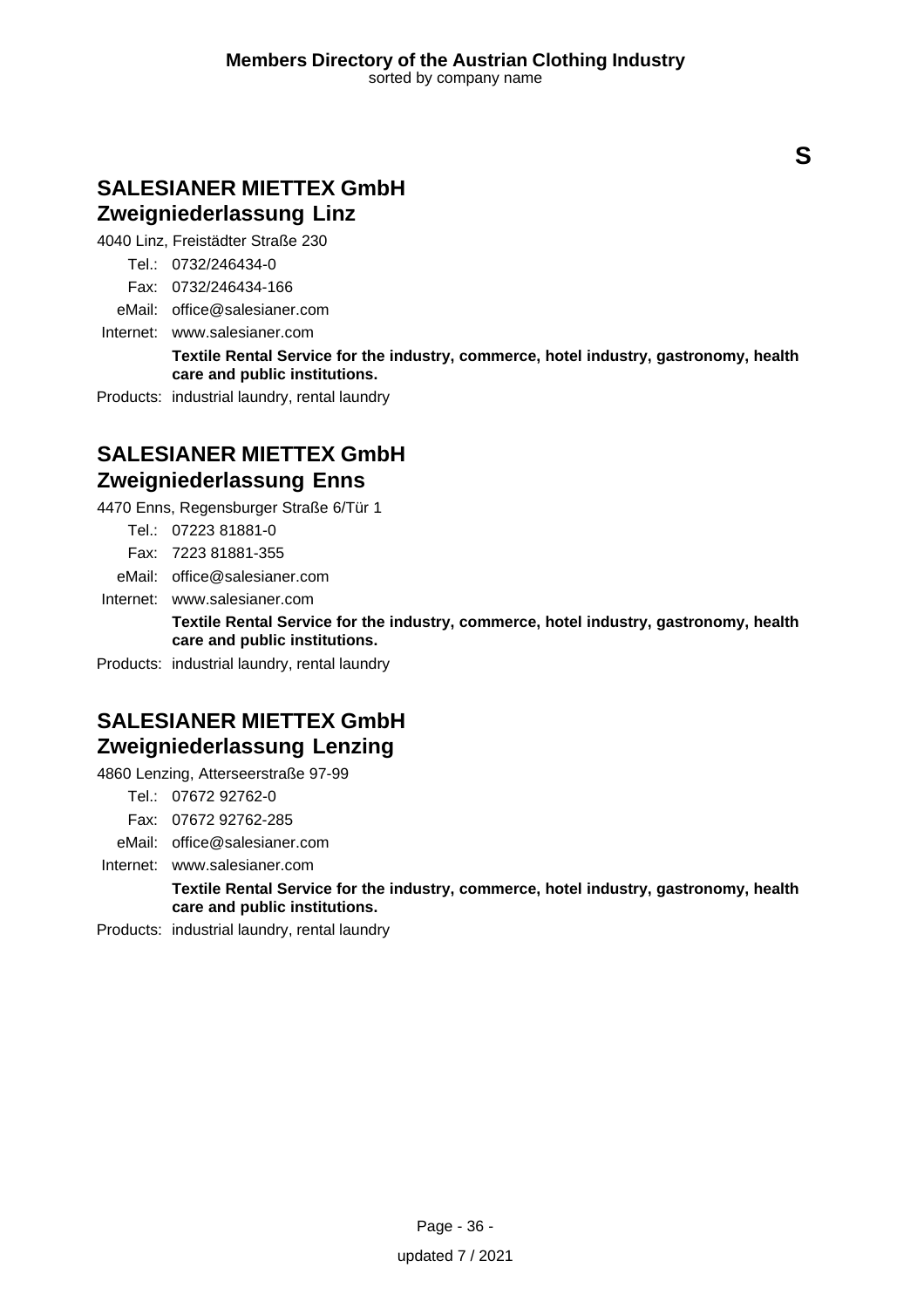### **SALESIANER MIETTEX GmbH Zweigniederlassung Grödig**

5082 Grödig, Gewerbestraße 5

Tel.: +43/6246/73985-0

Fax: +43/6246/73985-5090

eMail: asten@salesianer.com

Internet: <http://www.salesianer.com>

**Textile Rental Service for the industry, commerce, hotel industry, gastronomy, health care and public institutions.**

Products: industrial laundry, rental laundry

# **SALESIANER MIETTEX GmbH Zweigniederlassung Leogang**

5771 Leogang, Hirnreit 67

Tel.: +43/6583/8505-0

Fax: +43/6583/8505-66

eMail: office@salesianer.com

Internet: <http://www.salesianer.com>

**Textile Rental Service for the industry, commerce, hotel industry, gastronomy, health care and public institutions.**

Products: industrial laundry, rental laundry

# **SALESIANER MIETTEX GmbH Zweigniederlassung Kramsach**

6233 Kramsach, Achenrain 21

Tel.: +43/5337/62912-0

Fax: +43/5337/62912-6290

eMail: office@salesianer.com

Internet: <http://www.salesianer.com>

**Textile Rental Service for the industry, commerce, hotel industry, gastronomy, health care and public institutions.**

Products: industrial laundry, rental laundry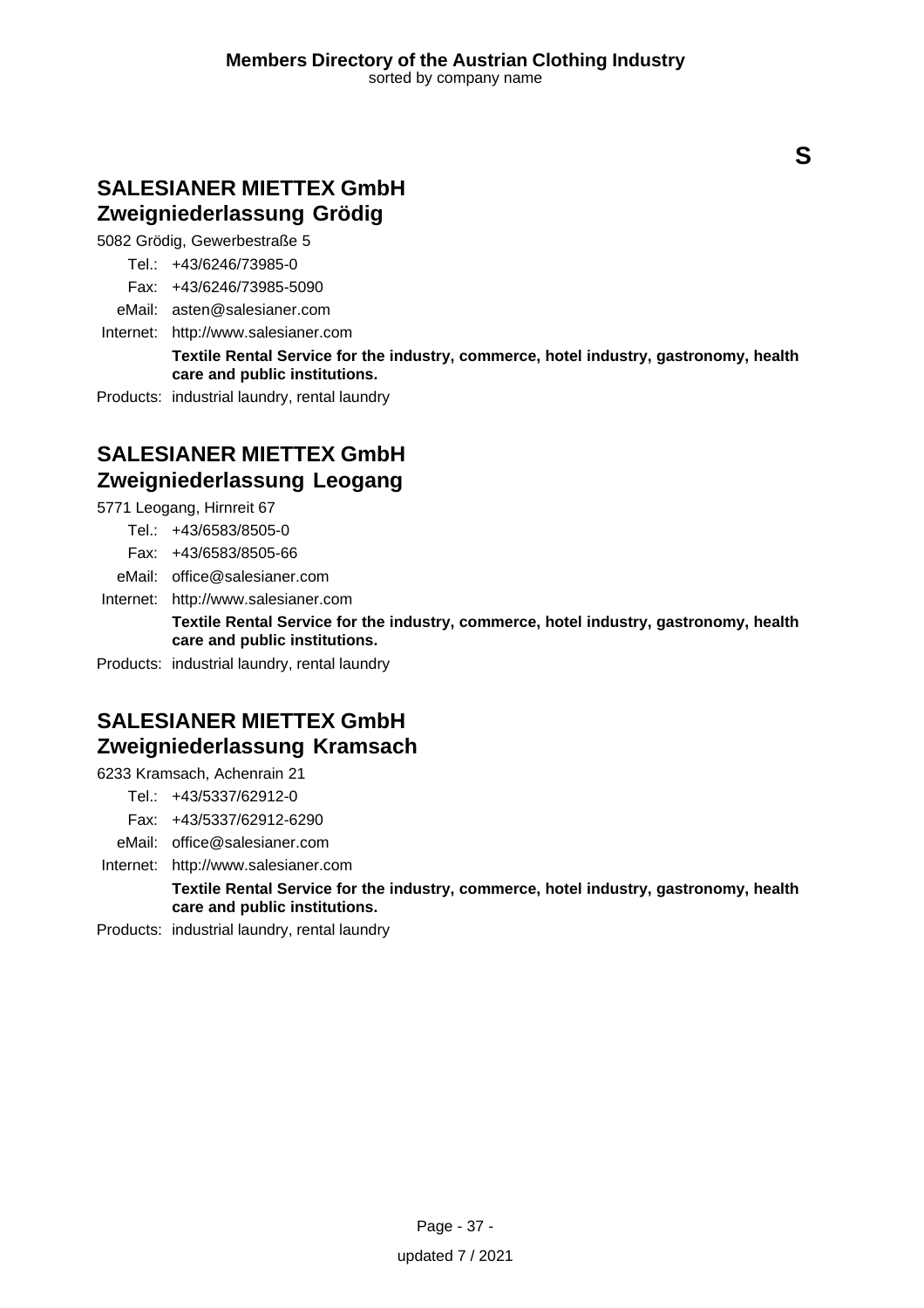### **SALESIANER MIETTEX GmbH Zweigniederlassung Mattersburg**

7210 Mattersburg, Industriestraße 4

Tel.: +43/2626/62906-0

Fax: +43/2626/62906-7290

eMail: office@salesianer.com

Internet: <http://www.salesianer.com>

**Textile Rental Service for the industry, commerce, hotel industry, gastronomy, health care and public institutions.**

Products: industrial laundry, rental laundry

# **SALESIANER MIETTEX GmbH**

8054 Graz, Kudlichweg 14

- Tel.: +43/316/28 20 02 0
- Fax: +43/316/28 41 41 -44
- eMail: office@salesianer.com
- Internet: <http://www.salesianer.com>

**Textile Rental Service for the industry, commerce, hotel industry, gastronomy, health care and public institutions.**

Products: industrial laundry, rental laundry

# **SALESIANER MIETTEX GmbH**

9020 Klagenfurt, Umlauftstraße 2

- Tel.: 0463 31 72 30
- Fax: 0463 31723022
- eMail: office@salesianer.com

**Textile Rental Service for the industry, commerce, hotel industry, gastronomy, health care and public institutions.**

Products: industrial laundry

# **Sattler AG**

8077 Gössendorf, Sattlerstraße 45

- Tel.: +43/316/41 04-0
- Fax: +43/316/41 04-353
- Internet: <http://www.sattler-ag.com>

### **Manufacture of fabrics for covers (e.g. truck tarpaulins, technical applications), linings, sun protection, tents, stadium roofs, ready-made technical products**

Products: awnings, container covers, container lining, biogas holders and covers, boat-covers, garden furniture fabrics, screens, fabrics for privacy and anti-glare protection, sun sails, stadium roofs, textile containers, textile roofs, textile roofs, woven fabrics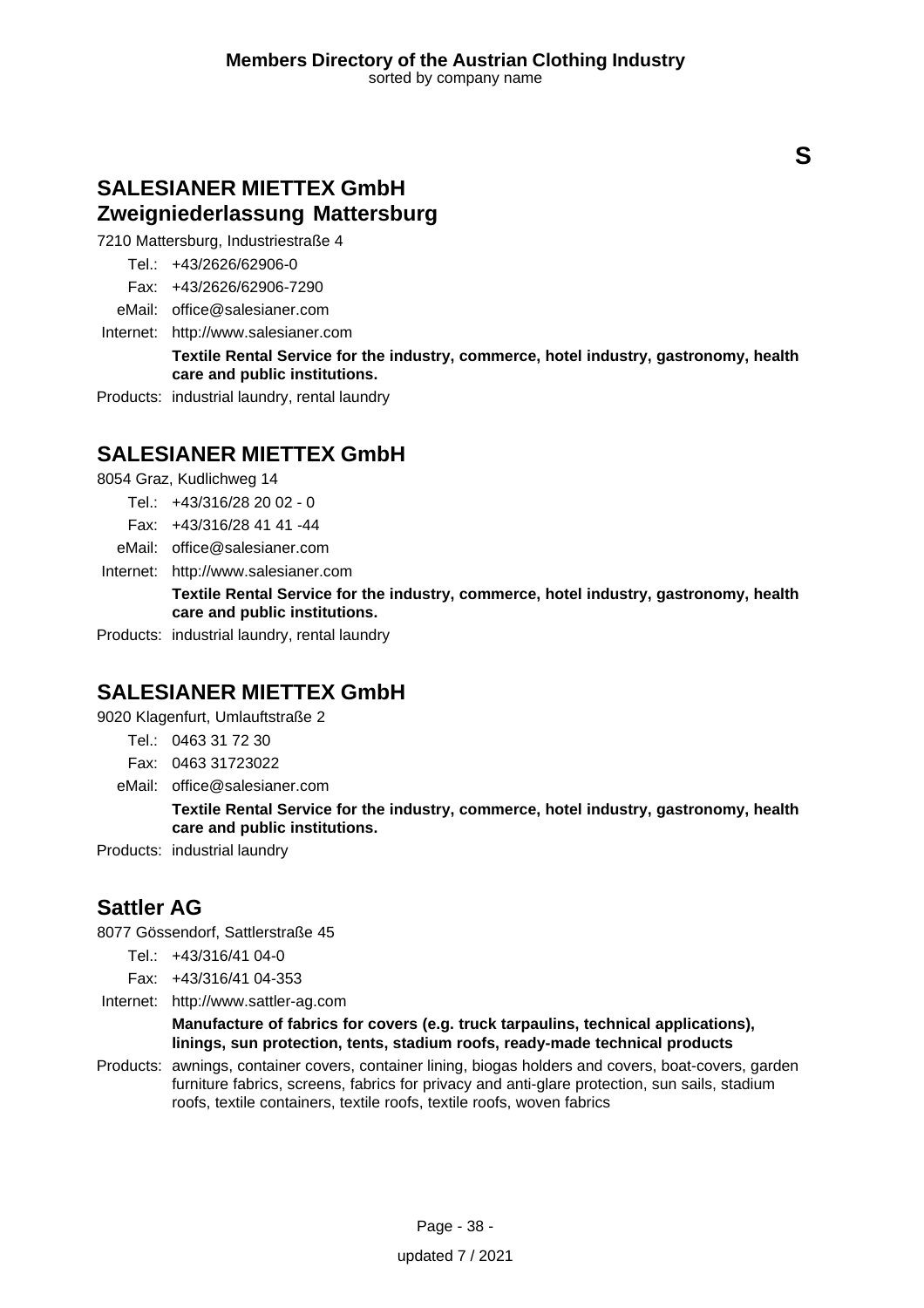### **Schneiders Bekleidung Ges.m.b.H.**

5020 Salzburg, Aribonenstraße 27

- Tel.: +43/662/432 366 +43/662/432 367 +43/662/432 369
- Fax: +43/662/430 535 0662/422302
- eMail: office@schneiders.com
- Internet: <http://www.schneiders.com>

**The foundation for the today's enterprise Schneiders Bekleidung GmbH was laid in 1946 with the Schneiders Mantelfabrik in Salzburg.**

**Known by its slogan "Everywhere at home", the company produces stylish and exclusive fashion to vary from traditional to modern trend in excellent quality.**

- Brands: AMADEUS FASHION, KLEIDERMANUFAKTUR HABSBURG, SCHNEIDERS SALZBURG
- Products: ladies bomber jackets, ladies blouses, ladies quilted down jackets, ladies quilted down coats, ladies slacks, ladies pants, ladies dresses, ladies suits, ladies loden clothing of all kind, ladies loden-coats, ladies coats, raingear for ladies, ladies skirts, ladies shorts, bomber jackets for men, men's quilted down jackets, men's quilted down coats, men's trousers, men's jackets/loose style, men's loden clothes, men's loden coats, men's coats, men's raingear, men's jackets, fur linings, alpaca products, cashmere products, vicunia products

### **seamTEX GmbH**

4400 Steyr, Schönauerstraße 9

- Tel.: +43/7252/43925
- Fax: +43/7252/4392599
- eMail: office@seamtex.at
- Products: accessories, anoraks, work gloves, work trousers, professional clothes for building and assembling, professional clothes for steel industry, professional clothes for street services, professional clothes for heavy industry, police uniforms, uniforms for security service, corporate identity clothes, protective clothing, protective clothing for fire-brigades, fire brigade overalls, fire resistant clothes, gloves, helmets, men's parkas, heat protection clothes, high-visibility security clothing, dungarees, parkas with company logos, protective overalls, protective clothing against liquid metal splashes, protective clothes for the fire brigade, flame resistant clothes, safety shoes, visors, metallized full-protective fire brigade overalls, security clothes, weather protection clothes, heat resistant materials

**S**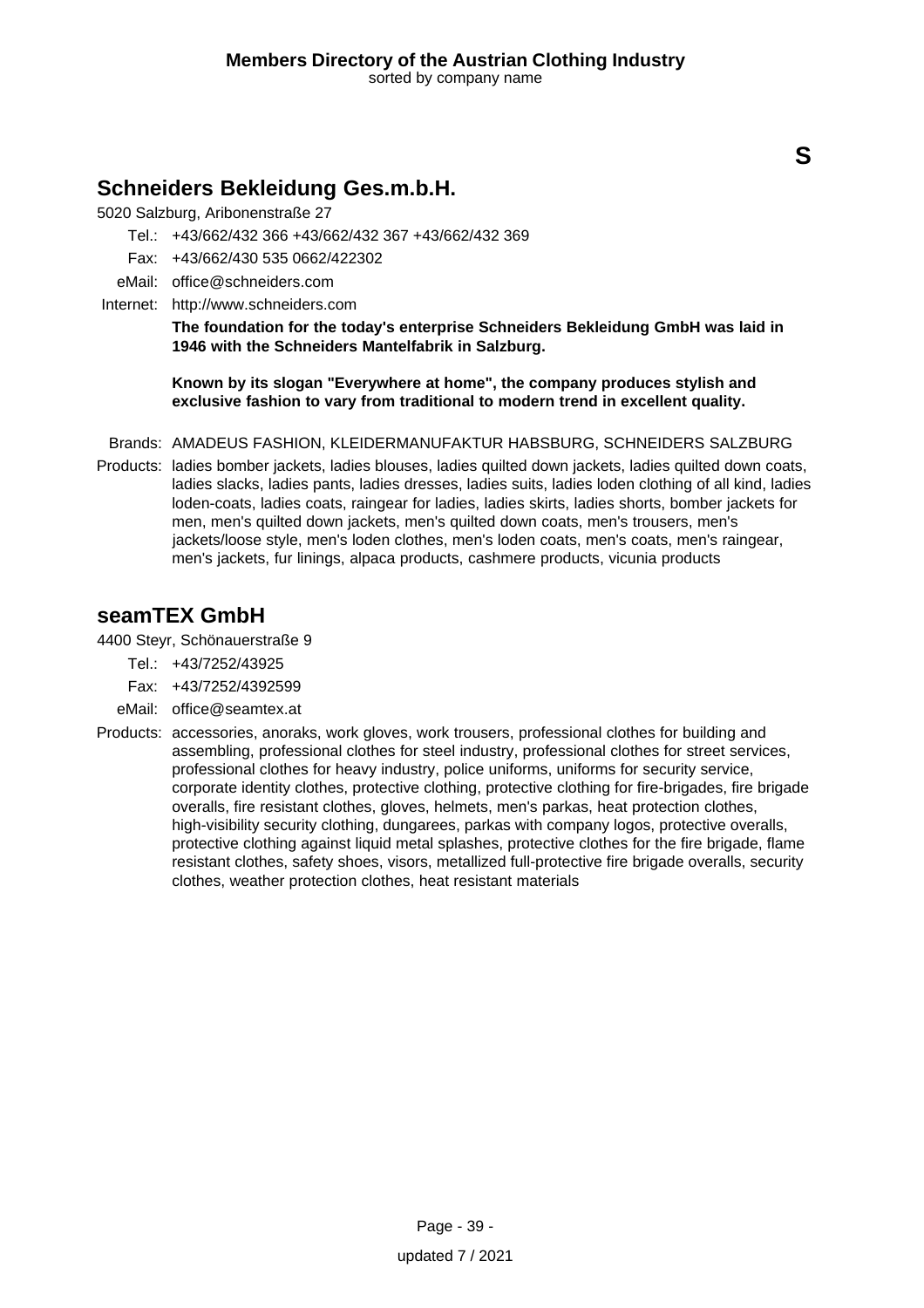### **Seibersdorfer Bettfedern- und Daunenfabrik GmbH**

2485 Wampersdorf, Johann-Strauss-Straße 1

Tel.: +43/2623/72558 +43/2623/72559

Fax: +43/2623/72558-24 +43/2623/7240824

eMail: office@seibersdorfer.at

Internet: <http://www.energie-oase.com; http://www.seibersdorfer.com>

### **Manufacturer of high quality feather and down bedwear.**

Brands: Austro sleep (österreichisch schlafen), Seibersdorfer Bettfedern

Products: bed covers, bed-feathers, bedding, down filled blankets, feather beds, feather filled pillows, flat beds, raster quilts, pillows, pillows, custom made feather-beds, custom made feather-pillows, pillows, down filled quilts for summer, feather beds, blankets/quilts, size and form as desired

# **Sembella GmbH**

4850 Timelkam, Aderstraße 35

- Tel.: +43/7672/796-0
- Fax: +43/7672/796-809
- eMail: office@sembella.at
- Internet: <http://www.sembella.at>

### **Manufacturer of high quality mattresses and slatted frames.**

- Brands: sembella, Matratzen Bültex (Fa.Schlaraffia), Naturland
- Products: slatted frames, bed accessories, bultex-mattresses, spring mattresses, slatted frames, mattresses, natural mattress, foam mattresses, mattresses for youth rooms, foam mattress, size and form as desired, ecological products, custom made production, special sizes, outsizes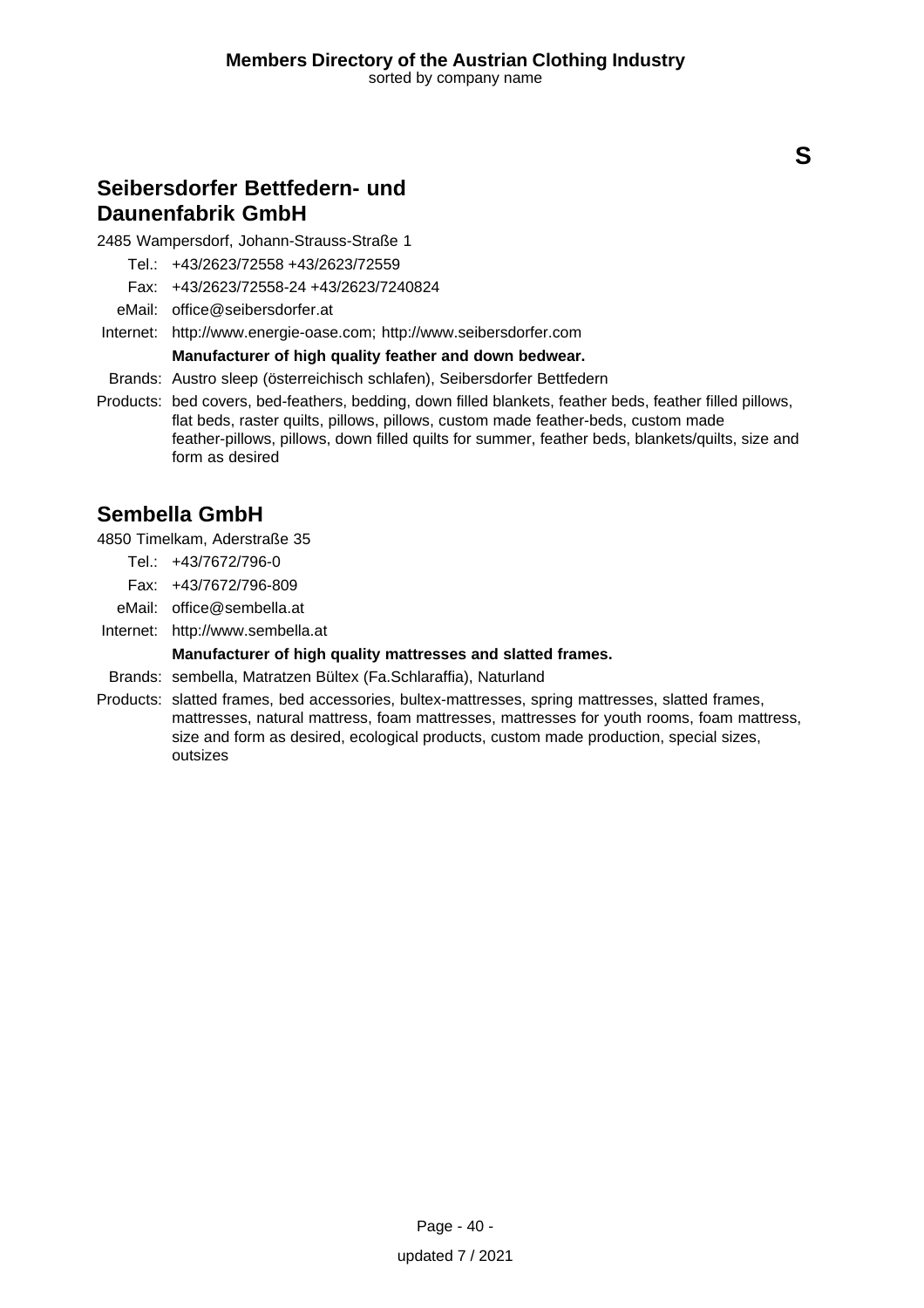# **Skinfit International GmbH**

6842 Koblach, Hinterfeld 1 Tel.: 05523 524 25

- 
- Fax: 05523 524 25-90
- eMail: skinfit@skinfit.at
- Internet: www.skinfit.eu

**Great nature experiences and intense physical experience inspired us to make perfect functional clothing. Our products are designed to meet the needs of different sports fair and universally the same time.**

**The classic design of our comprehensive clothing system is timeless and can be combined over years.**

Brands: SKINFIT

Products: climbing clothes, ladies slacks, ladies pants, ladies jackets, ladies skirts, ladies shirts, ladies shorts, ladies sports clothes, functional underwear, golf clothes, men's jackets, men's shirts, men's shorts, men's sports clothes, hunting clothes, jogging suits, cross-country skiing clothes, sports bras, sports clothes, sports gloves, sports trousers, tennis clothes, track suits

# **Marie Slama & Sohn Kappenfabrik**

1040 Wien, Rainergasse 21/1

- Tel.: +43/1/54441 25-0 +43/1/54441 26-0
- Fax: +43/1/54441 25-10
- eMail: slama@slama-kappe.at
- Internet: <http://www.slama-kappe.at>

### **Producers of all kinds of caps, uniforms and uniform caps respectively student's articles**

Products: berets, military shirts, caps for theatre and film, caps, articles for student clubs, student caps, peaked caps, uniforms, uniform caps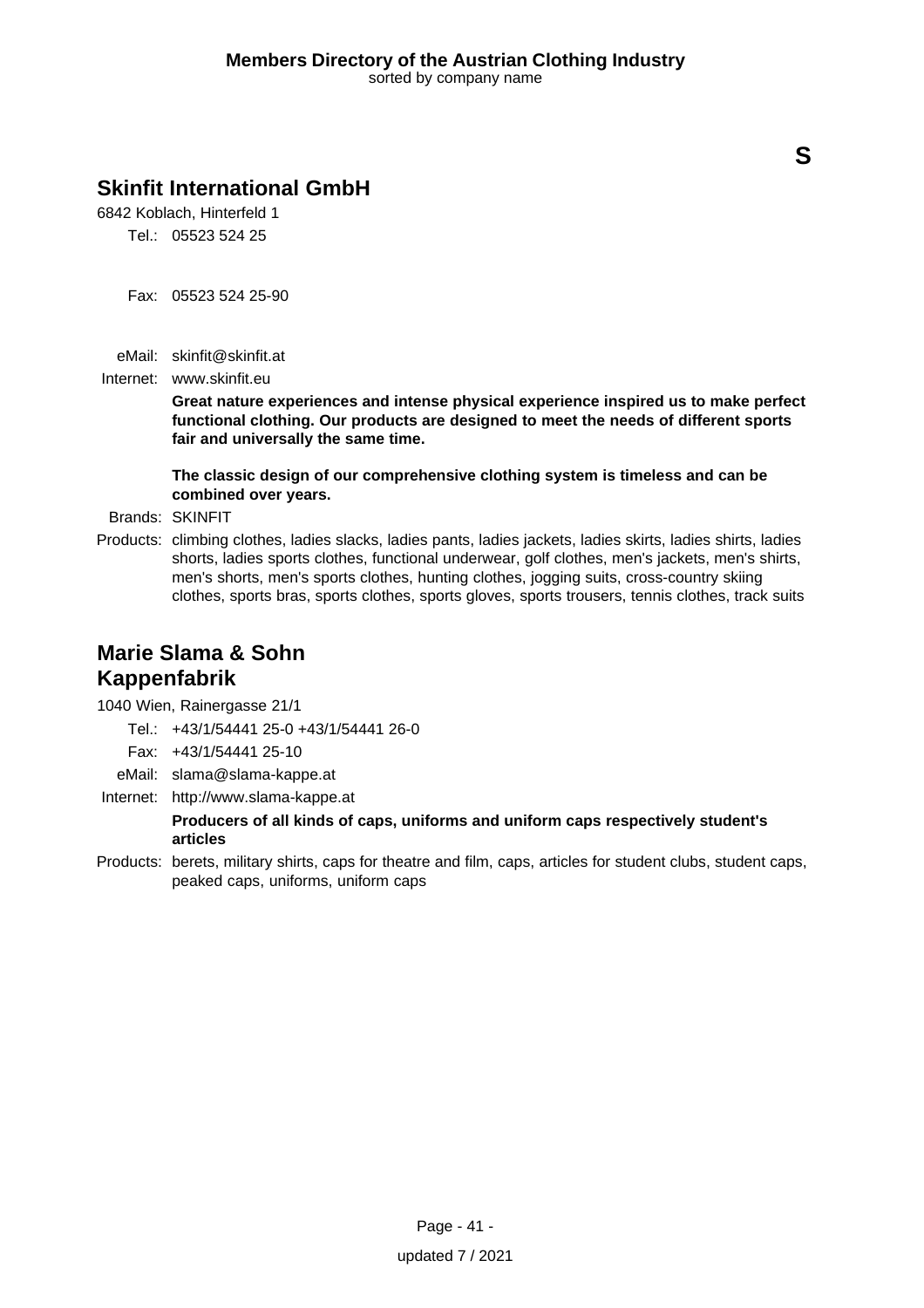### **Sportalm Gesellschaft m.b.H.**

6370 Kitzbühel, St.Johanner Straße 73

- Tel.: +43/5356 64361-0
- Fax: +43/5356 64361 33

eMail: sportalm.kitzbuehel@sportalm.at

Internet: <http://www.sportalm.at>

### **Manufacturer of high quality country, leisure time and skifashion for ladies, skiwear for gentlemen and children.**

Brands: SPORTALM, LEGENDE, GIRBAUD, EMOTION

Products: ladies blouses, ladies dresses, ladies suits, ladies loden clothing of all kind, ladies coats, ladies parkas, ladies pullovers, ladies pullovers, ladies skirts, ladies national costumes, men's pullovers, men's pullovers, jogging suits, children's ski clothes, ladies folkloristic fashion (Austrian Look), children's folkloristic fashion (Austrian Look), girls clothes, girls blouses, girls dresses, girls two piece suits, girls loden clothes, girls coats, girls skirts, girls national costumes, girls national costumes/ girls dirndl, ski suits, ski clothes, ski trousers, ski overalls, sweatshirts, T-shirts, Tech ski wear, ladies folkloristic fashion (Austrian Look), track suits

### **Stapf GmbH**

6300 Wörgl, Michael-Pacher-Straße 13

- Tel.: +43 5332 73701 0
- eMail: office@stapf.at

**The Stapf brand offers knitting and walking clothing for women, men and children. With over 50 years of experience, Stapf stands for quality in processing, the use of the best wool and local production in Wörgl, Tyrol. The traditional costumes and Alpine lifestyle collection combines tradition with modernity: long-established production methods such as walking with 100% pure mountain water are combined with contemporary design to create real favorite items.**

**Slippers and slippers made of pure wool and cozy accessories such as blankets and pillows are offered under the Wesenjak brand. The accessories from Wesenjak are also made exclusively in Tyrol.**

Brands: STAPF, WESENJAK

Products: ladies knitwear, knitwear for men, children knitwear, ladies fashion made of boiled wool, men's fashion made of boiled wool, children's fashion made of boiled wool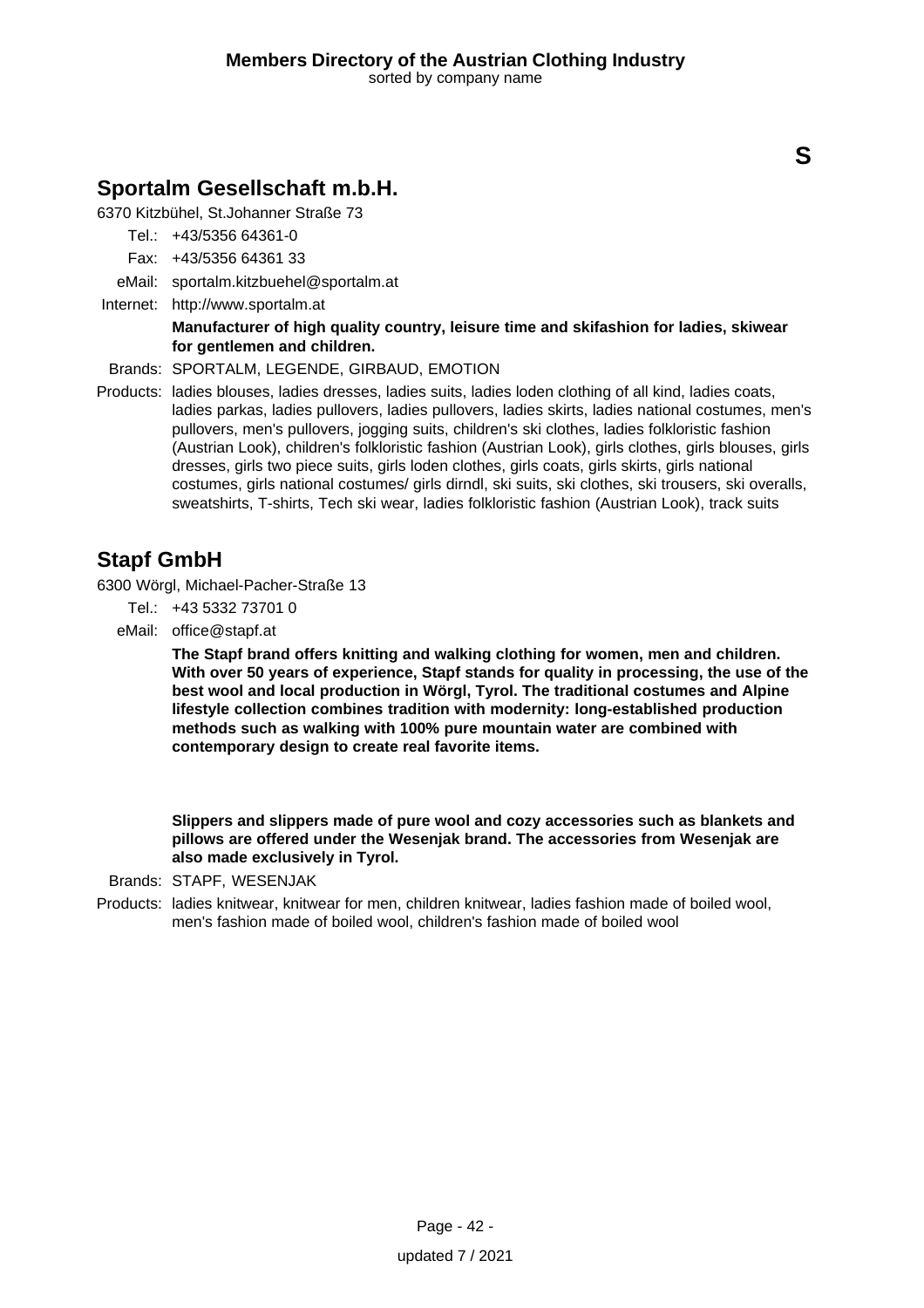# **Steinbock Mode G.m.b.H.**

6063 Rum/Innsbruck, Steinbockallee 13

- Tel.: +43/512/24 6 51-0
- Fax: +43/512/26 79 80
- eMail: office@steinbock.at
- Internet: <http://www.steinbock.at>

### **Innovative country style for ladie's, gentlemen's and children's fashion. Attractive last state of the art collections.**

Brands: STEINBOCK, DINO FERRATA, ESTEBE, DER KLEINE STEINBOCK

Products: ladies bomber jackets, ladies blouses, ladies slacks, ladies pants, ladies dresses, ladies suits, ladies loden clothing of all kind, ladies loden-coats, ladies coats, ladies skirts, ladies sweater, ladies shorts, ladies folkloristic jackets, belts, suits, bomber jackets for men, men's shirts, men's trousers, men's jackets, men's jackets/loose style, men's loden clothes, men's loden coats, men's coats, men's polo shirts, men's pullovers, men's pullovers, men's jackets, men's sweater, men's shirts, men's shorts, men's national costumes, men's folkloristic jackets, men's underwear, men's winter coats, children's accessories, children's sweater, children's shoes, children's clothes (sizes 92 to 176), boys clothes, boys jackets, boys jackets, boys folkloristic shirts, boys folkloristic leather trousers, boys national costumes, leather belts, leather trousers, girls clothes, girls slacks, girls jackets, girls jackets, girls dresses, girls corsets, girls national costumes, girls folkloristic blouses, girls folkloristic leather trousers, girls national costumes/ girls dirndl, knitwear for men, trendy mens' fashion, ladies jackets made of boiled wool, men's jackets made of boiled wool, children's jackets made of boiled wool, ladies fashion made of boiled wool, men's fashion made of boiled wool, children's fashion made of boiled wool, young fashion

### **sanSirro GmbH**

8043 Lang, Stangersdorf-Gewerbegebiet 110

- Tel.: +43 664 889 764 60
- Fax: +43 3182/52050-50
- eMail: info@sansirro.at
- Internet: info@sansirro.at

**sanSirro Sportswear enables individual design for sport and leisure clothing in hobby and competitive sports. Outstanding manufacturing quality "Made in Europe", extreme durability and absolute freedom of design make sanSirro textiles the first choice for the selection and design of individual / unique sportswear.**

Brands: SANSIRRO SPORTSWEAR, QUS BODY CONNECTION., VIRUS FREE

Products: ladies casual clothes, men's casual clothes, Face Mask, sports clothes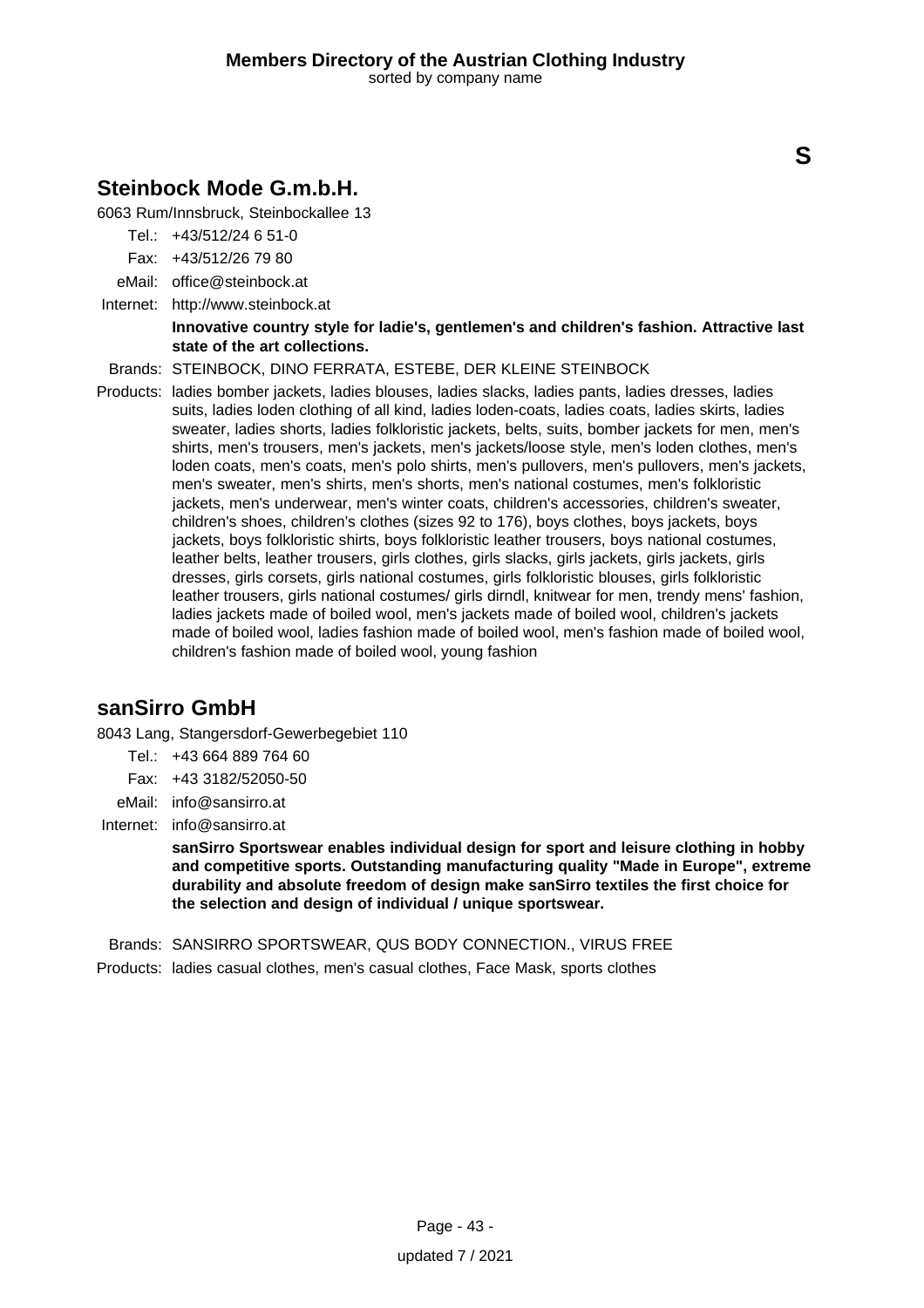# **Texport Handelsges.m.b.H. Funktionsbekleidung**

5020 Salzburg, Franz-Sauer-Straße 30

Tel.: +43/662/42 32 44

Fax: +43/662/42 32 43

eMail: office@texport.at

Internet: <http://www.texport.at>

### **ISO 9001 certified manufacturer of protective clothes and clothes for public authorities with Gore-Tex.**

**T**

Products: protective clothing, protective clothing for public authorities, protective clothing for fire-brigades, protective clothing for industrial workers, protective clothing for police, protective clothing for rescue services, fire brigade overalls, fire resistant clothes, functional clothes, functional clothes for administrative bodies, high-visibility security clothing, protective overalls for work under electrical tension, protective overalls for stoerlichbogen, protective clothes for the fire brigade, special protection clothes, antistatic materials, Gore-Tex manufacturer, materials pervious to air, waterproof materials

# **Toferer Textil GmbH**

5531 Eben im Pongau, Hauptstraße 350

- Tel.: +43/6458/8570
- Fax: +43/6458/8570-20
- eMail: info@toferer.at
- Internet: <http://toferer.at>

**Specialist for promotional textiles , textile printing and embroidery stands for design , expertise and service. Finishing classic merchandise for CI- compliant workwear in catering, tourism and trade, customizable collections with functionality and fashionable sophistication.**

- Brands: TAUERNGEWAND
- Products: ladies blouses, ladies dirndl dresses, ladies waist coats, ladies jackets, ladies shirts, men's waist coats, men's shirts, men's jackets, men's shirts, men's national costumes, polo shirts

# **Tostmann Trachten Ges.m.b.H. & CO KG**

4863 Seewalchen, Hauptstraße 1

- Tel.: +43/7662/2304 +43/7662/2547
- Fax: +43/7662/8585
- eMail: office@tostmann.at
- Internet: <http://www.tostmann.at>

### **Well known manufacturer and distribution of high quality folkloristic clothes.**

Products: ladies blouses, ladies dirndl dresses, ladies dirndl blouses, ladies dresses, ladies skirts, ladies national costumes, ladies folkloristic blouses, ladies folkloristic dresses, ladies folkloristic skirts, ladies folkloristic jackets, girls blouses, girls dirndl, girls national costumes, girls folkloristic blouses, girls national costumes/ girls dirndl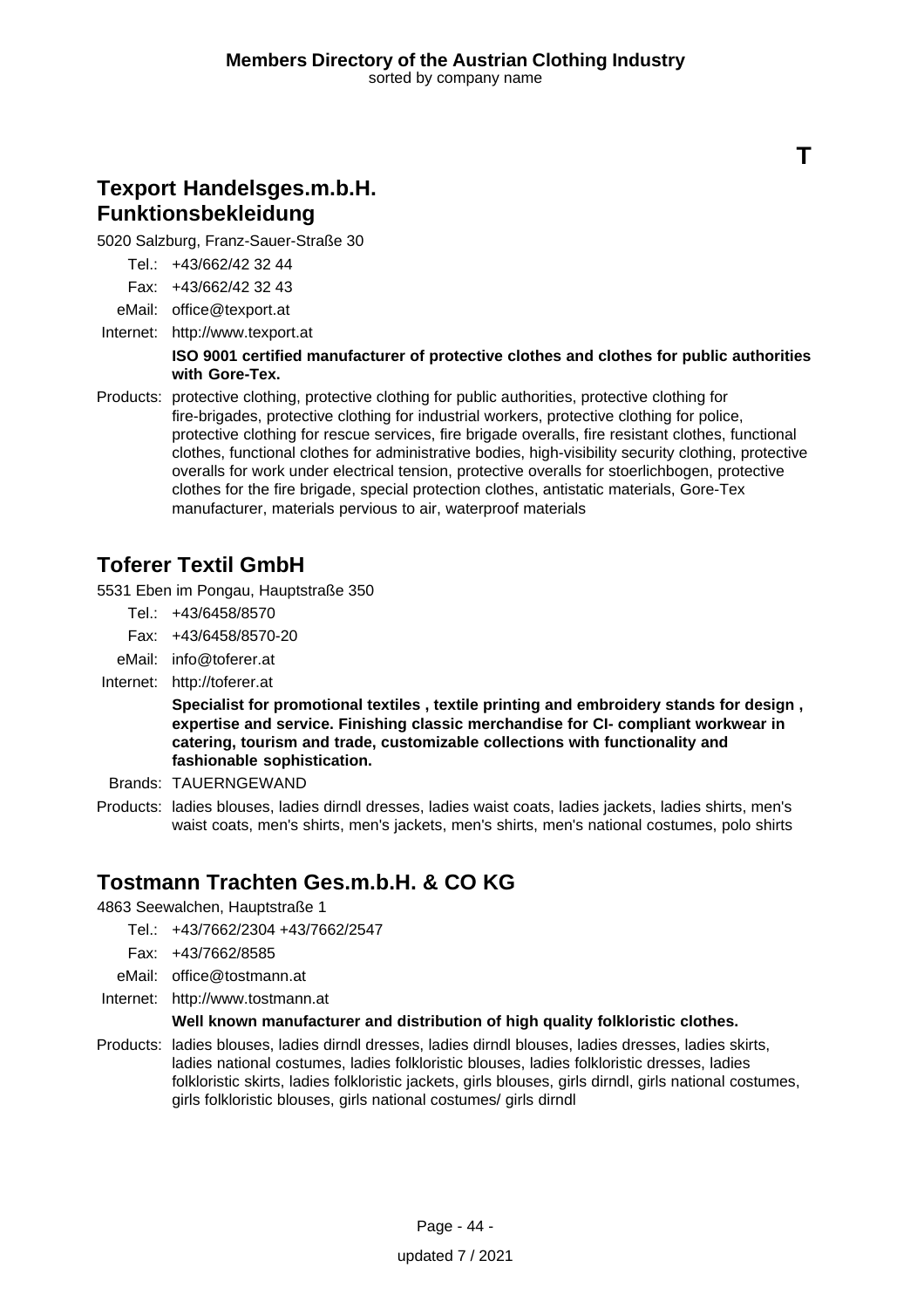**T**

### **Triumph International Aktiengesellschaft**

2700 Wiener Neustadt, Wiener Straße-Werkstraße 121-123

- Tel.: +43/2622/399
- Fax: +43/2622/399400 016693
- eMail: info.at@triumph.com
- Internet: <http://www.triumph.at>

#### **TRIUMPH INTERNATIONAL AG - For the body. For the sences - innovative, future oriented, environment-awareness.**

- Brands: TRIUMPH, SLOGGI, VALISERE, HOM
- Products: swim suits, bikinis, swimwear, bras, ladies bath robes and dressing gowns, ladies pants, ladies nighties, ladies pyjamas, ladies shorts, ladies briefs, ladies swimwear, ladies underwear, dessous, ladies casual clothes, men's casual clothes, house suits, homewear, men's bath robes and dressing gowns, men's swim fashion, men's pyjamas, men's shorts, men's swimwear, men's underwear, homewear, jogging suits, boys shorts, corsets, girls shorts, corsets/bodices, girdles, garter belts, garter girdles/suspender belts, track suits, full length slips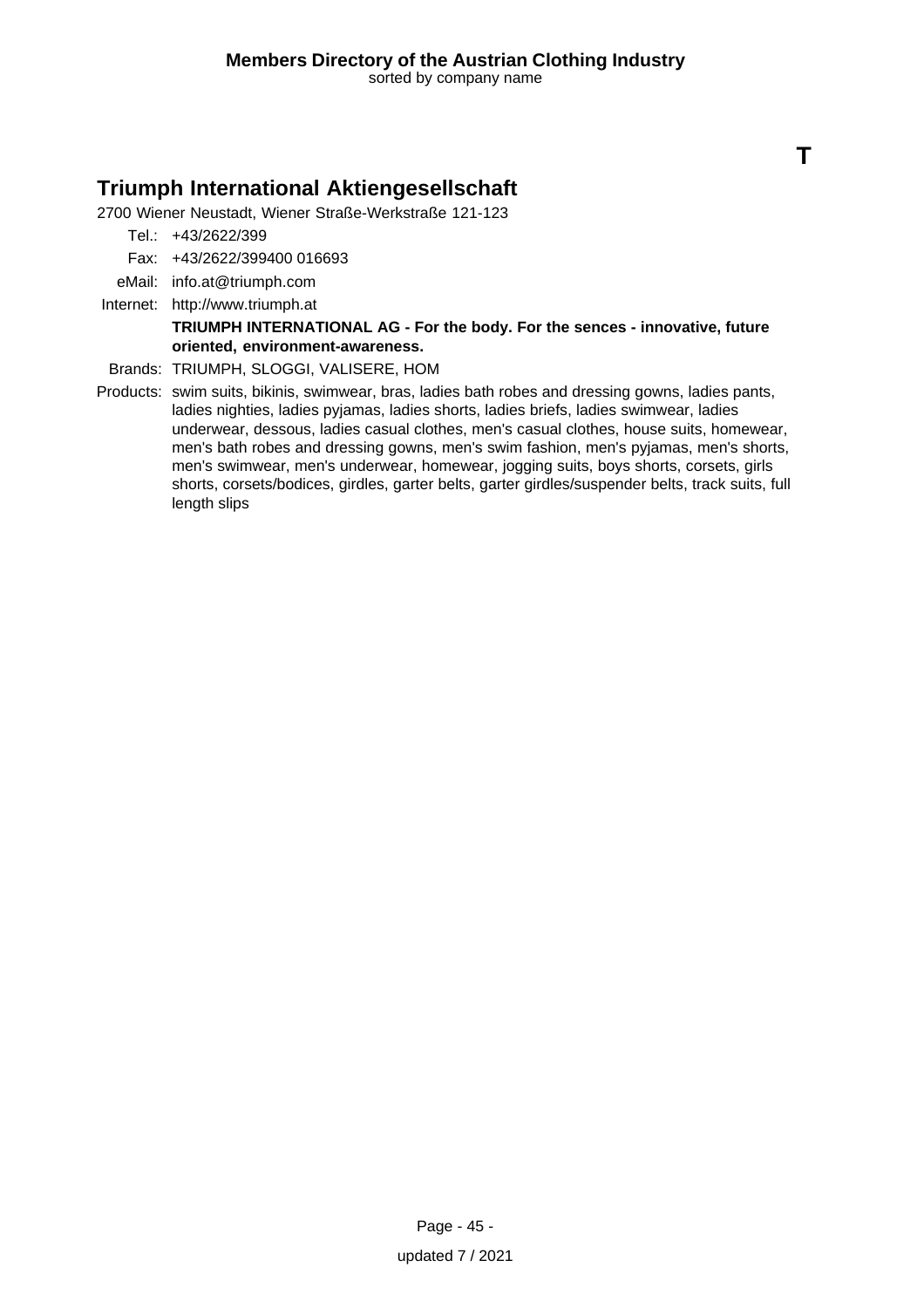# **Vienna Wäscherei, Putzerei und Färberei A. Nagel & CO Ges.m.b.H.**

1110 Wien, Braunhubergasse 11-13

- Tel.: +43/1/749 75 66-0
- Fax: +43/1/749 75 66-19
- eMail: office@vienna.co.at
- Internet: <http://www.vienna.co.at>

### **Industrial laundry, dry-cleaning and rental laundry.**

Brands: OPTEX, VIENNA Mietwäscheservice

Products: industrial dry-cleaning, industrial laundry, incontinence service, hospital ward supplies, all kind of hospital clothing resp. textiles, professional outfits to rent, door-mats to rent, rental laundry, rental laundry for old people's and nursing homes, rental laundry for gastronomy, rental laundry for hotels, rental laundry for hospitals, rental laundry/working clothes, dirt mats, carpet cleaning, curtain services, curtain cleaning

### **Vogl Konfektion Gesellschaft m.b.H.**

8742 Obdach, Hauptstraße 52b

- Tel.: +43/3578/2261-0
- Fax: +43/3578/2261-18
- eMail: office@tsign-vogl.at

**Very progressive subcontractor - problem solutions for trade-mark companies with high quality demands.**

- Brands: sign sportswear made by vogl, SIGN, VOM BERGVOLK
- Products: ladies clothing, men's and boys outerwear, children's clothes, ski clothes, sports clothes, all materials, Gore-Tex manufacturer, Helsapor-processor, welding of Gore-tex, welding of Sympatex and similar materials

**V**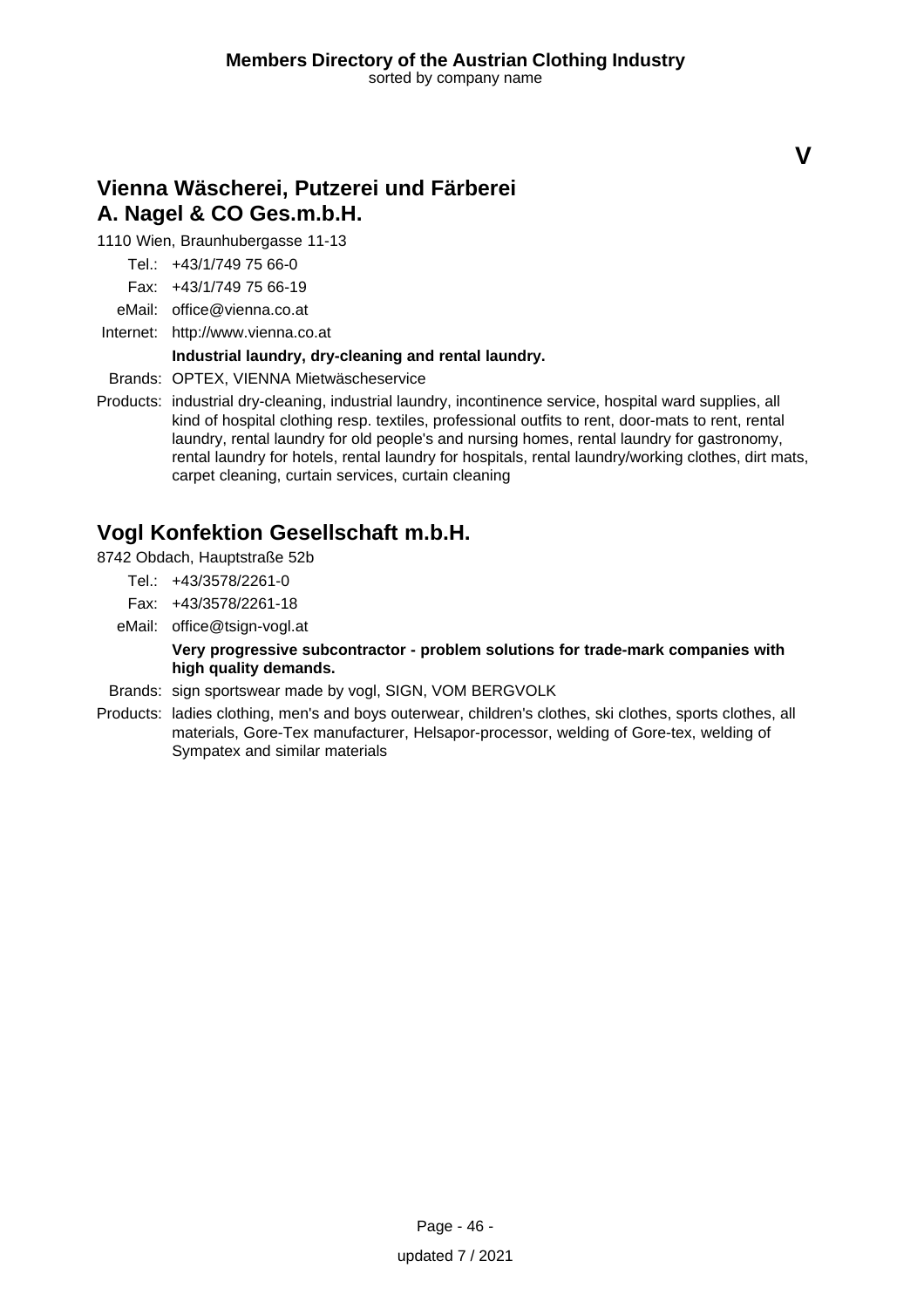# **Wallmann Textil GmbH**

6845 Hohenems, Jakob Hannibal Straße 16

- Tel.: +43/5576/72126
- Fax: +43/5576/72126 83
- eMail: office@wallmann-textil.at

**Traditional blouses in a stylish interpretation as well as the famous Austrian quality standard guarantees for more than 35 years the success of this specialist for exclusive high quality blouses as well in folkloristic style as in Country look**

Brands: Wallmann

Products: ladies blouses/sporty look, ladies folkloristic blouses, folkloristic blouses, blouses in Austrian look, sweatshirts, T-shirts

### **Walser GmbH.**

6845 Hohenems, Radetzkystraße 114

- Tel.: +43/5576/71 56 0
- Fax: +43/5576/71 56 8
- eMail: info@walser-shop.com
- Internet: <http://www.walser.net>

**Producer of leather and working clothes, textile and leather products for different sectors. Provider for the car ancillary industry (car seat covers, airbags), cushions for garden furniture as well as bags and sports bags.**

Products: cushions for garden and camping furnitures, car equipment, automotive components, car seat covers, cycle helmets, gloves, leather clothes for ladies and girls, leather clothes for men and boys, seat covers for side airbags, sports bags, sports clothes, sports bags, bags

# **Peter Fritz Weichseldorfer Ges.m.b.H.**

- 3521 Untermeisling/Gföhl, Untermeisling 52
	- Tel.: +43/2717/5250
	- Fax: +43/2717/52504
	- eMail: feuerwehr@weichseldorfer.at
- Internet: <http://www.weichseldorfer.at>

**Producer of uniforms**

Products: caps, uniform accessories, uniforms, uniform caps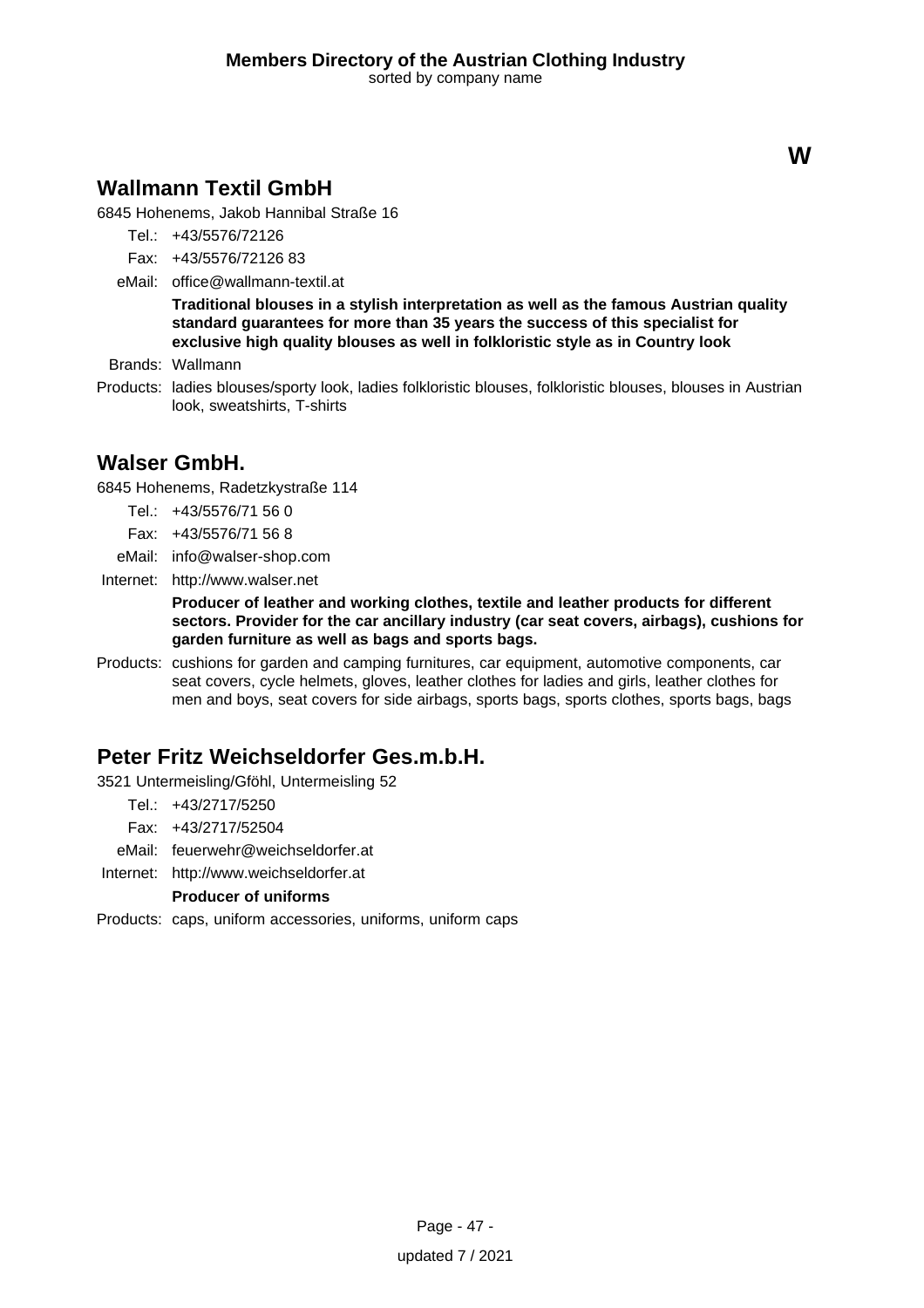### **Weiss Andrea**

9500 Villach, 10. Oktober Straße 24

Tel.: +43/4242/28016

- Fax: +43/4242/28116
- eMail: office@isola-trachten.at
- Internet: <http://www.isola-trachten.at>

### **Producer of high quality folkloristic and country style fashion for ladies and girls**

Brands: ISOLA

Products: ladies blouses, ladies dirndl dresses, ladies dirndl blouses, ladies slacks, ladies pants, ladies dresses, ladies suits, ladies loden clothing of all kind, ladies skirts, ladies national costumes, ladies folkloristic blouses, ladies folkloristic dresses, girls blouses, girls slacks, girls dresses, girls loden clothes, girls skirts, girls folkloristic blouses, girls national costumes/ girls dirndl

### **Welte Blusen Ges.m.b.H.**

6713 Ludesch, Raiffeisenstraße 15

- Tel.: +43/5550/2297 +43/5550/2292
- Fax: +43/5550/2297-9
- eMail: office@welte-blusen.at
- Internet: https://www.welte-blusen.at/

**Producer of high quality country style, leisure-time as well as celebration-fashion for ladies.**

- Brands: WELTE BLUSEN
- Products: coordinates, ladies blouses, ladies slacks, ladies pants, ladies skirts, ladies national costumes, ladies folkloristic blouses, ladies casual clothes, specialist for blouses, dressy fashion, sizes between 36 and 52, combined fashion

# **Wenatex Forschung - Enwicklung - Produktion GmbH**

5020 Salzburg, Münchner Bundesstraße 140

Tel.: +43 662 2152-0

- Fax: +43 662 2152-312
- eMail: info@wenatex.com
- Internet: <http://www.wenatex.at>

Products: mattresses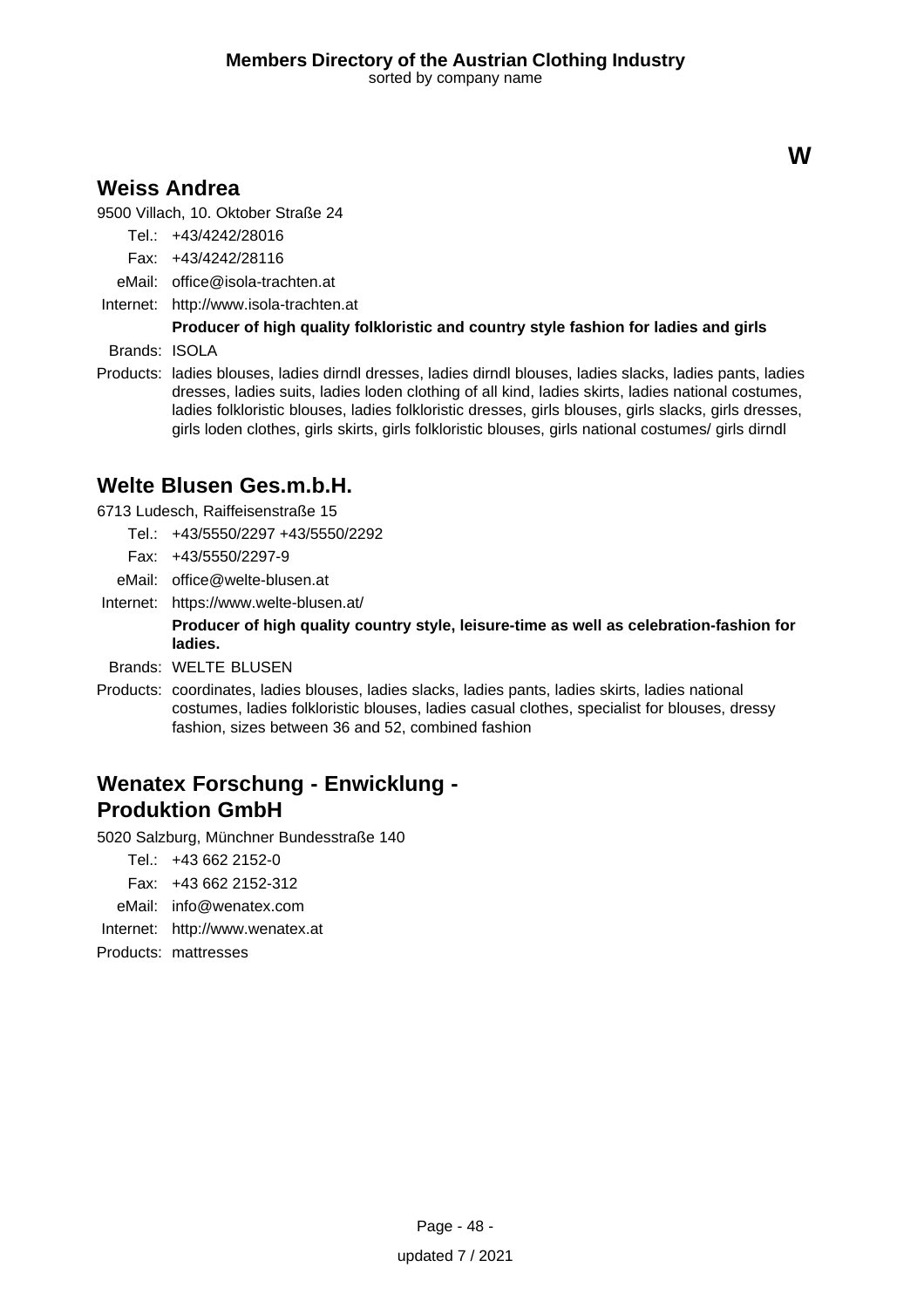# **Otto Wesely OHG Studentenartikel, Kappenfabrik**

1040 Wien, Rainergasse 21

Tel.: +43/1/587 32 76

Fax: +43/1/587 32 76

eMail: office@ottowesely.at

Internet: <http://www.ottowesely.at>

### **Producer of uniforms and student outfits.**

Products: caps, articles for student clubs, student caps, uniform accessories, uniforms, uniform caps

### **Kilian Wirl GmbH**

6405 Pfaffenhofen, Gewerbepark 19

- Tel.: +43/5262/61312
- Fax: \*43/5262/61312-75
- eMail: office@wirl-west.at
- Internet: <http://www.wirl.at>
- Products: industrial dry-cleaning, industrial laundry

### **Otto Wirl GmbH**

1220 Wien, Percostraße 10

- Tel.: +43/1/258 26 35-0 +43/1/259 31 71
- Fax: +43/1/258 26 35-22
- eMail: wirl@wirl.at
- Internet: <http://www.wirl.at>

**Dry-cleaning and laundry for trade and industry, specialized in jeans washing, rental laundry (for instance for gastronomy); also laundry subcontracting.**

Brands: WÄSCHT \* PUTZT \* VERMIETET

Products: industrial dry-cleaning, industrial laundry, subcontracting laundry, rental laundry, rental laundry for gastronomy, rental laundry for hotels, carpet cleaning, curtain cleaning

# **Wolfgang Wirl Gesellschaft m.b.H.**

6380 St.Johann/Tirol, Anichweg 5

- Tel.: +43/5352/62669-0
- Fax: +43/5352/62669-75
- eMail: tirol@wirl.at
- Internet: <http://www.wirl.at>

**Industrial laundry and dry cleaning for trade and industry, specialized in jeans washing, curtain services, carpet cleaning, rental laundry as well as laundry subcontracting.**

Products: industrial dry-cleaning, industrial laundry, jeans washers, subcontracting laundry, rental laundry, carpet cleaning, curtain services, curtain cleaning